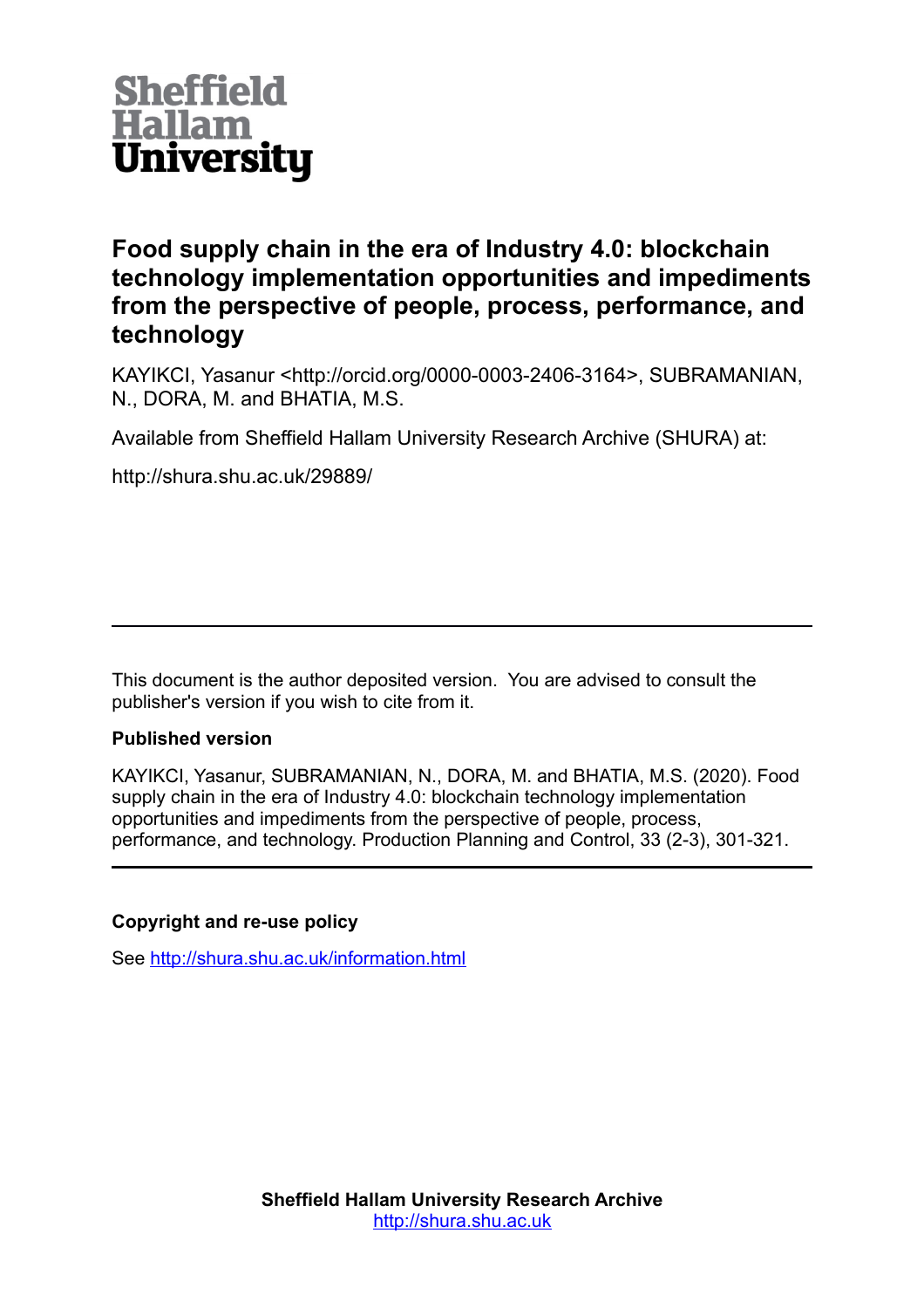# **Food supply chain in the era of Industry 4.0: Blockchain technology implementation opportunities and impediments from the perspective of people, process, performance, and technology**

### **Abstract**

The prevention of food loss throughout the supply chain, including manufacturers, has become a major challenge for a number of organizations. In addition, consumers are also increasingly interested in the authenticity of food and want to ensure that they receive the right quality of food. To address this issue, there is a need for reliable and robust tools to be available in the Industry 4.0 era that can trace the food throughout the supply chain from the farm through processing until it reaches the customer and, thus, ensure transparency. Using the people, process, and technology (PPT) model, this paper develops a blockchain-enabled food supply chain framework including the future opportunities and the present impediments based on the systematic literature review and semi-structured case interviews from the context of emerging economies. The study investigates the suitability of blockchain technology in resolving major challenges, such as traceability, trust, and accountability in the food industry. The study further paves the way for future researchers to address the technological and people-related challenges in the Industry 4.0 era to mitigate the emerging problems in the food sector. Interestingly, we did not find many issues in process- and performance-related aspects. The study offers empirical evidence of blockchain technology implementation in the Industry 4.0 era that opens up the discussion for future researchers and lists the potential threats.

**Keywords:** Blockchain, Industry 4.0; Food manufacturers, Food supply chain, Food security, Track and Tracing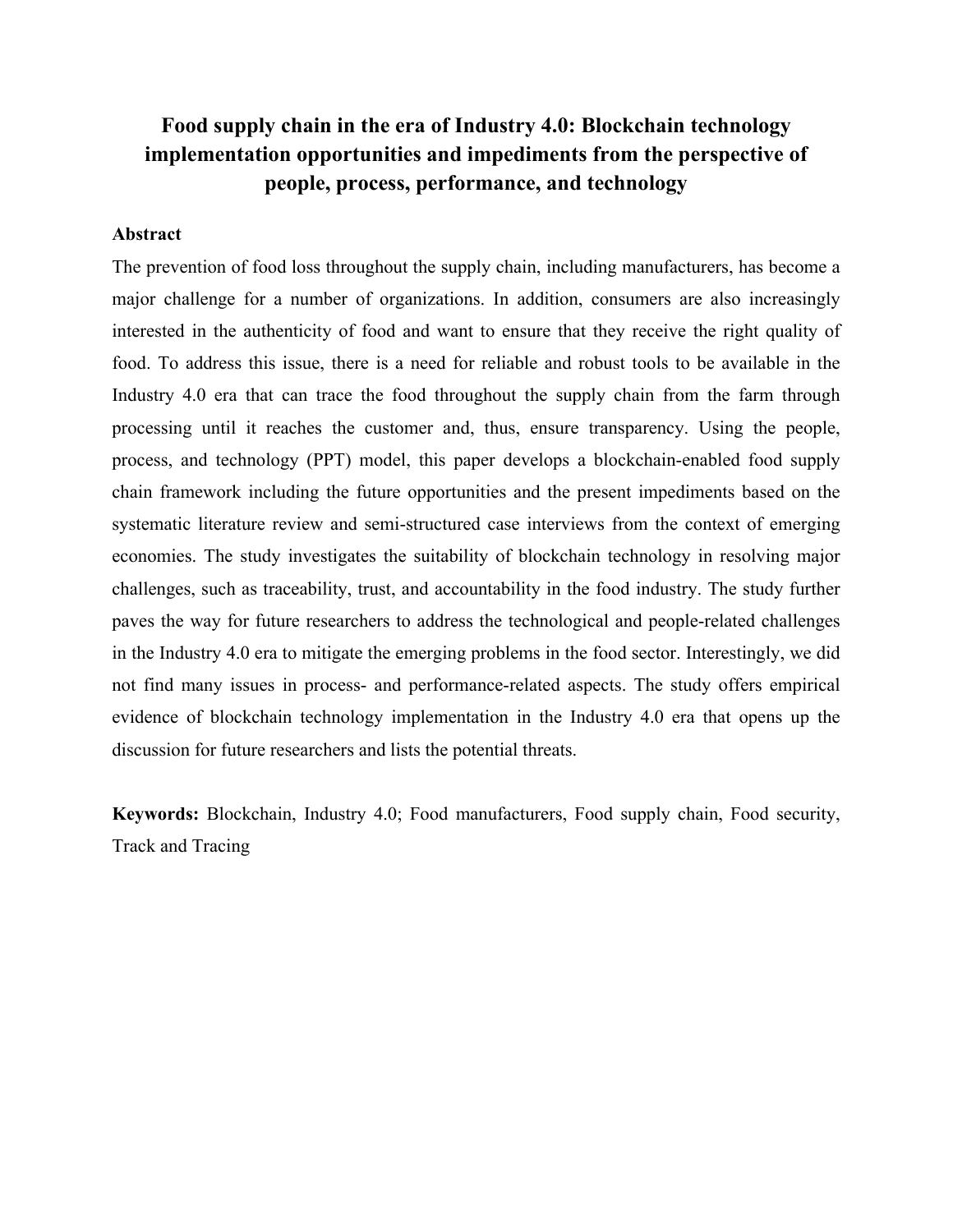### **1. Introduction**

Food loss is often described as a "farm-to-fork" damage problem (Aung & Chang, 2014); it is defined as any food substance, liquid or solid, cooked or uncooked, that is thrown away or discarded including food processors. Food loss is a global challenge in the developing and the developed countries (de Lange & Nahman, 2015). The United Nations Food and Agriculture Organization (FAO) estimates that around 40 percent of the food produced is lost or wasted throughout the entire food chain (Warker, 2018). This percentage is even higher in developing countries. Food travels through what is often a vast network of farmers, retailers, distributors, transporters, storage facilities, processors, and suppliers before reaching the end consumer and has to undergo processes such as post-production, harvesting, processing (warehouses, packaging), transportation, distribution, and sales. Yet in almost every case, this journey remains an unseen dimension of purchased food products (Ahlmann, 2018). In a food supply chain, loss can be classified into five categories: agricultural loss, postharvest loss, processing loss, distribution loss, and consumption loss (Kummu et al., 2012). Most food loss occurs throughout the food system starting at farms and ending at households during post-harvest including processing (warehouses, packaging), transportation and distribution, availability in the supermarkets, and purchase by the consumers. Food loss in developing countries is much more prevalent in the early and the middle stages of the supply chain, and it is primarily related to the inadequate supply chain and logistics infrastructure and management, low levels of technology use, and low investment in the food production systems. In contrast, in developed countries, a significant amount of food is wasted during the marketing and consumption stages (Warker, 2018).

The increasing globalization of food production and trade has opened up the access to food and led to an increase in consumer options (Fox et al., 2018). This not only makes the supply chain longer and more complex, but it also adds significant tracking and safety challenges, which necessitates change to the farm-to-fork business models (King et al., 2017). In addition, the intrusion of counterfeit products is affecting both the integrity of brands and the wellbeing of consumers (Chang et al., 2019). The food supply chain is facing uncertainties because of product perishability. In addition, "information asymmetry" between the stakeholders is one of the major factors that lead to food fraud (Mao et al., 2018; Galvez et al., 2018). Thus, there is a need for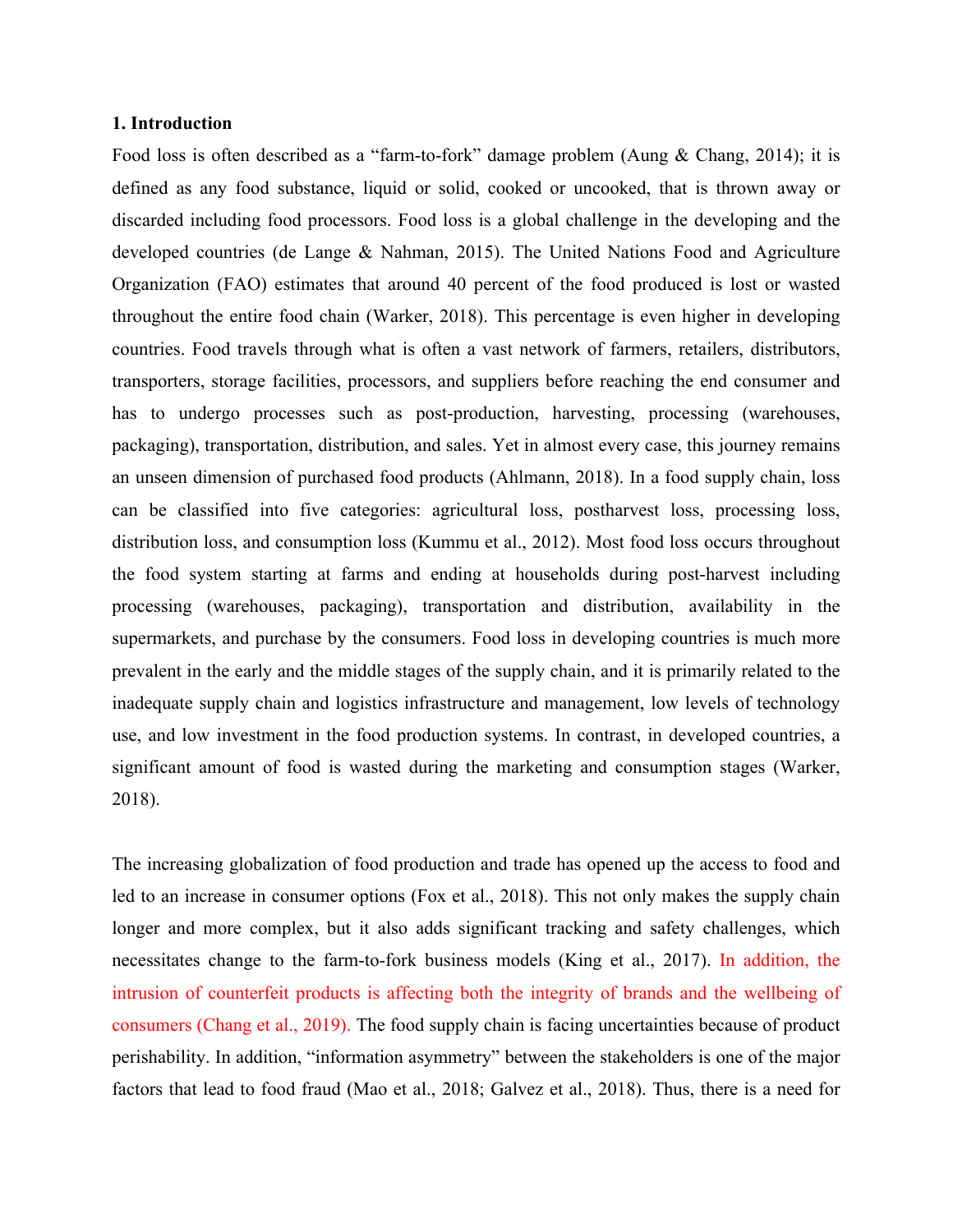information sharing due to pilferage, inefficient transactions, etc. that lead to a lack of trust among the supply chain partners. In the agri-food sector, traceability of food is becoming a major differentiator and so is imperative for organizations (Saberi et al., 2019). Thus, it is important to have a centralized and effective traceability system that ensures information connectivity among all the partners (Galvez et al., 2018; Fatorachian & Kazemi, 2018).

The food tracking system enables the supply chain to measure the level of safety of perishable food products, tracing the journey from where they are grown, handled, or stored and under what conditions they are transported or processed, thus leading to the development of a transparent and authentic chain of records of the food ecosystem (Godsiff, 2016). In the food industry, the provenance and traceability of information helps to improve the quality as well as the safety of food (Saberi et al., 2019). In addition, the evolution of technologies in the era of Industry 4.0 has the potential to prevent unnecessary waste and reduce the economic burden of product recalls, outbreaks, cross contamination, etc. Advanced technologies, including the Internet of Things (IoT) and blockchain, have been considered in many industries to increase traceability, but in the food industry, little progress has been made, particularly as regards creating more secure foodsupply chains. However, other than the above reported issues, many unknown impediments related to people, process, technology, and performance can creep into the food supply chain and so need further investigation.

While blockchain technology is relatively a new technology, interest in using the technology in companies and the development of use cases is growing exponentially (Bumblauskas et al., 2020). In this process, blockchain technology can provide a way to achieve the immutable storage of data that can reduce the need for third party verifications (Lin & Liao, 2017). Noninvolvement of third party engagement will be helpful for businesses and consumers in the contemporary complex supply chains in the era of Industry 4.0 (Perboli et al., 2018). In particular, this technology has a greater viability in the food industry, as it can help to reduce the food loss along global supply chain stages, monitor temperature variation during the transport, increase transparency of food processes, and so on. Besides traceability, the implementation of blockchain technology can help to reduce labor costs (Kshetri, 2018) and other operational costs when lean and automated processes are in practice (Dobrovnik et al., 2018).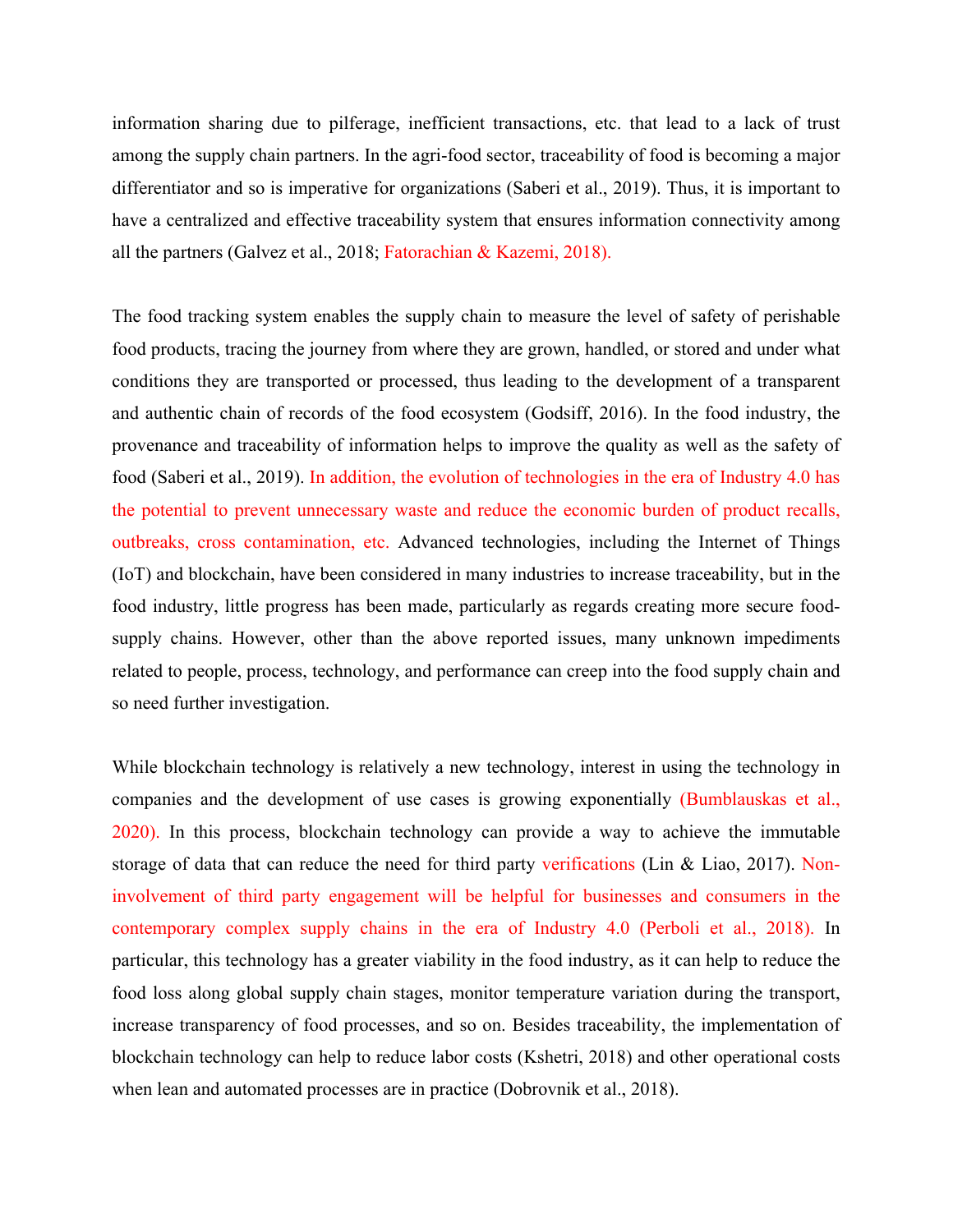To date, there has been very little research on blockchain technology, and thus, it is difficult for organizations to understand how the blockchain technology can be implemented in Industry 4.0 (Galvez et al., 2018). The literature and empirical evidence of blockchain implementation issues in supply chain management is extremely scarce (Queiroz et al., 2019; Calatayud et al., 2019; Chang et al., 2019). However, as blockchain technology offers significant advantages in the era of Industry 4.0, there is a need for research on how its implementation can help businesses create value (Treiblmaier, 2018; Dobrovnik et al., 2018; Bumblauskas et al., 2020). There are several ongoing pilot studies globally, so it is not obvious what are the typical issues that prevent the implementation of this technology and to what extent it is adaptable to the context of emerging economies typically in the context of the food supply chain. Hence, from the research perspective, this paper explores the opportunities for and impediments to using blockchain technology in a food supply chain.

Briefly, this study investigates some of the following pragmatic open questions:

- 1. What are the opportunities for and impediments to implementing blockchain technology in the era of Industry 4.0 food supply chains?
- 2. What are the specific implementation issues in terms of people, processes, technology, and performance perspectives?

In particular, we have used the people, process, and technology (PPT) model to address the objectives of this research study (Prodan et al., 2015). PPT is considered the viable model for transforming and managing an organization. In accordance with this framework, people-related strategies and processes evolve with the emergence of technology. The proper balance of PPT along with performance will enable firms to be successful. The PPT model has been applied in a number of disciplines although it is widely popular in the information technology management discipline amongst others. Hence, the PPT model is a viable framework for understanding the research challenges in blockchain implementation in supply chains.

Primarily, the major contribution of this study is to develop a blockchain-enabled food supply chain framework that classifies the opportunities and impediments in accordance with process,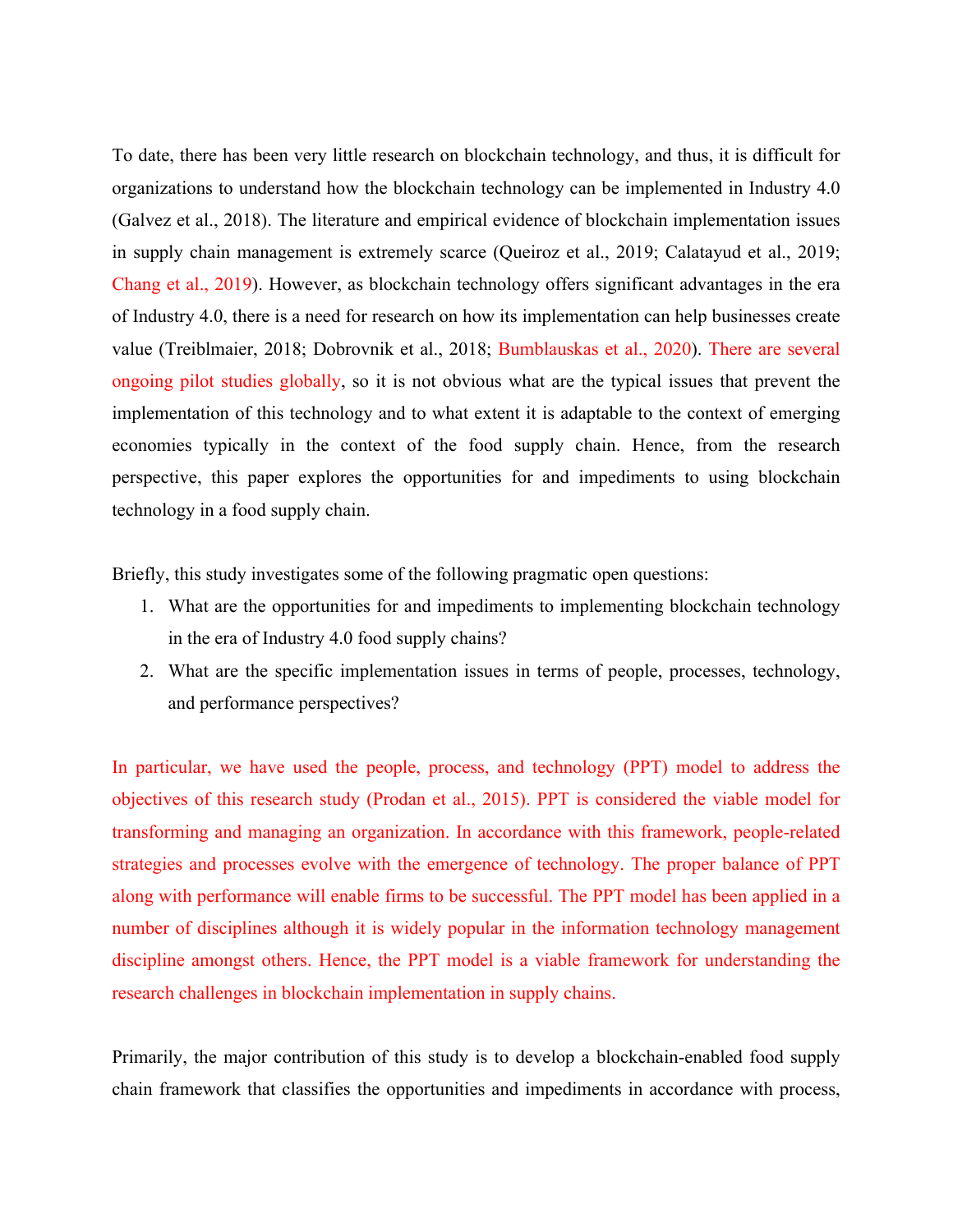people, technology, and performance categories. We used the combination of systematic literature review (SLR) and semi-structured interviews to achieve the above stated objectives. The SLR helped us to know about the opportunities for and impediments to the use of blockchains in the food supply chain from an overall perspective, while semi-structured interviews helped us to know the perspective of professionals specifically from the Turkish and Indian food supply chains stakeholders.

The rest of the paper is organized as follows. Section 2 reviews the literature on food supply chain challenges, blockchain technology, and the potential use of blockchain technology in the food supply chain. Section 3 presents the research methodology adopted to achieve the desired objectives of this study. The results are presented in Section 4, and finally, conclusions and limitations are discussed in Section 5.

### **2. Literature review**

### *2.1 Food supply chain challenges*

Food quality and safety is becoming increasingly important, and failure to implement rigorous monitoring and traceability processes can lead to illness and severe reputational damage to an organization (Aung & Chang, 2014). Recently, several food chains have been subjected to safety scandals, such as the horsemeat scandal, the peanut butter salmonella outbreak, etc. (Crossey, 2017). If consumers cannot be certain that the food they are eating is safe and has been authentically sourced, they are likely to shop elsewhere, which can have a profound impact on a business's bottom line.

Maintaining food safety and providing the customer with the right quality food is a significant challenge. The major difference between a food supply chain and the other supply chains is the change in quality of the food material between the point of origin and the point of consumption (Apaiah et al., 2005). Thus, food products need to be traced throughout the supply chain to ensure that issues regarding the right quality, origin information, and transparency- and tracingrelated issues are managed.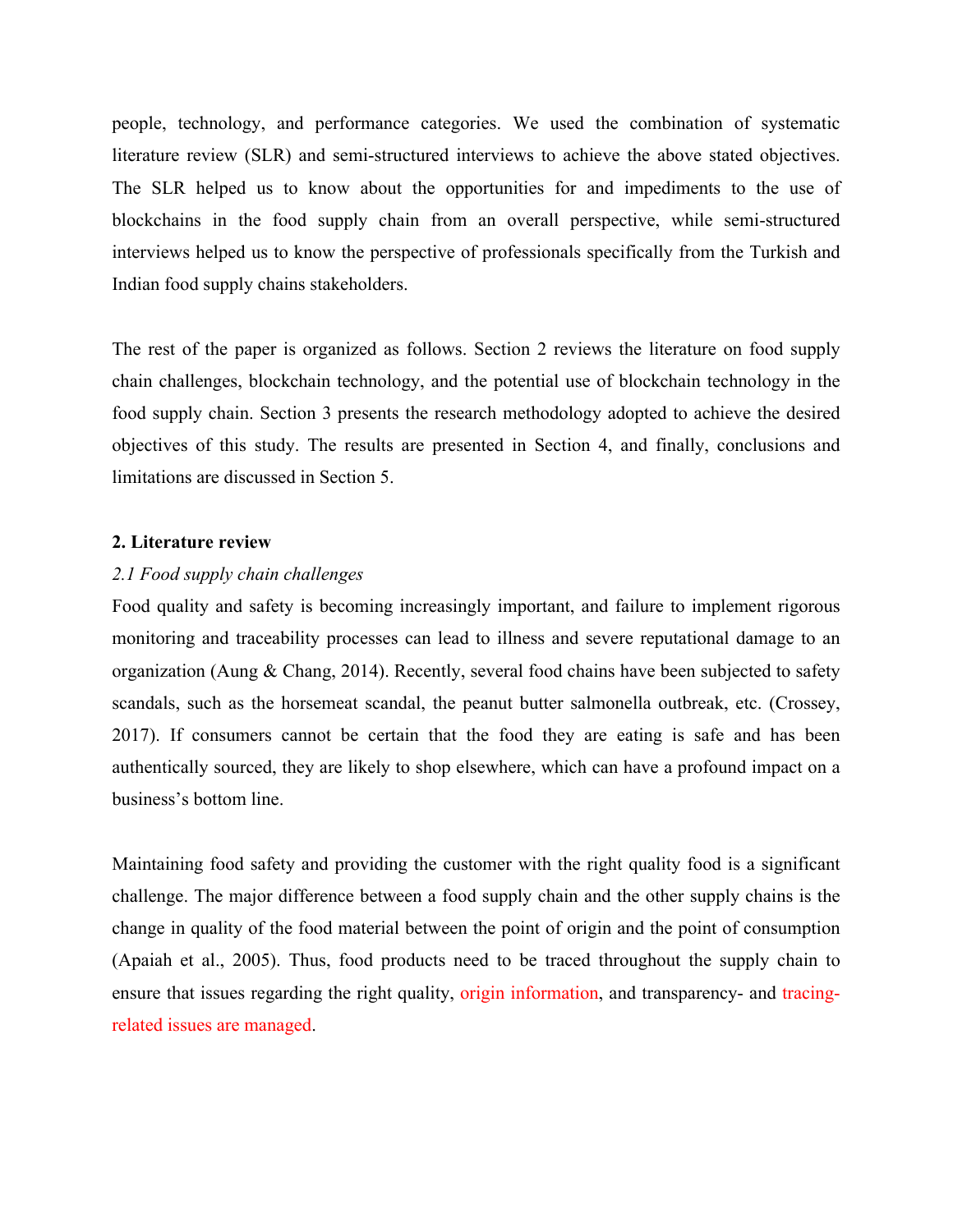Indeed, the major issues that need to be managed to ensure traceability in a food supply chain can be sub-categorized as technical, managerial, and environmental (Aung & Chang, 2014). The greatest challenge with the traceability of food is the exchange of information in a standardized format, precisely and effectively, to all the stakeholders involved in the supply chain (Moe, 1998; Aung & Chang, 2014). Paper-based systems are widely used in many small and large organizations to promote traceability, since digital systems are expensive, and operating and maintaining them requires extensive investment in resources (Karippacheril et al., 2017). However, paper-based systems have a number of limitations. Another barrier to food traceability is the associated costs in implementing traceability systems, especially for small scale producers specifically in developing economies (Kelepouris et al., 2007; Aung & Chang, 2014). The high administrative costs also add significantly to the cost of technology. Finally, standardization is difficult because of the different features of the members involved in the supply chain (Wognum et al., 2011). Thus, there is a need for cost effective systems that can provide accurate, up-todate, and reliable information in a standardized format to all the stakeholders involved in the food supply chain (Opara, 2003).

### *2.2 Industry 4.0 and technological adoption in food supply chain*

The recent review by Ben-Daya et al. (2019) indicated the availability of conceptual models for IoT applications in the food and manufacturing industries and the scarcity of analytical and empirical studies. The food traceability systems require the identification of entities and locations to follow the journey of food in the supply chain in the era of Industry 4.0. Datacapture technologies include radio frequency identification (RFID), barcodes, wireless sensor network (WSN), alphanumeric codes, etc. RFID has been found to be the most advanced technology for food traceability (Aung & Chang, 2014), and has been applied by a number of organizations. Regattieri et al. (2007) proposed a system that uses the combination of alphanumeric code and RFID to trace cheese products and that also allows the customers to trace the product they have purchased. Similarly, Shanahan et al. (2009) presented a framework to trace beef from farm to slaughter, based on RFID technology. For internal traceability and chain traceability of a grain supply chain, Thakur and Hurburgh (2010) recommended a generalized framework that uses a relational database management system and XML. In addition, Ruiz-Garcia et al. (2010) suggested a model that uses web-based systems for tracking batch products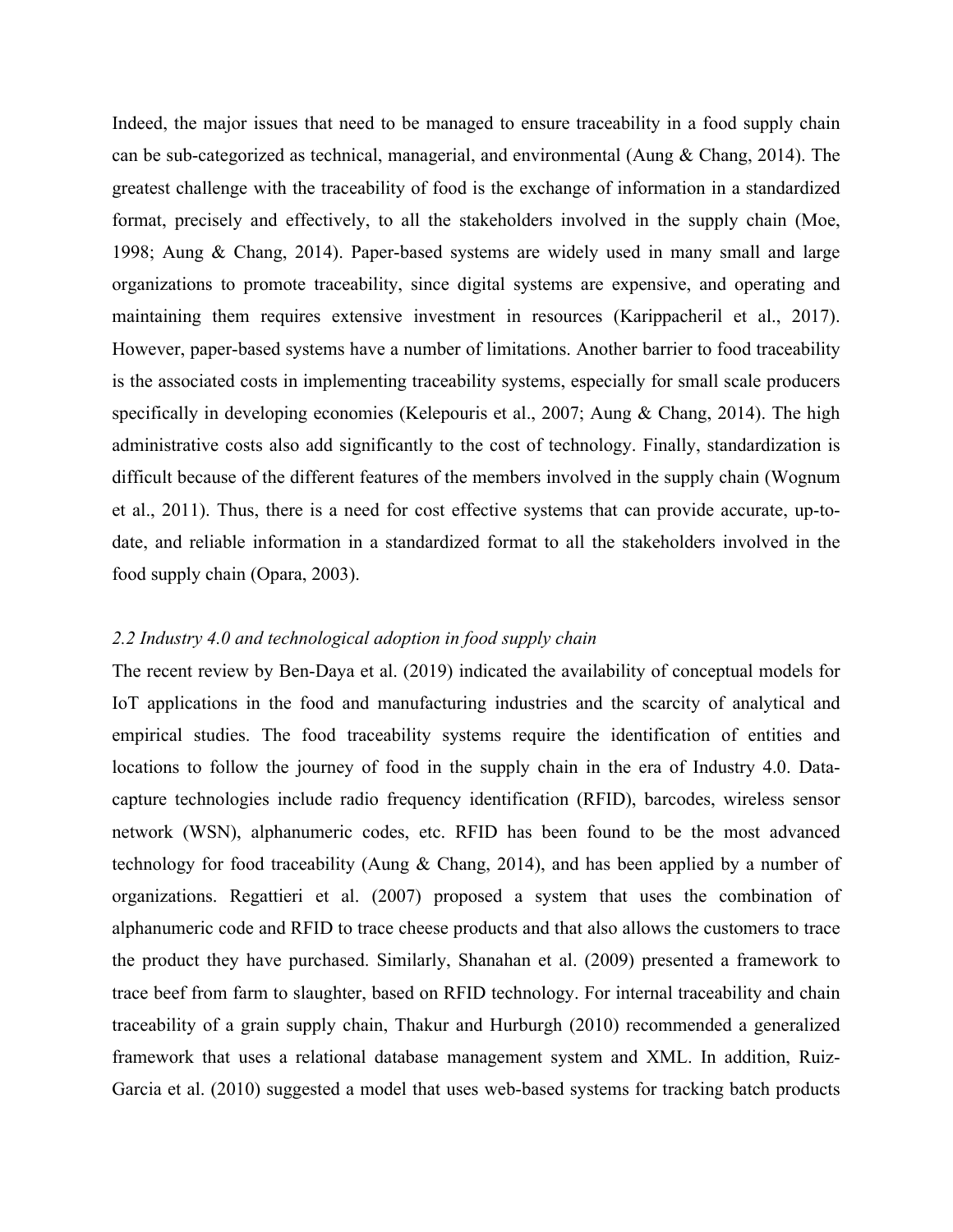throughout the food supply chain. However, RFID systems have certain disadvantages; for example, the cost of the tags used in RFID systems is high (Aarnisalo et al., 2007). Moreover, it is difficult to achieve 100% readability of RFID tags through metal, glass, and liquid (Petersen, 2004). Thus, there is a need for systems that are cost-effective, are compatible with the existing technology, can serve the required purpose, and most importantly, can be adopted by all organizations.

#### *2.3 Blockchain review*

A blockchain is a reliable and unalterable digital data ledger for monitoring the transactions through the distributed consensus process (Kamble et al., 2019; Galvez et al., 2018). As a new business collaboration tool, blockchain technology supports a secure, shared data network and allows untrusted parties to reach a consensus on a shared digital history, without using a trusted intermediary (Swan, 2015; Calatayud et al., 2019). A blockchain does not need any centralized authority and eliminates intermediaries in the process, allowing for faster, safer, and more efficient communication and operations between two parties (Pilkington, 2016). Furthermore, smart contracts, also known as programmable protocols, are used in a blockchain to enable parties to agree on certain conditions. This also allows the sensitive data on the blockchain to be stored in the database encrypted with hash algorithms, so that the data can be protected securely (Ahlmann, 2018). A blockchain enables the visibility of contracts across members in the supply network including agreements and regulatory check-points (Marques et al. 2019). As mentioned earlier, a blockchain's inherent immutable characteristic supports the authenticity of information (Dolgui et al., 2019). Blockchain technology is at the early stage of development (Kshetri, 2017; Calatayud et al., 2019); however, it has made substantial progress in the last five years. Everledger is using blockchain technology to transfer their diamonds in a trusted and credible way. For example, if we see a tag such as "Everledger satisfied", then our mobile phone is able to scan the IoT chip for the diamond's history and transactions.

The blockchain technology was first conceptualized in 2008 in the financial sector, where it was known as a peer-to-peer electronic cash system (Nakamoto, 2008). Initially, it was used as the foundation of a fully distributed crypto-currency unit (bitcoin), but it has gradually expanded into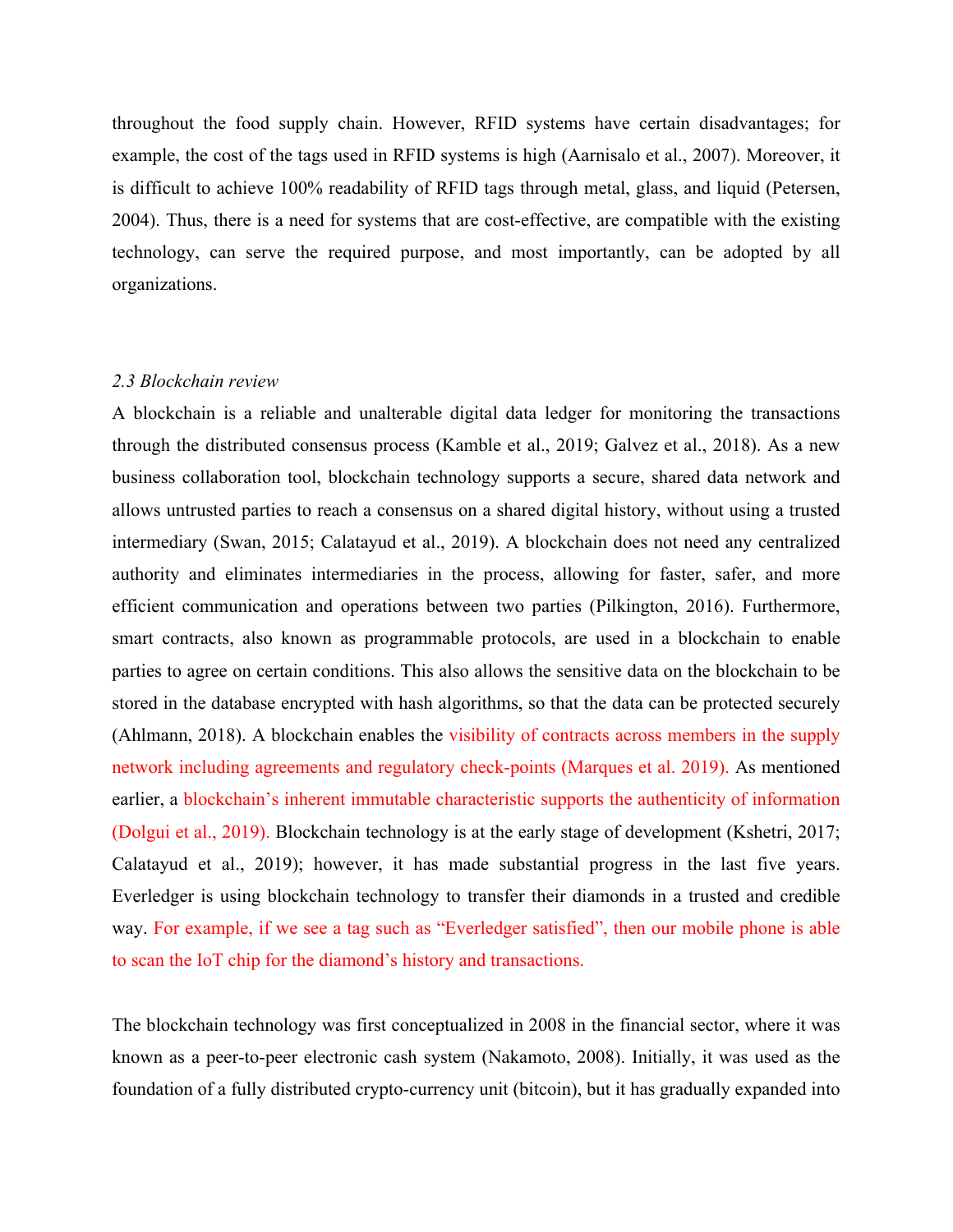other sectors, such as the healthcare, insurance, and agriculture industries and e-commerce to improve full transparency and accountability (Subramanian et al., 2020). Blockchain technology is primarily recognized for secured crypto money transactions (Crosby et al., 2016), and potentially, its applications in other sectors can deal with asset ownership, acceleration of transaction time, cost reduction, and reduced risk of fraud. Blockchain technology is also being integrated by a number of manufacturing companies (Xu et al., 2018). Thus, blockchain technology has the potential to be applied in multiple industries and to initiate organizational change (Viswanadham, 2018).

Blockchain technology stores and shares information across a network of users in an open virtual space, and it allows users to view all the transactions simultaneously and in real-time (Wang et al., 2019). Each block contains the data of all the transactions in the system within a period of time, and it creates a digital footprint which can be used to verify the validity of the information and connect with the next block (Beck et al., 2016). There can be a huge number of such blocks in the blockchain, and the blocks are linked to each other (like a chain) in a proper linear, chronological order with every block containing a hash of the previous block. The changes to the information that is stored in the ledger needs approval by consensus from each node of the network (Calatayud et al., 2019). This is possible because in a blockchain, the data infrastructure is visible to all the entities, and no single entity controls the data (Niranjanamurthy et al., 2018; Wang et al., 2019). Thus, a blockchain provides better visibility in procurement, accurate and reliable data for analytics, and increased trust among all participants in a supply chain network. Blockchain technology also helps to reduce the human interaction in non-value-added activities (Bibby & Dehe, 2018). A selection of smart contracts can be included in the blockchain platform to facilitate secure communication between the users and machines (Ndraha et al., 2018).

Blockchain technology integrated with other artificial intelligence (AI) technologies can potentially mitigate issues surrounding trust, traceability, and collaboration in a supply chain. The cryptocurrency technology is also used by different applications, such as VeChain, for certification Waltonchain for apparel supply chains, Ambrosus for food and medicine supply chains, and Modum exclusively for pharma supply chains. VeChain has one of the most impressive partnership lists in the crypto industry. The network has partnered with DNV GL for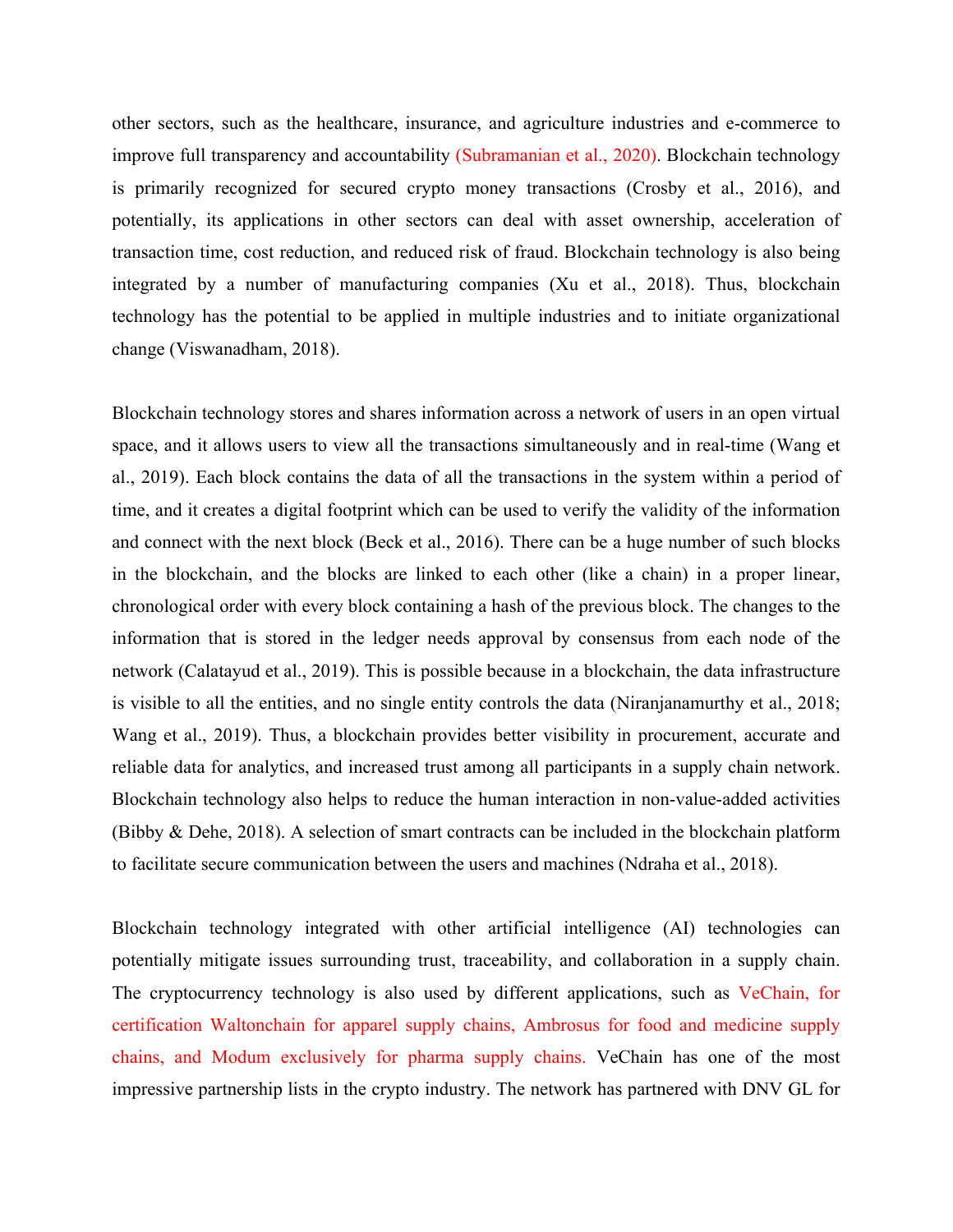certification, PWC for audit and advisory, Kuehne and Nagel for supply chain and logistics, the Chinese tobacco industry, and BitOcean & Fanghuwang for financial services. VeChain was launched in FY16 with functional smart contracts.

#### *2.4 Blockchains in the food supply chain*

Several of the issues discussed in the previous sections relate to improving collaboration and visibility in inventory and logistics to react promptly to disruptive events (Chang et al., 2019). Blockchain technology can help to improve the management and transparency of food supply chains (Tse et al., 2017; Ahlmann, 2018) by helping to trace the inventory of products throughout the supply chain (Pournader et al., 2019). However, monitoring the food supply chain and controlling food loss with blockchain technology is challenging. Indeed, the Global Food Traceability Centre has identified several challenges to the implementation of food traceability systems. These include a rapid shift in the preferences of customers, demands from regulators that are conflicting and overlapping, the variation of traceability by product and by industry, the lack of records, and weak technical systems that prevent rapid response times (Galvez et al., 2018).

There are currently only a few blockchain-based pilot applications in the food industry. The first pilot application to trace food using a blockchain was carried out by a startup called Provenance (Tripoli & Schmidhuber, 2018; Saberi et al. 2019). Yellowfin and skipjack tuna fish were tracked throughout the entire supply chain, from fishermen to distributors and retailers, and from shore to plate. The digital record was held on the blockchain, accessible to anyone with the unique identifier attached to the item such as a QR code or RFID tag or using any other hardware technology, so that the end users could track the whole journey of their tuna fish sandwiches on a smartphone and get information about producers, suppliers, and all the relevant procedures. In another pilot study, 10 major food suppliers including Walmart, Nestle, and Unilever, in collaboration with IBM built a consortium to apply blockchain technology to the food supply chain to improve food safety and transparency and to detect sources of contamination quickly (Barnard, 2017). Tian (2017) proposed a food traceability system based on the blockchain technology and IoT, which will deliver real time safety status of food products to supply chain partners. The proposed method provides the benefits of tracking and identifying fake products.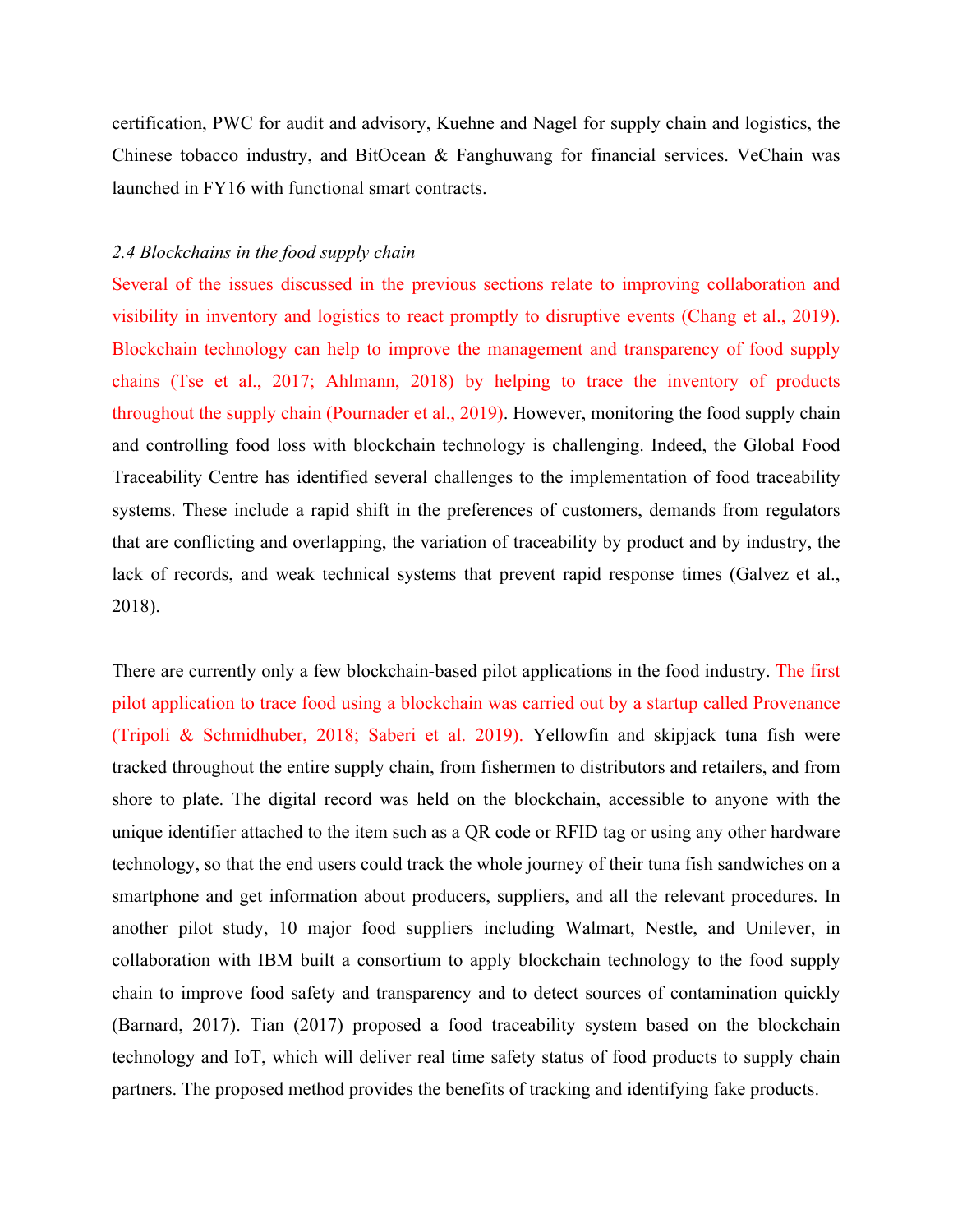Maersk and IBM have started a venture to establish a global blockchain-based system for digitizing the trade workflows and end-to-end shipment tracking (Allison, 2017; DHL, 2018). Their blockchain concept has been tested using shipments of flowers to Royal Flora Holland from Kenya, and mandarin oranges from California and pineapples from Colombia into the Port of Rotterdam. Another "food chain" prototype was developed by Deloitte (2017), which is capable of tracking all the ingredients in a particular product along the length of the supply chain. Such technology could potentially allow a consumer in China to pick up a product, scan an RFID tag on a mobile app, and be able to see where each ingredient in that product came from. In addition, Carrefour launched a food blockchain solution in early 2018 to track its quality line products. It was tested with the network of livestock farmers for chicken products from the hatchery for incubation to farm, slaughter, and processing and distribution, where a form of a simple QR code on the chicken's packaging is used. Subsequently, the solution was deployed for four other products: tomatoes, eggs, milk and Rocamadour cheese (Carrefour, 2018). Furthermore, Albert Heijn, Holland's largest supermarket chain, has revealed a new blockchain system in partnership with its supplier, Refresco, to make the production chain of orange juice transparent. Thus, the customers can collect the maximum amount of information about the source of Albert Heijn's own-brand "sustainable" product. The end-to-end route of its production, from Brazil to the Netherlands, can be traced through scanning a QR code on the orange juice carton (Huillet, 2018). The benefits of blockchain technology include the ability to monitor the operation's progress in real time, provide data verification, reduce the risk of fraud, and shorten the cash cycle. Apart from transparency and traceability, blockchain technology also brings economic benefits in terms of facilitating faster transactions to pay farmers more quickly. It also prevents price coercion and retroactive payments in the food industry. Louis Dreyfus Company sold 60,000 tons of American soybeans to the Chinese governments by using blockchain-driven agriculture commodity trade, which demonstrated significant efficiency improvements for all participants in the chain. The entire transaction took only a week by reducing the total logistics time by 80% (LDC, 2018).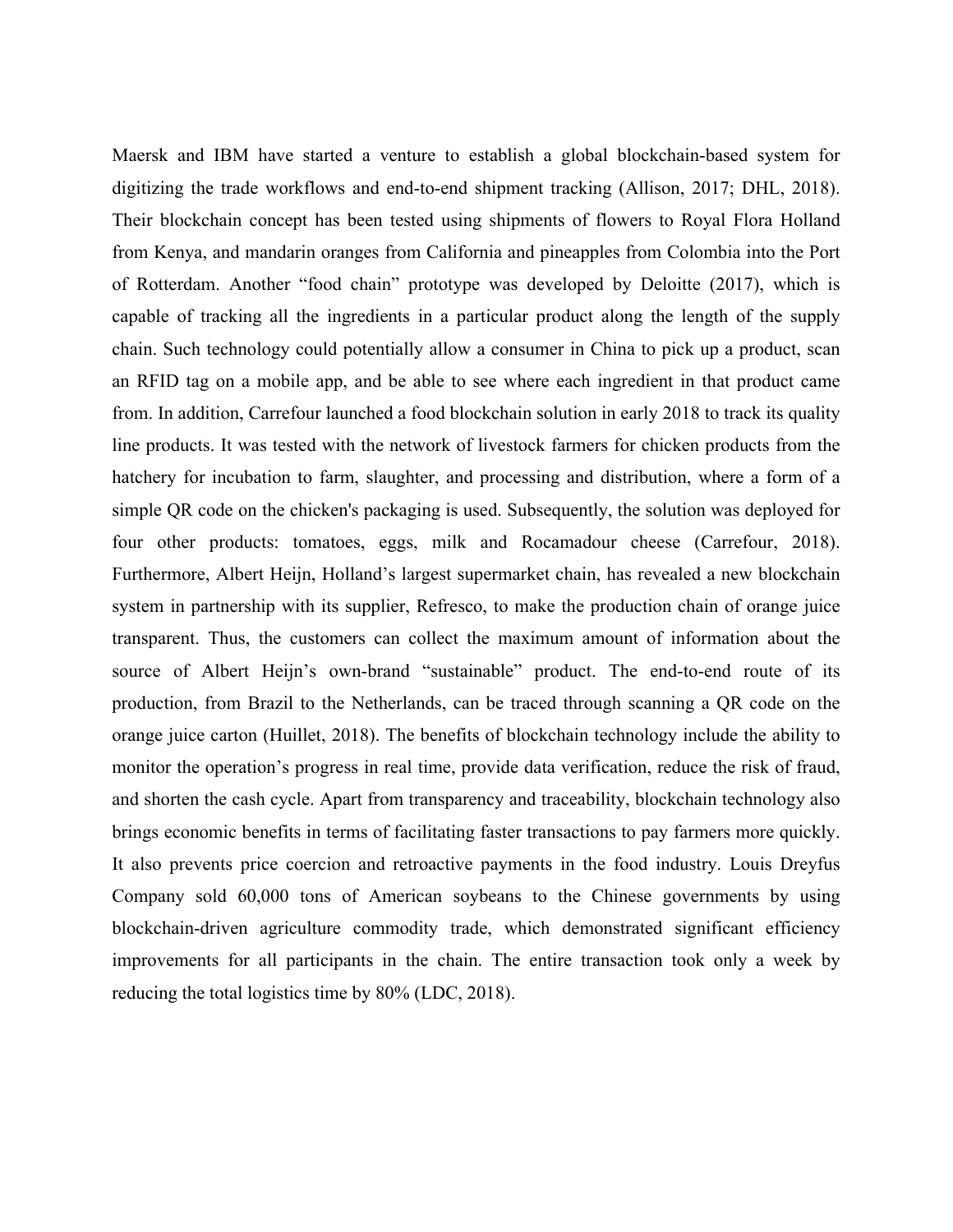

Figure 1: Blockchain in the Dairy Sector

A blockchain can be used in the food sector so that each and every party along the length of the supply chain (producers, processors, and distributors) can provide traceability information about their particular role and for each batch of the product (dates, places, farm buildings, distribution channels, potential treatments etc.). For the goods to be traceable from farm to fork, all the parties of the food supply chain that handle the goods should be linked to the blockchain and collaborate on a blockchain consortium to share all the food-related data, such as Hazard Analysis and Critical Control Point (HACCP) records, quality records, temperature records, humidity records, verification records, tracked food information, and so on. Each step is recorded in the blockchain to reduce the potential hazards in terms of spoilage (temperature, humidity, expiry), contamination (toxins, insect, bacteria, viruses) and compromise (tampering, misrepresentation, substitution). Figure 1 shows the blockchain in the dairy sector, where large commercial dairy companies face the challenge of tracking the provenance of their milk, as they often source from multiple milk producers (Deloitte, 2017). Further, the IoT could potentially play a role here. Internet-connected equipment, such as trucks and storage coolers, could monitor which objects they are housing and tag those objects with the relevant environmental conditions, such as temperature, humidity, light, shock, or location, and thus provide assurance that a product is safely handled through the entirety of its journey. Blockchain technology can help to inform the customer of the way it reached to them, especially for costly and sensitive items. For example, a medicine package might include a microchip sensor (IoT chip) that records every environment from the departure from manufacturing unit until it reaches at consumer's hand. Moreover, the data have to be regularly updated on a shared and censorship-resistant blockchain ledger. This could be verified using a phone if the medicine were not available in the required environment. With the merger of IoT with a smarter ledger, i.e., the blockchain can verify the sensitive product rather than trusting the seller.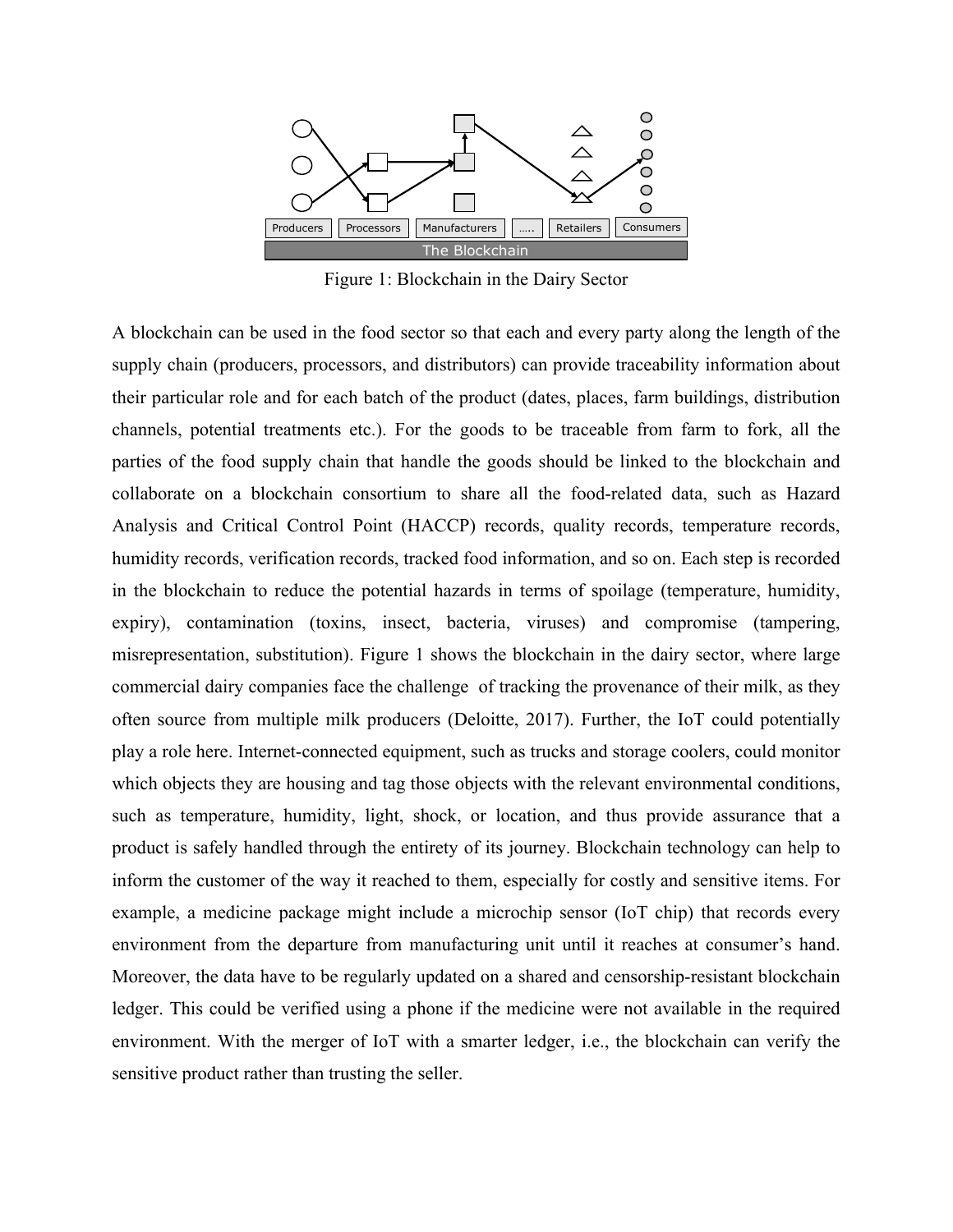The stakeholders involved in the food supply chain from farm to fork are shown in Figure 2, which includes farmers; distributors; packers; processors; wholesalers; retailers; and customers, such as grocers, restaurants, traders, and end users, who jointly act and share food-related data using a blockchain consortium. the blockchain is the core of the solution, but on its own, it is not enough; it should be used with IoT devices, Auto-ID (RFID/NFC technology), GPS, GPRS, 5G, wireless sensor networks, and other digital applications. The joint responsibility and transparency benefits food security with low transaction costs and instantaneous application. The blockchain assigns unique digital identifiers (event-specific data) to food products including growth conditions, product ID, lot/batch/serial numbers, and expiration dates. Tracing a food journey can help prevent food waste and instigate end consumers to calculate the ecological footprint of the food they consume as well as rerouting the surplus food to regions that need it. In addition, the blockchain's shared register of food would enable supply chain members to identify the source of foodborne illnesses and reduce food fraud. A combination of blockchain and IoT sensors data would automate decisions made by supply-chain members including farmers, processors, distributors, and retailers through smart contracts to address food safety issues, identify and implement solutions for recurring problems, and proactively identify and remove products in the case of foodborne illnesses or recalls that are at an elevated risk of contamination based on the handling history. This means that manufacturers and retailers have the potential to eliminate products at risk before they even reach the consumer, thus reducing the issues that come from issuing a recall including cost, consumer safety, damaged brand reputations, and decreased customer loyalty.

As digital technologies are increasingly used to manage farms, blockchain technology will promote the sharing of on-farm data. In short, blockchain-based food tracking can ensure the following (ChainLink, 2018):

- provenance: stronger assurance of origin and chain-of-custody
- recalls: faster and more precise recalls
- freshness: fresher produce and meat, reduce waste and spoilage
- safety: fewer contamination incidents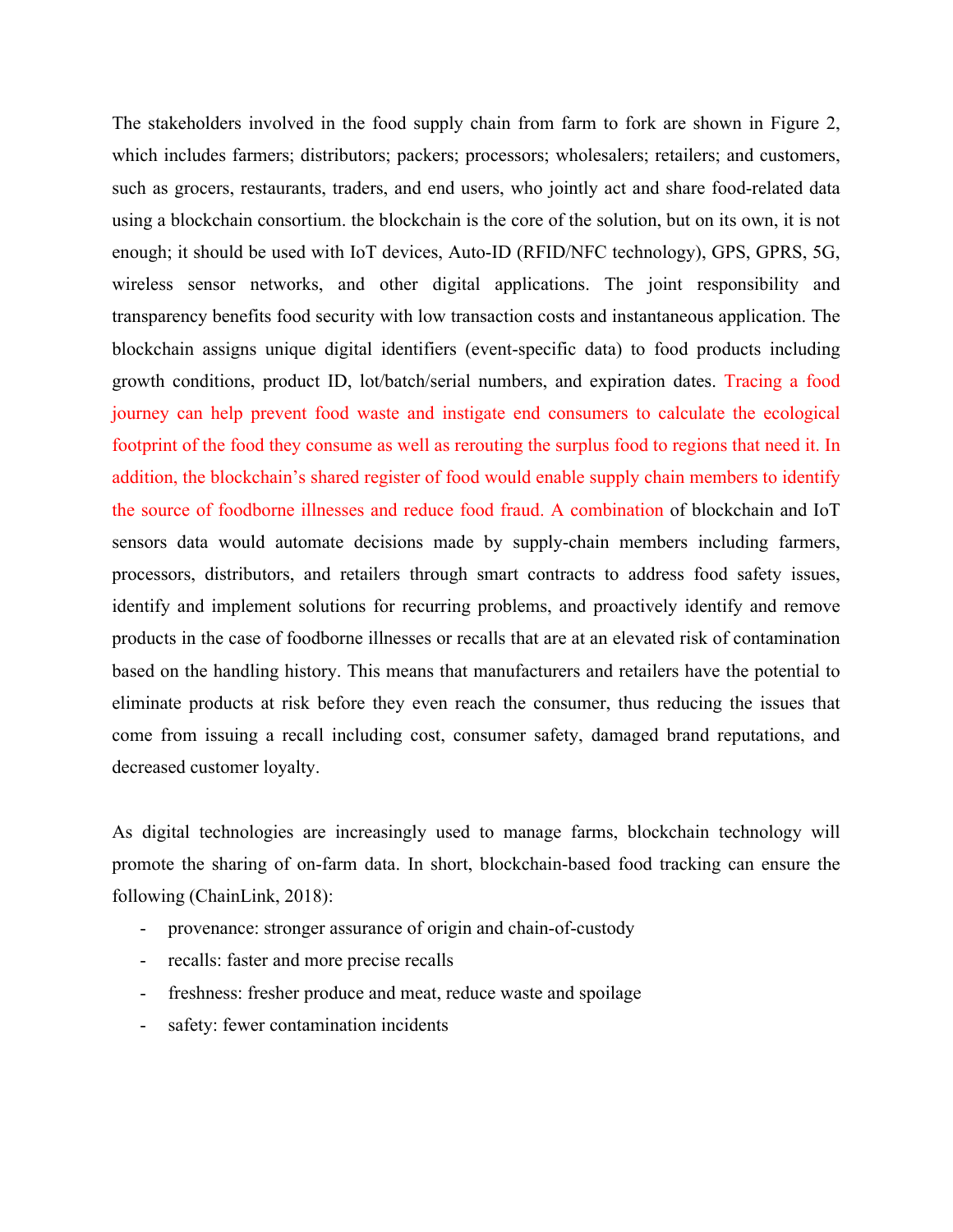

The development of blockchain applications also empowers the entire chain to be more responsive to any food-safety disasters, such as the horsemeat scandal and peanut butter salmonella outbreak in the agri-food industry, as mentioned earlier, and it prevents food fraud (Crossey, 2017). Blockchain technology thus offers immense potential for food safety and verification in the agri-food industry. In the food supply chain, for example, a retailer would know with whom his/her supplier had been dealing. Additionally, since transactions are not stored in any single location, it is almost impossible to hack the information. For consumers, by reading a simple QR code with an NFC-integrated smartphone (Crossey, 2017), data such as an animal's birth, use of antibiotics, vaccinations, and location where the livestock was harvested, can easily be conveyed to the consumers.

Conceptual and pilot studies have illustrated that there is a huge potential to scale up the technology to the food sector; however, at implementation level, it is very difficult to identify what are the drivers and barriers in integrating the use of blockchain technology in the food sector from the managerial perspectives, such as people, process, performance, and technology.

### **3. Methodology**

The methodology of this research is based on a systematic literature review (SLR) and case interviews with the focused group of experts/stakeholders from the food industry.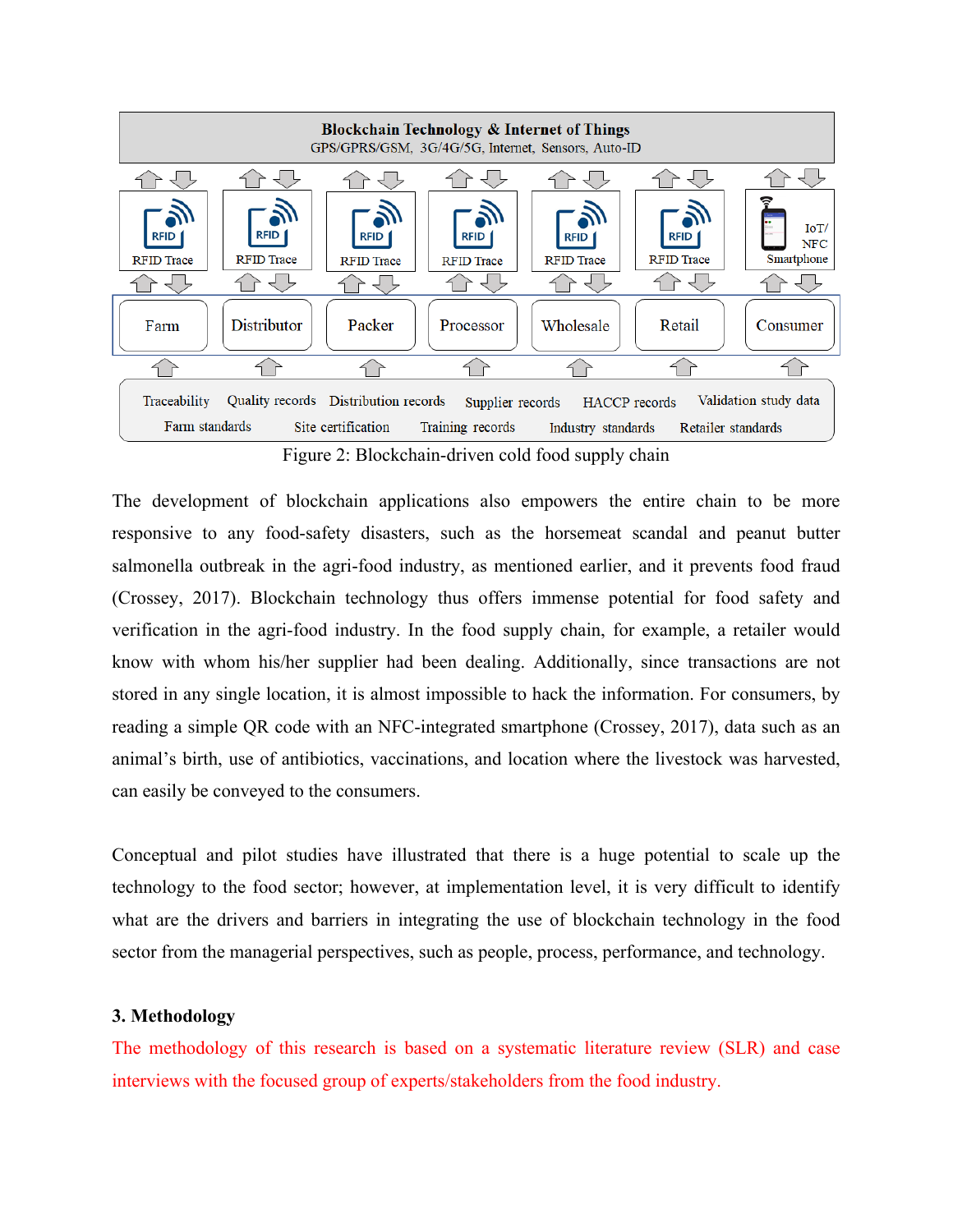#### *3.1 Systematic literature review*

A research strategy for SLR was adopted as per the three stages, such as "planning the review", "conducting the review" and "reporting and dissemination", offered in Tranfield et al. (2003) in order to review the most relevant literature. The three SLR stages are reported in the following sections.

### (i) Planning the review:

**Research scope:** In this stage, the need for the review was identified to understand which studies have been published in the field of "food and blockchain" between 2008 to 2020. The first paper on blockchains was published in the year 2008; hence, we made 2008 a reference year.

**Search process:** A comprehensive search process was conducted to classify all the primarily available published and catalogued research articles relevant to the research topic of interest. The list of synonyms, abbreviations, and alternative words of the major terms are reported.

The keywords and their synonyms were based on the existing literature in the domain of blockchain and food supply chains. The major keywords and their synonyms were concatenated with the help of "OR" and "AND" operators to construct the search strings that were used for the identification of relevant primary studies.

**Inclusion and exclusion criteria:** To the best of our knowledge, all published studies in journals, conferences, symposiums, and books related to blockchain technology and its applications, and to the service management and event management process in the food industry were included in the study. Considering the early stage, the study also included workshops, white papers, experience/business/technical reports, presentations, and bulletins. Research studies that did not explicitly discuss food in the context of blockchain technology and IoT were excluded. We also excluded master and PhD dissertations that were not published in journals or conferences. Furthermore, all informal literature surveys were excluded. Duplicated articles were not considered. Additionally, those articles that were reported in languages other English were also excluded.

### (ii) Conducting the review:

**Identification of research.** Primary articles were selected according to the above-listed search string with the following combination of keywords and inclusion of the study in one of the global databases listed below after the keywords.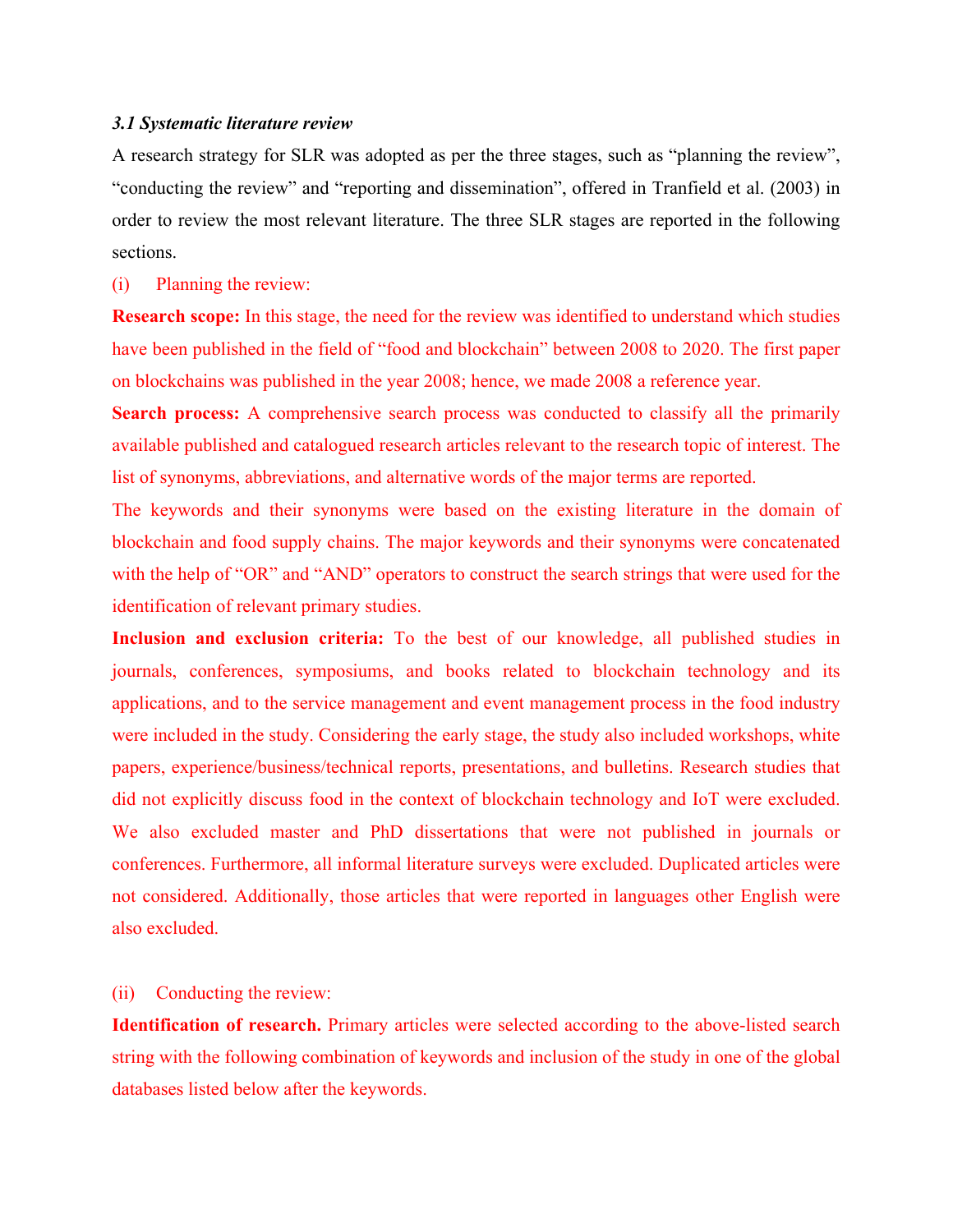*Search string,* which was prepared for keywords search used for the study, is as follows: "blockchain" OR "blockchain technology" AND "food" AND "supply chain" OR "logistics" AND ["food industry" OR "agrifood" OR "agri-food" OR "agriculture" OR "food supply" OR "food supply chain" OR "food ecosystem" OR "blockchain ecosystem" OR "food safety" OR "food security" OR "food waste" OR "traceability" OR "transparency" OR "ERP" OR "enterprise resource planning" OR "internet of things" OR "IoT" OR "blockchain of food" OR "food processor" OR "supply chain collaboration" OR "food Blockchain" OR "food blockchain participants" OR "food fraud" OR "food scandal" OR "food recalls" OR "standards" OR "architecture" OR "smart contracts"].

The following thirteen integrated digital databases that cover heterogeneous disciplines were used to collect the research articles, conference papers, books, and book chapters: ABI/Inform Complete/ProQuest, IEEE Xplore, ACM Digital Library, EBSCO, Springer Link, Wiley, Taylor & Francis, Jstor, Science Direct, Web of Science, Scopus, Google Scholar, and Research Gate. Furthermore, search engines and portals were used to find information on "food" and "blockchain" in white papers, workshop papers, reports, and presentations for the study: www.google.com, www.bing.com, www.yahoo.com, www.ask.com, www.yandex.com, www.linkedin.com, www.theconversation.com, www.forbes.com, www.theguardian.com, www.ibm.com/blogs/blockchain/, www.newfoodmagazine.com,

www.globalfoodblockchain.org, www.agroconnect.nl, www.foodsafetynews.com, and www.economist.com. In addition, some webpages were searched in order to collect information on the recent developments of blockchain start-ups in the food industry: Arc-Net (www.arcnet.io), Filament (www.filament.com), SkuChain www.skuchain.com), FarmShare (www.farmshare.us), Agridigital (www.agridigital.io), Origen Trail (www.origin-trail.com), Agriledger (www.agriledger.com), Farm2Kitchen (www.farm2kitchen.com), Provenance.org (www.provenance.org), Chainvine (www.chainvine.com).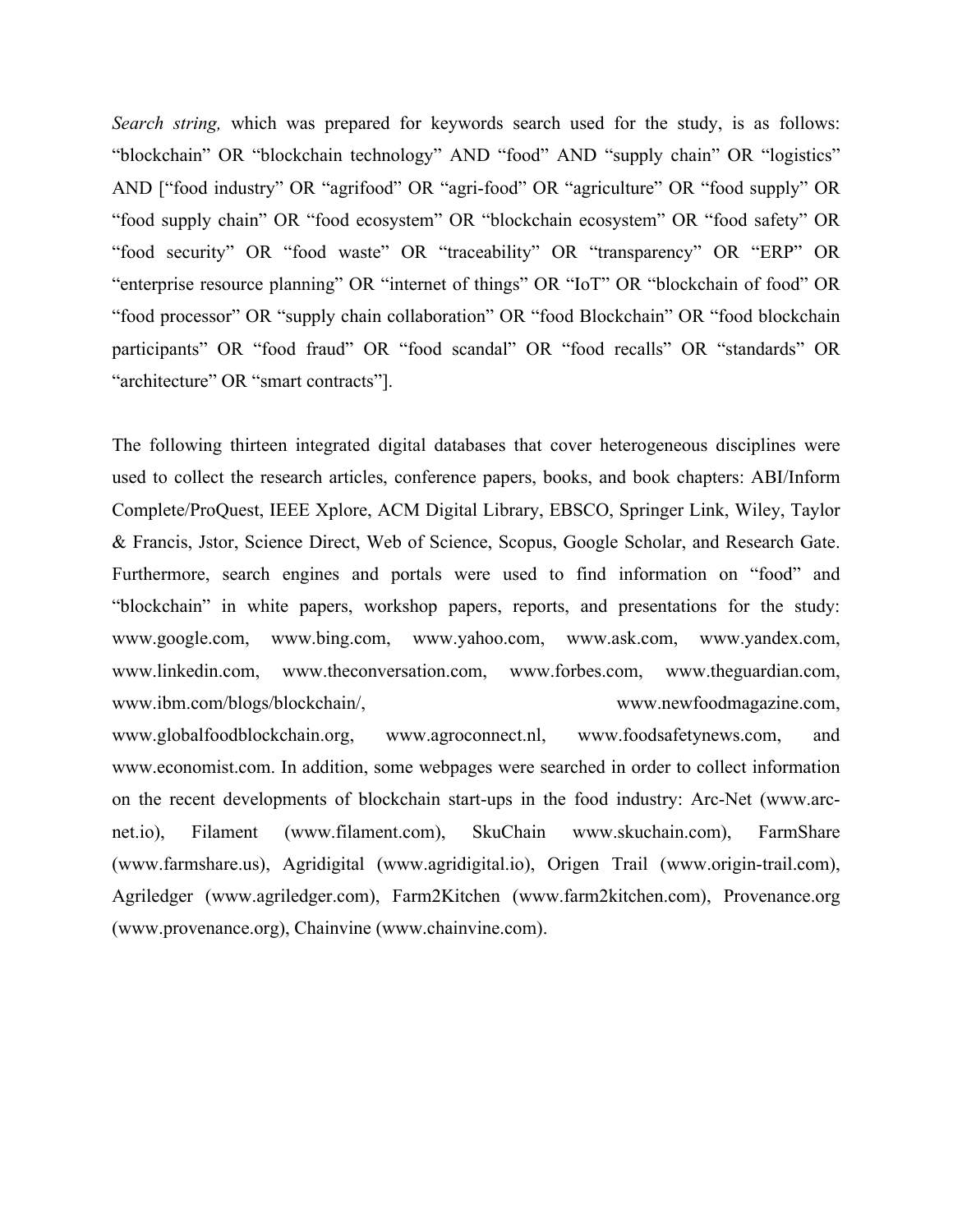

Figure 3: Tollgate approach for article selection

**Selection of studies:** Here, a tollgate approach with five phases in accordance with Khan et al. (2017) was used to narrow down and to select the most relevant primary studies as shown in Figure 3. The details of the five phases are explained. In Phase 1, the search was carried out using keywords or strings, which resulted in 173 articles. In Phase 2, scanning of titles and abstracts using inclusion/exclusion criteria made it possible to remove duplicate articles thereby reducing the sample to 152 articles. In phase 3, the introduction and conclusion sections of 152 articles were evaluated using inclusion/exclusion criteria, which made it possible to remove an additional 12 articles thereby reducing the sample size to 140 articles. Next, in phase 4, filtering was done by reading the full text as per the inclusion/exclusion criteria, which resulted in a reduced sample of 129 articles. Finally, in phase 5, articles were selected based on primary studies, which resulted in 125 articles identified for further analysis.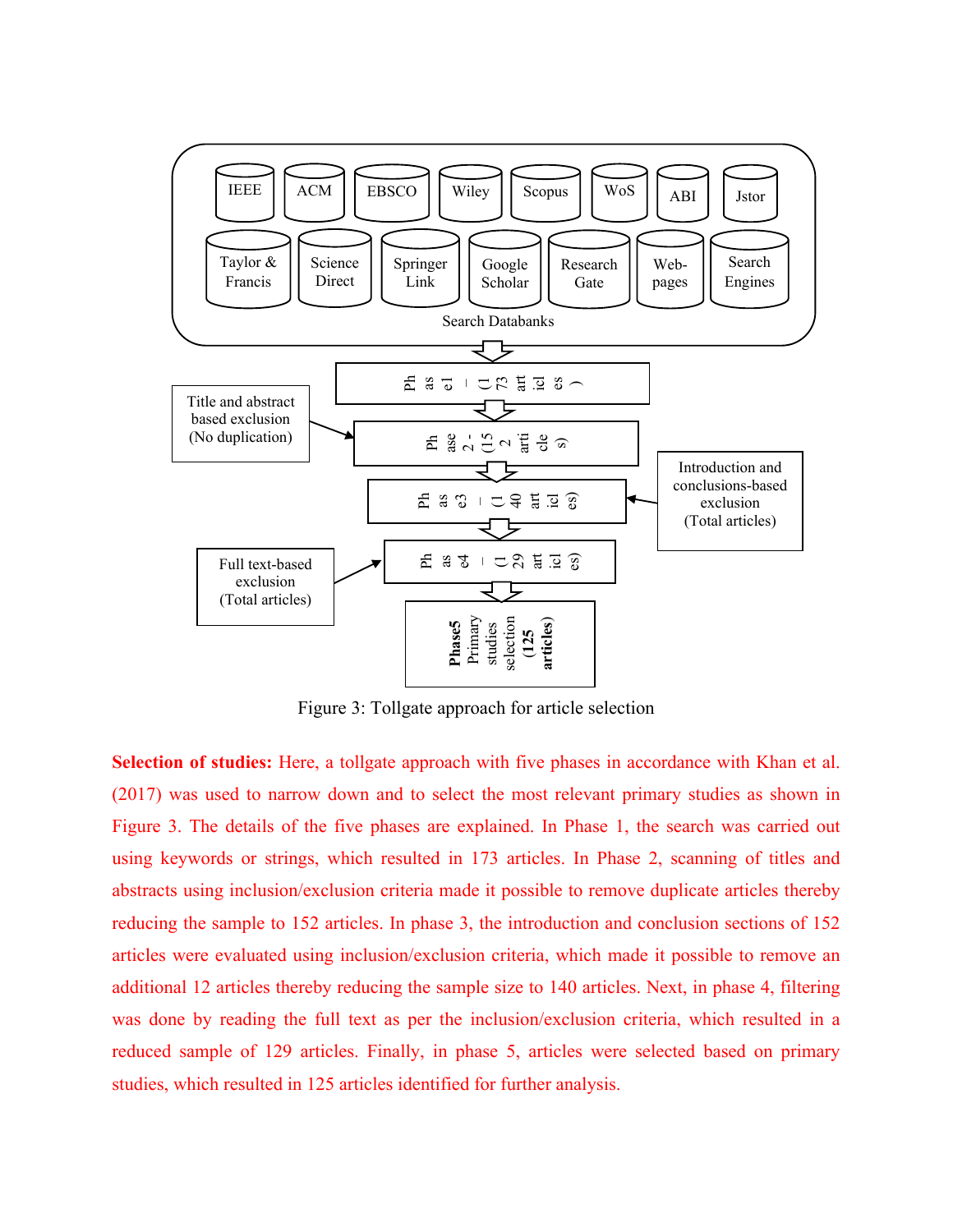**Data Extraction:** Overall, the literature search using the above tollgate approach resulted in 125 relevant papers. The primary studies considered are listed alphabetically in Table 1. Each paper was read thoroughly by one of the authors to identify the opportunities and impediments of blockchain technology in the food industry. In addition, each paper was categorized according to the PPT aspect, and one more author in the team verified these independently.

| #               | Reference                       | <b>Type</b>     | <b>PPT</b> | #               | Reference                             | <b>Type</b> | <b>PPT</b> |
|-----------------|---------------------------------|-----------------|------------|-----------------|---------------------------------------|-------------|------------|
|                 |                                 |                 | aspect     |                 |                                       |             | aspect     |
| 1               | Ahlmann (2018)                  | <b>JA</b>       | People     | 64              | Kshetri (2018)                        | <b>JA</b>   | Process    |
| $\overline{2}$  | Antonucci et al. (2019)         | $\overline{JA}$ | Technology | $\overline{65}$ | Kumar & Iyengar (2017)                | <b>JA</b>   | Process    |
| 3               | Astill et al. (2019)            | JA              | Technology | 66              | Leng et al. $(2018)$                  | JA          | Technology |
| $\overline{4}$  | Azzi et al. (2019)              | JA              | Process    | 67              | Lezoche et al. (2020)                 | JA          | Technology |
| 5               | Baralla et al. (2019a)          | $\overline{W}$  | Technology | $\overline{68}$ | $\overline{\text{Lin}}$ & Liao (2017) | JA          | Technology |
| 6               | Baralla et al. (2019b)          | $\overline{W}$  | Technology | 69              | Lin et al. (2017a)                    | JA          | Technology |
| $\overline{7}$  | Barnard (2017)                  | <b>WP</b>       | People     | 70              | Lin et al. (2017b)                    | CP          | Technology |
| $\,8\,$         | Basnayake & Rajapakse<br>(2019) | CP              | Process    | 71              | Lin et al. (2018)                     | CP          | Technology |
| 9               | Bechtsis et al. (2019)          | CP              | Technology | 72              | Lin et al. (2019)                     | JA          | Technology |
| 10              | Behnke & Janssen (2020)         | JA              | Process    | 73              | Liu et al. (2020)                     | CP          | Technology |
| 11              | Bermeo-Almeida et al.<br>(2018) | CP              | Process    | 74              | Longo et al. $(2019)$                 | JA          | Process    |
| 12              | Bordel et al. (2019)            | CP              | Technology | 75              | Lucena et al. (2018)                  | CP          | Technology |
| 13              | Brewster (2017)                 | PR              | Process    | 76              | Madumidha et al. (2019)               | CP          | Technology |
| 14              | Bumblauskas et al. (2020)       | JA              | Technology | 77              | Maghfirah (2019)                      | JA          | People     |
| 15              | Burke (2019)                    | BC              | Technology | 78              | Mao et al. (2018a)                    | JA          | Technology |
| 16              | Carbone et al. (2018)           | CP              | Technology | 79              | Mao et al. (2018b)                    | JA          | Technology |
| 17              | Caro et al. (2018)              | CP              | Technology | $80\,$          | Martinez et al. (2019)                | JA          | Technology |
| 18              | Casey & Wong (2017)             | JA              | People     | 81              | Mezquita et al. (2020)                | CP          | Technology |
| 19              | Casino et al. (2019)            | <b>JA</b>       | Process    | 82              | Mistry et al. (2020)                  | JA          | Technology |
| 20              | ChainLink (2018)                | $\overline{R}$  | Technology | 83              | Montecchi et al. (2019)               | JA          | Process    |
| 21              | ChainTrade (2017)               | <b>WP</b>       | Technology | 84              | Morkunas et al. (2019)                | JA          | Process    |
| 22              | Charlebois (2017)               | Report          | People     | 85              | Motta et al. $(2020)$                 | JA          | Technology |
| 23              | Chen et al. (2017)              | CP              | Technology | 86              | Moudoud et al. (2019)                 | CP          | Technology |
| 24              | Chen et al. (2020)              | JA              | Technology | 87              | Ndraha et al. (2018)                  | JA          | Technology |
| 25              | Cole et al. (2019)              | JA              | Process    | 88              | Olsen et al. (2019)                   | $\mathbf R$ | Technology |
| 26              | Cottrill (2018)                 | JA              | Process    | 89              | Papa (2017)                           | CP          | Process    |
| 27              | Crew (2020)                     | JA              | People     | 90              | Patil et al. (2018)                   | JA          | Technology |
| 28              | Creydt & Fischer (2019)         | JA              | Process    | 91              | Pearson et al. (2019)                 | JA          | Technology |
| 29              | Deloitte (2016)                 | PR              | People     | 92              | Perboli et al. (2018)                 | JA          | Technology |
| 30              | Deloitte (2017a)                | <b>WP</b>       | Process    | 93              | Perera et al. (2020)                  | JA          | Process    |
| 31              | Deloitte (2017b)                | <b>WP</b>       | Technology | 94              | Petersen et al. (2018)                | JA          | Process    |
| $\overline{32}$ | Deloitte (2019)                 | <b>WP</b>       | Process    | 95              | Pournader et al. (2019)               | JA          | Technology |
| 33              | Detwiler (2020)                 | $\mathbf B$     | Technology | 96              | Qian et al. (2020)                    | JA          | Technology |
| 34              | DHL (2018)                      | <b>WP</b>       | Process    | 97              | Queiroz et al. (2019)                 | JA          | Process    |
| 35              | Dobrovnik et al. (2018)         | JA              | Process    | 98              | Ramachandran (2017)                   | ${\bf R}$   | People     |
| 36              | Duan et al. (2020)              | JA              | Process    | 99              | Saberi et al. (2019)                  | JA          | Technology |

Table 1: Primary studies for SLR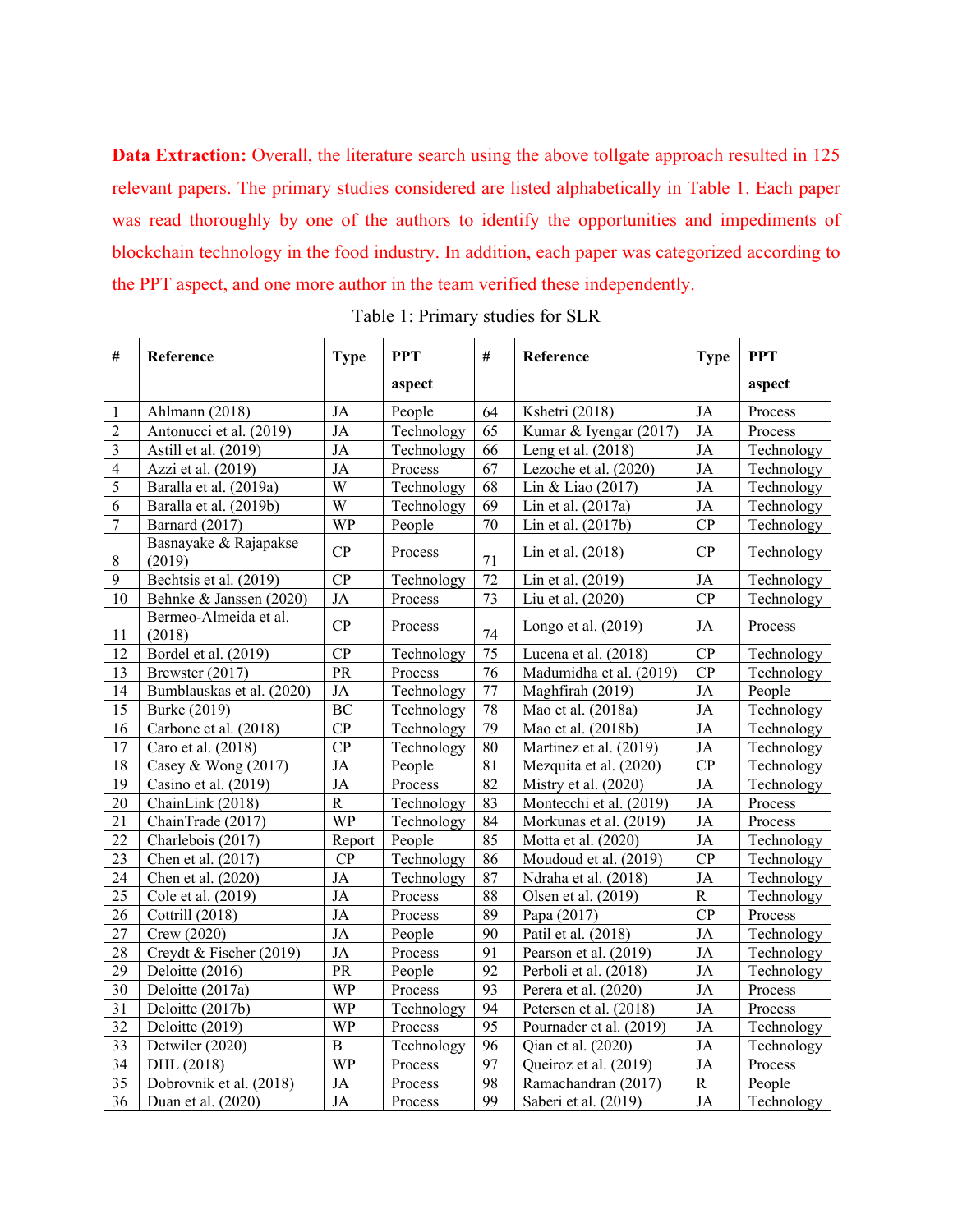| 37              | Dujak & Sajter (2019)           | <b>BC</b>    | Process    | 100 | Sander et al. (2018)            | <b>JA</b>   | Process    |
|-----------------|---------------------------------|--------------|------------|-----|---------------------------------|-------------|------------|
| 38              | Edmund (2018)                   | <b>JA</b>    | People     | 101 | Scuderi et al. (2019)           | <b>JA</b>   | Technology |
| 39              | Ejaz & Anpalagan (2019)         | BC           | Technology | 102 | Sengupta et al. (2019)          | JA          | Process    |
| 40              | FAO (2019)                      | $\, {\bf B}$ | People     | 103 | Shahid et al. (2020)            | <b>JA</b>   | Technology |
| 41              | Feng et al. (2020)              | <b>JA</b>    | Technology | 104 | Tan et al. (2018)               | CP          | Process    |
| 42              | Galvez et al. (2018)            | <b>JA</b>    | Process    | 105 | Te-food (2017)                  | <b>WP</b>   | Technology |
| 43              | Galvin (2017)                   | ${\rm PR}$   | Process    | 106 | Tian (2016)                     | CP          | Technology |
| 44              | Ge et al. (2017)                | $\mathbf R$  | People     | 107 | Tian (2017)                     | CP          | Technology |
| 45              | George et al. (2019)            | JA           | Technology | 108 | Tiscini et al. (2020)           | JA          | People     |
| 46              | Godsiff (2016)                  | $\mathbf R$  | People     | 109 | Tönnissen & Teuteberg<br>(2020) | JA          | Process    |
| 47              | Gopi et al. (2019)              | JA           | Technology | 110 | Tripoli & Schmidhuber<br>(2018) | $\mathbf R$ | People     |
| 48              | GSMA (2017)                     | $\mathbf R$  | People     | 111 | Tsang et al. (2019)             | JA          | Technology |
| 49              | Gurtu & Johny (2019)            | $\rm JA$     | Process    | 112 | Tse et al. (2017)               | CP          | Process    |
| 50              | Hackius & Petersen<br>(2017)    | CP           | People     | 113 | van Hoek (2020)                 | JA          | Process    |
| 51              | Hammi et al. (2018)             | JA           | Technology | 114 | Wamba et al. (2020)             | JA          | Process    |
| $\overline{52}$ | Hollands et al. (2018)          | <b>JA</b>    | Technology | 115 | Wang et al. (2019)              | JA          | Process    |
| 53              | Ivanov et al. $(2019)$          | $\rm BC$     | Technology | 116 | WEF (2019a)                     | ${\bf R}$   | Technology |
| 54              | Kairos Future (2017)            | WP           | Technology | 117 | WEF (2019b)                     | WP          | People     |
| $\overline{55}$ | Kamath (2018)                   | <b>JA</b>    | Process    | 118 | Xie et al. (2017)               | CP          | Technology |
| 56              | Kamble et al. (2020)            | JA           | Process    | 119 | Xiong et al. (2020)             | JA          | Technology |
| 57              | Kamilaris et al. (2019)         | <b>JA</b>    | Technology | 120 | Xu et al. (2018)                | $\rm JA$    | Technology |
| 58              | Kaur (2019)                     | <b>JA</b>    | Process    | 121 | Xu et al. (2019)                | CP          | Technology |
| 59              | Kim & Laskowski (2018a)         | BC           | People     | 122 | Yadav & Singh (2019)            | CP          | Technology |
| 60              | Kim & Laskowski (2018b)         | JA           | Technology | 123 | Yiannas (2018)                  | JA          | Technology |
| 61              | Kittipanya-ngam & Tan<br>(2020) | <b>JA</b>    | Process    | 124 | Zambrano (2017)                 | <b>WP</b>   | Technology |
| 62              | Kshetri & Voas (2018)           | JA           | People     | 125 | Zhao et al. $(2019)$            | JA          | Technology |
| 63              | Kshetri (2017)                  | JA           | People     |     |                                 |             |            |

*Types of articles:* JA: Journal article; CP: Conference paper; B: Book; BC: Book Chapter; WP: White paper; W: Workshop paper; PR: Presentation

**Data Synthesis:** The analysis of the selected primary studies revealed that the most relevant opportunities to use blockchain technology in the food sector include maintain transparency throughout the food supply chain, accurately track goods, maintain a permanent ledger, reduce costs, decentralize infrastructure, improve efficiency, reduce fraud, enhance security, scale the ecosystem, automate, and innovate. However, in tandem with opportunities, there are several impediments to using this technology. These include complexity of the technology; regulatory implications, such as market regulations; level of trust; implementation challenges; competing platforms; standardization related to data standards and semantics; scalability in terms of performing with very large numbers of transactions; immutability, etc. For example, if data can be updated, then immutability is lost, i.e., if data cannot be updated then how is it possible to deal with changes in the real world; for example, transaction speed, such as throughput;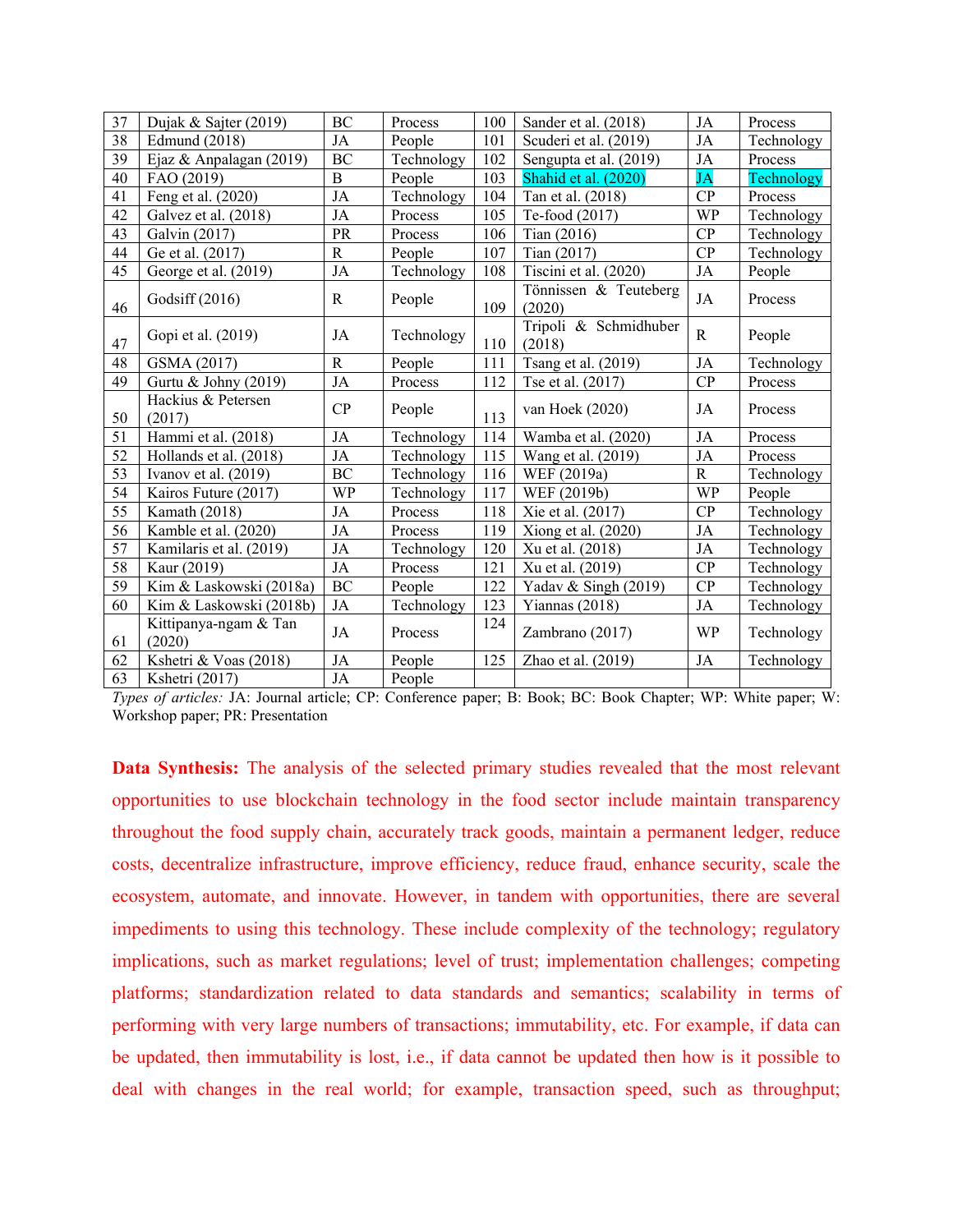transparency, such as transparency in data with stakeholders to maintain business confidentiality; level of transparency; digitalization; training; awareness; and too many choices limit the use of this technology.

#### (iii) Reporting and dissemination:

The selected articles are reported according to publication year, type of article, and as per PPT model classification category, as shown in Figure 4, Figure 5, and Figure 6 respectively. Blockchain research in the food field has been attracting interest from researchers as the number of publications is growing yearly, and almost 58% of the selected papers are research articles. Most of the papers studied the technology aspect of blockchains, 53% of papers are technologyoriented papers, 31% focus on process, and 16% focus on people. Based on this review, it is understood that blockchain technology could improve the traceability of shipments by providing better access to information and allowing food providers to identify the precise point of any contamination before it causes further loss in revenue or results in waste products. Thus, food security leads to low transaction costs and instantaneous application. Attaching unique digital identifiers to food products would make them traceable throughout the supply chains, such as origin of products, growth conditions, batch numbers, the factory they come from, processing methods, expiration dates, temperature during storage, and even the distribution details. The indepth review of selected articles according to the PPT aspect with the limitations/benefits of blockchain technology is listed in Appendix I.

Specifically, the review studies classified the sample as per PPT model, including challenges in each category, and its benefits in terms of performance, including operational benefits concerning waste and safety. The review found several challenges in the people category, specifically, lack of skills, lack of motivation, lack of governance structure, and lack of collaboration. In the process category, our study finds challenges related to operational control in the food supply chain, operational standards, and best practices. The performance benefits listed in the category include traceability-related decisions and swift operations. From the technological perspective, the challenges listed by previous studies are initial cost of implementation, time concerns to complete the implementation, technological protocol, maturity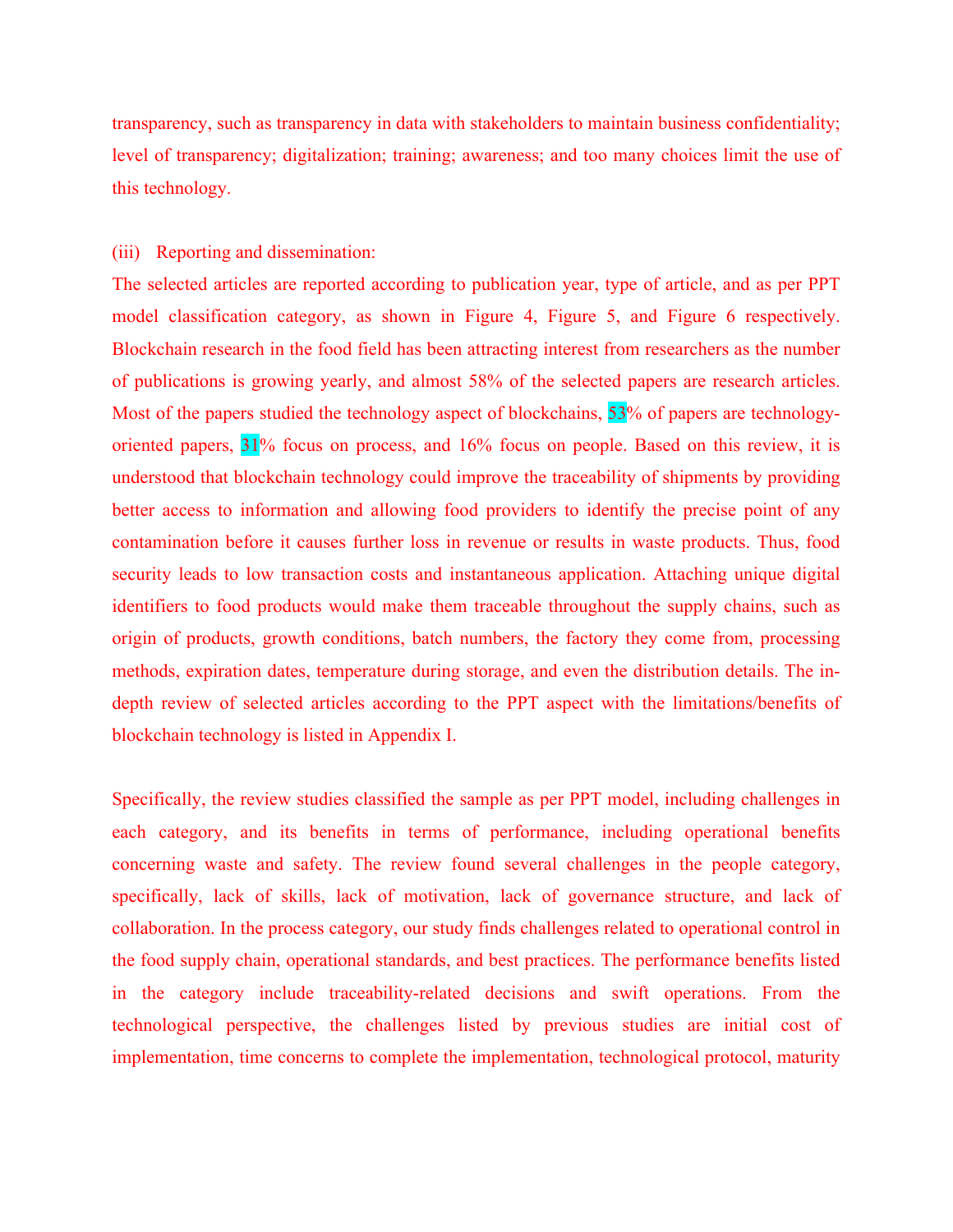of technology concerned with life cycle, and security risks. The performance benefits include sophistication offered through novel technologies, role of tools, and changes in approach.



Figure 4: Publication year of the article



Figure 5: Article classification as per source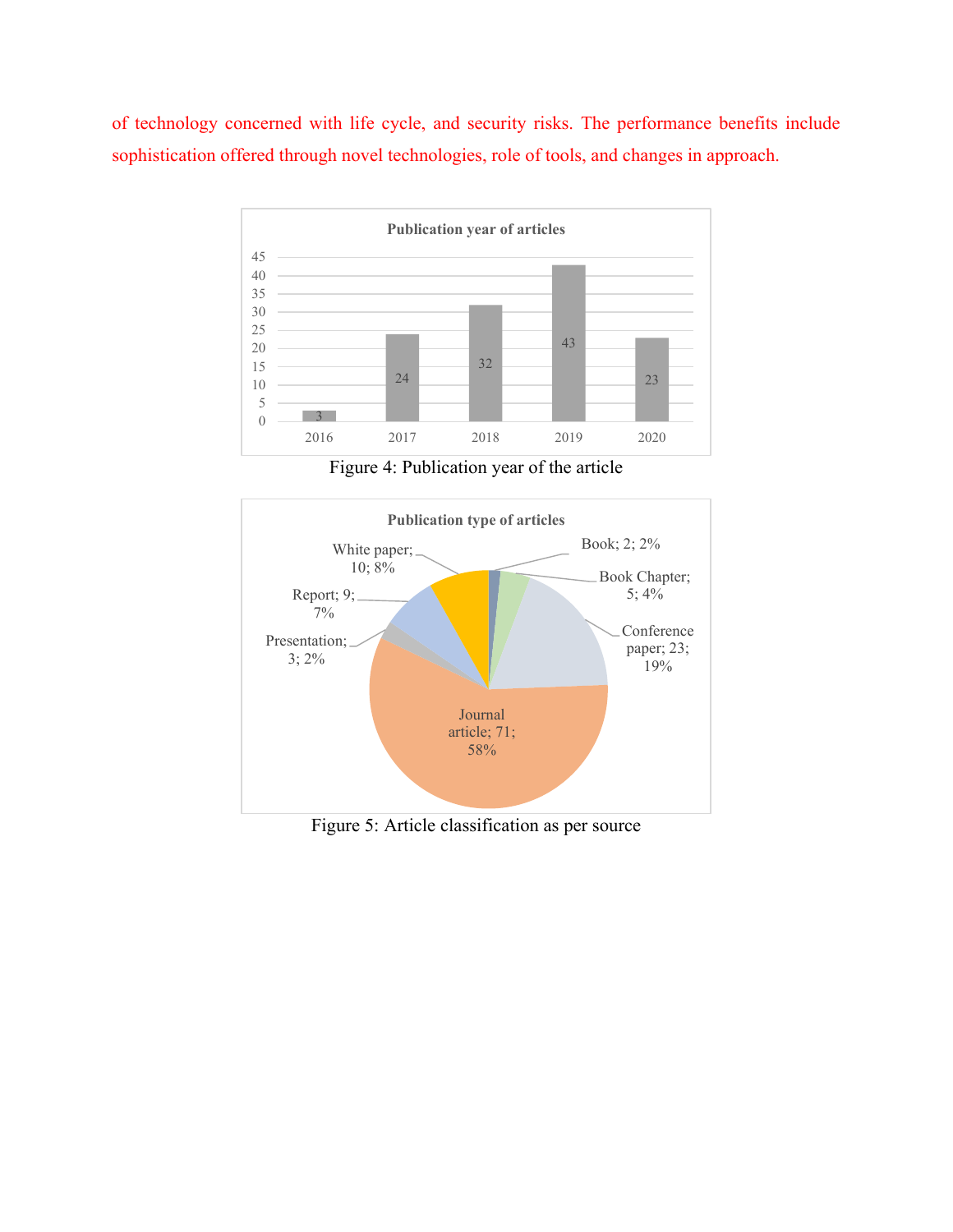

Figure 6: PPT aspect of articles

### *3.2 Case interviews*

To study the strategic challenges with respect to PPT, qualitative data were gathered through semi-structured interviews. As implementation of blockchain technologies is a niche and emerging area of research, we chose qualitative analysis as a methodology to address the research objectives of this study. Interview is a primary method of data collection in a qualitative study (Hatch, 2002). The questions for the interview were prepared after identification of the relevant research gaps in the literature. Semi-structured interview questions were used to explore opportunities, impediments, and implementation issues for blockchain technology implementation in the food supply chain.

The participants included experts / stakeholders from the food industry who had an in-depth knowledge of tracking and tracing technologies and, to a certain extent, had a working knowledge of blockchain technology, or they were blockchain experts who had an awareness about the food sector. A semi-structured questionnaire was developed with twelve major questions. The questionnaire covered open pragmatic questions related to food and blockchain challenges, and opportunities in the four categories of technology, people, process, and performance. Blockchain technology is quite new, and only several companies have any idea about its potential and applications. Therefore, the convenience sampling technique was used to choose the companies. These companies were selected because of their proximity and accessibility (Bryman & Bell, 2015) to two of the authors of this paper. Previous studies suggested selecting cases that have a potential to help and contribute to the research objectives (Subramanian et al., 2020). Hence, the convenience sampling method has been used in many of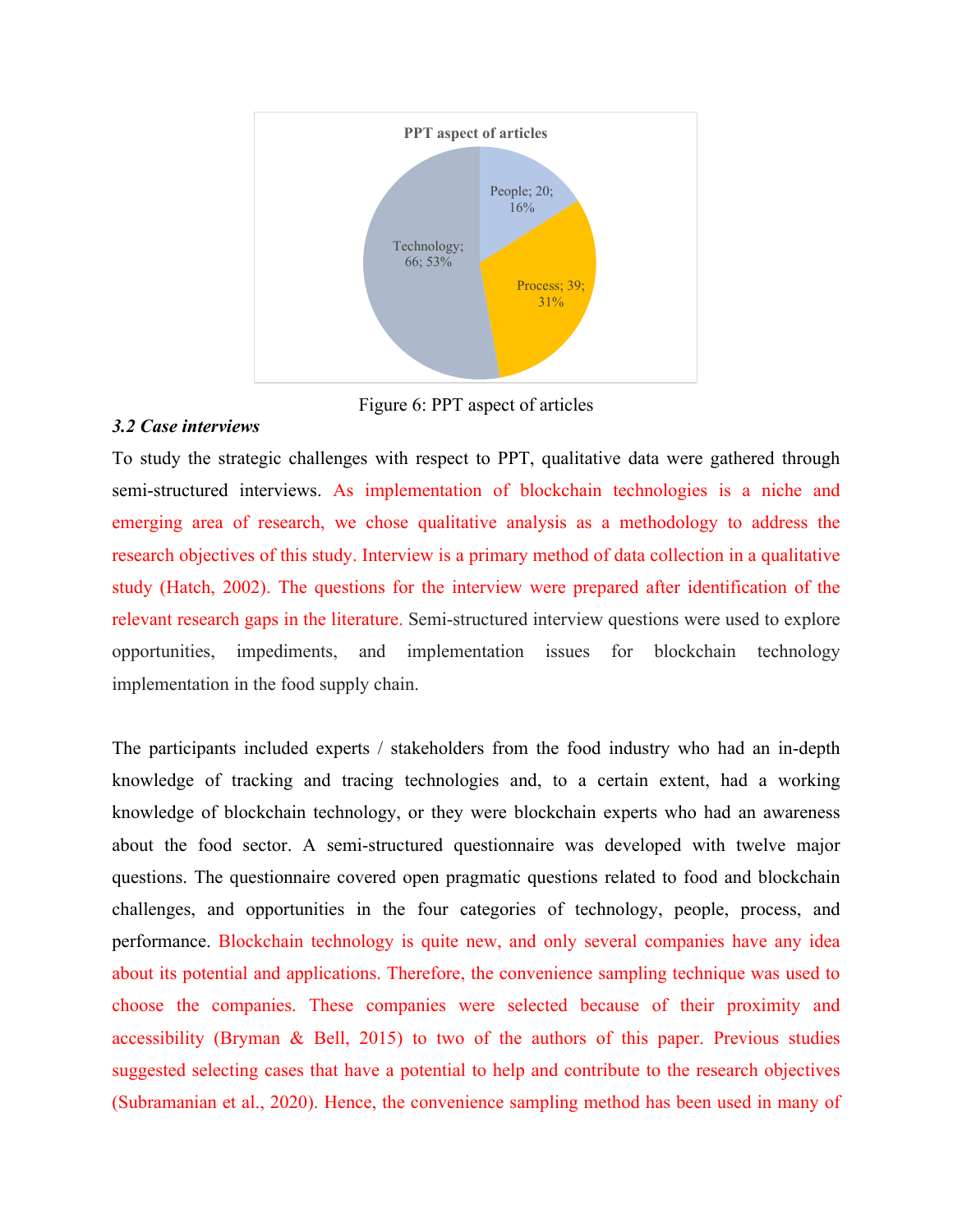the recent studies (Batista et al., 2019; Jasimuddin & Naqshbandi., 2019). Twelve semistructured interviews were carried out in the leading technology and food chain companies over a period of several months from 01.04.2018 to 31.01.2019 in Turkey and India. Nine out of the twelve interviews were carried out in Turkey and the rest in India. In qualitative research, the sample size of 12 is considered to be sufficient for analysis, and qualitative studies have been published with sample sizes of even less than 10 (Krueger et al., 2014; Ramanathan et al. 2017; Kurpjuweit et al., 2019)

The respondents for the study from Turkey were from the business network of the first author. The companies were selected carefully on the basis of professionalism, knowledge, and experience. All associated companies were part of the food chain either as primary producer or technology provider since food blockchain technology was considered by big companies as a future scalable solution; hence, the interviews were carried out only with medium- or large-sized enterprises. The headquarters of all companies are located in Istanbul and Delhi. The semistructured interviews were carried out through company visits, and each interview lasted almost three hours. The respondents who participated in this study were experienced professionals who were either expert in technology solutions with a good awareness of the food chain or vice versa or had in-depth knowledge of both. Seven experts were from the food sector and five were from the technology sector. The average length of experience of respondents who participated in the study was 16 years. In terms of level of education, the respondents possessed postgraduate degrees. The profiles of the respondents and the corresponding firms from Turkey involved in the interviews are shown in Table 2a.

The potential respondents for the study from India were selected through a LinkedIn search. The search was made based on the such as "Food supply chain" and "Blockchain". Since blockchain technology is at a very nascent stage in India, very few professionals were engaged with the technology, and the search identified only a few. Finally, three people agreed to participate in the research and provide relevant input for this study. The average length of experience of the respondents was 25 years. Two of the respondents were postgraduates and one was a graduate in terms of education. Two respondents had medium exposure of blockchain technology, and one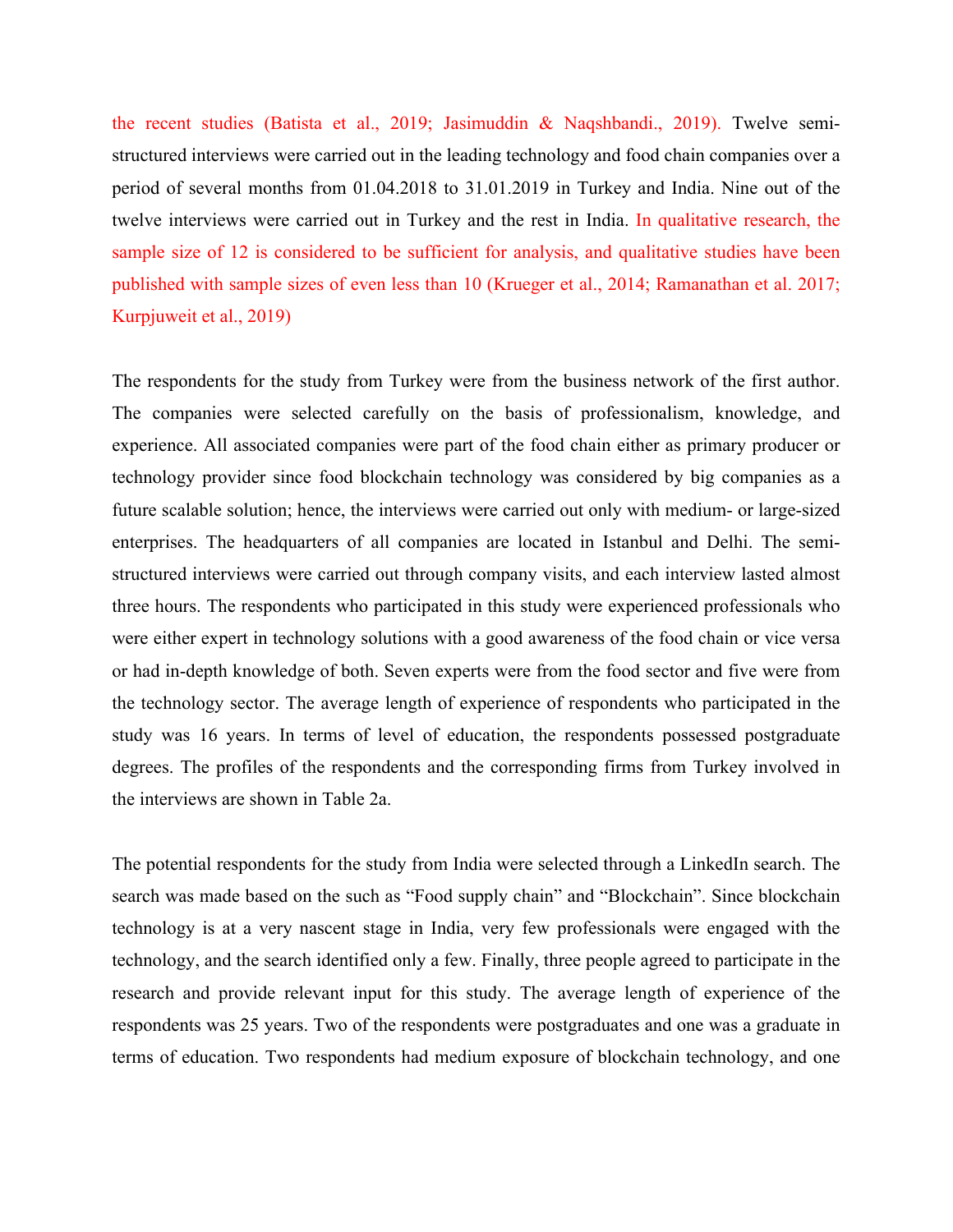had low exposure. The profiles of respondents and the corresponding firms involved in the study are shown in Table 2b.

| Profile of expert                     | <b>Experience</b> | <b>Company profile</b> | Company | Nature of  |
|---------------------------------------|-------------------|------------------------|---------|------------|
|                                       |                   |                        | size    | firm       |
| Cold logistics manager                | 22 years          | Food traceability      | Medium  | Technology |
| Manager (Information $&$              | 20 years          | Technology for IT      | Large   | Technology |
| communication technology              |                   | solutions              |         |            |
| Manager (Information $&$              | 17 years          | Fresh food             | Large   | Food       |
| communication technology)             |                   |                        |         |            |
| Software developer                    | 7 years           | Food traceability      | Large   | Technology |
|                                       |                   | solutions              |         |            |
| Blockchain expert                     | 20 years          | Blockchain solutions   | Medium  | Technology |
| Project manager                       | 11 years          | Frozen food            | Medium  | Food       |
| Business development manager          | 15 years          | Dairy products         | Large   | Food       |
|                                       |                   |                        |         |            |
| Supply chain and business development | 16 years          | Fresh food retailer    | Large   | Food       |
| director                              |                   |                        |         |            |
| Logistics manager                     | 20 years          | Temperature controlled | Large   | Food       |
|                                       |                   | logistics              |         |            |

Table 2a: Basic profile of experts and organizations involved in study (Turkey)

Table 2b: Basic profile of experts and organizations involved in study (India)

| chain and $25$ years<br>Supply                  |             | Food industry        | Large | Food       |
|-------------------------------------------------|-------------|----------------------|-------|------------|
| operations head                                 |             |                      |       |            |
| President                                       | $30+$ years | Seasoning<br>and     | Large | Food       |
|                                                 |             | flavours             |       |            |
| head<br><b>Business</b><br>$\sim$ $\sim$ $\sim$ | 20 years    | Cold chain solutions | Large | Technology |
| distribution                                    |             |                      |       |            |

During the interview, the experts were asked twelve questions as shown in Appendix II. The first question was associated with awareness of food safety scandals, such as the horsemeat scandal, salmonella outbreaks, and so forth. The other questions were asked in order to understand participants' perceptions and experiences of the ways in which, for example, they find the implementation challenge of blockchains, or companies' Information and Communication Technologies (ICT) requirements to adapt blockchain technology. All interviews were recorded.

### **4. Findings**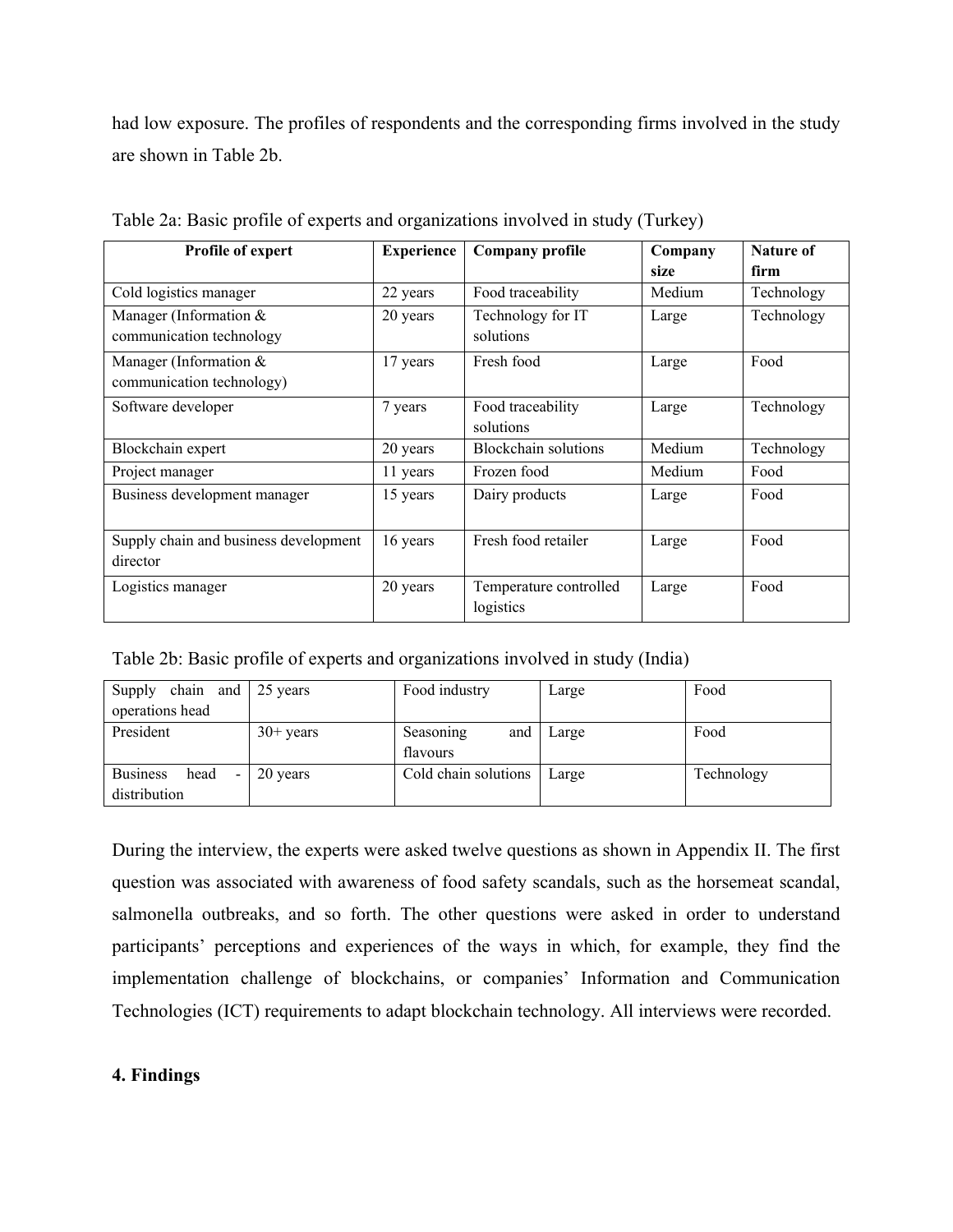A blockchain consortium brings like-minded organizations together and enables a new level of trust and transparency based on a single view of the truth; therefore, blockchain consortium are the widely accepted and appropriate models for use in business. From this aspect, further investigation is needed to understand if consortium blockchain technology might be the most suitable supply chain collaboration method in the food industry for food tracking and traceability, which enables a safer, more affordable, and more sustainable food system. A successful integration of the blockchain requires the engagement of all participating organizations including farmers, suppliers, and retailers (Charlebois, 2017). In order for goods to be traceable from farm to fork, all parties that handle the products should be linked to the blockchain. The key opportunities and impediments from the participants' responses are summarized in Table 3.

Overall, from Table 3, it is clear that opportunities and impediments are more in the people and technology perspectives. As expected, it is still too early to figure out the opportunities and impediments in the performance perspective. Interestingly, we did not see many issues in the process perspective. Measuring food loss, standardization, and regulatory and legal acceptance are the immediate opportunities for people to consider in the process perspective of the application of blockchain technology in the food sector. Temperature management, validation, and standardization are potential avenues for future researchers.

There is quite a high number of opportunities in the people perspective, of which redistributing surplus food, increasing customer loyalty, resisting corruption, reducing overall food price, and espousing anti-authoritarian protopia with a free decentralized society will lead multiple stakeholders to espouse blockchain technology in the future. However, if the community as a whole can focus on preparing competent manpower, creating a recognized consortium, and developing regulations to satisfy customer demand, then most of the people issues can be handled without any resistance to change.

On the technology front, there are a number of impediments since blockchain technology as a whole is new to the food chain. Hence, there are several technical issues that need to be resolved before it can be realised in practical terms. These include issues such as data capture, network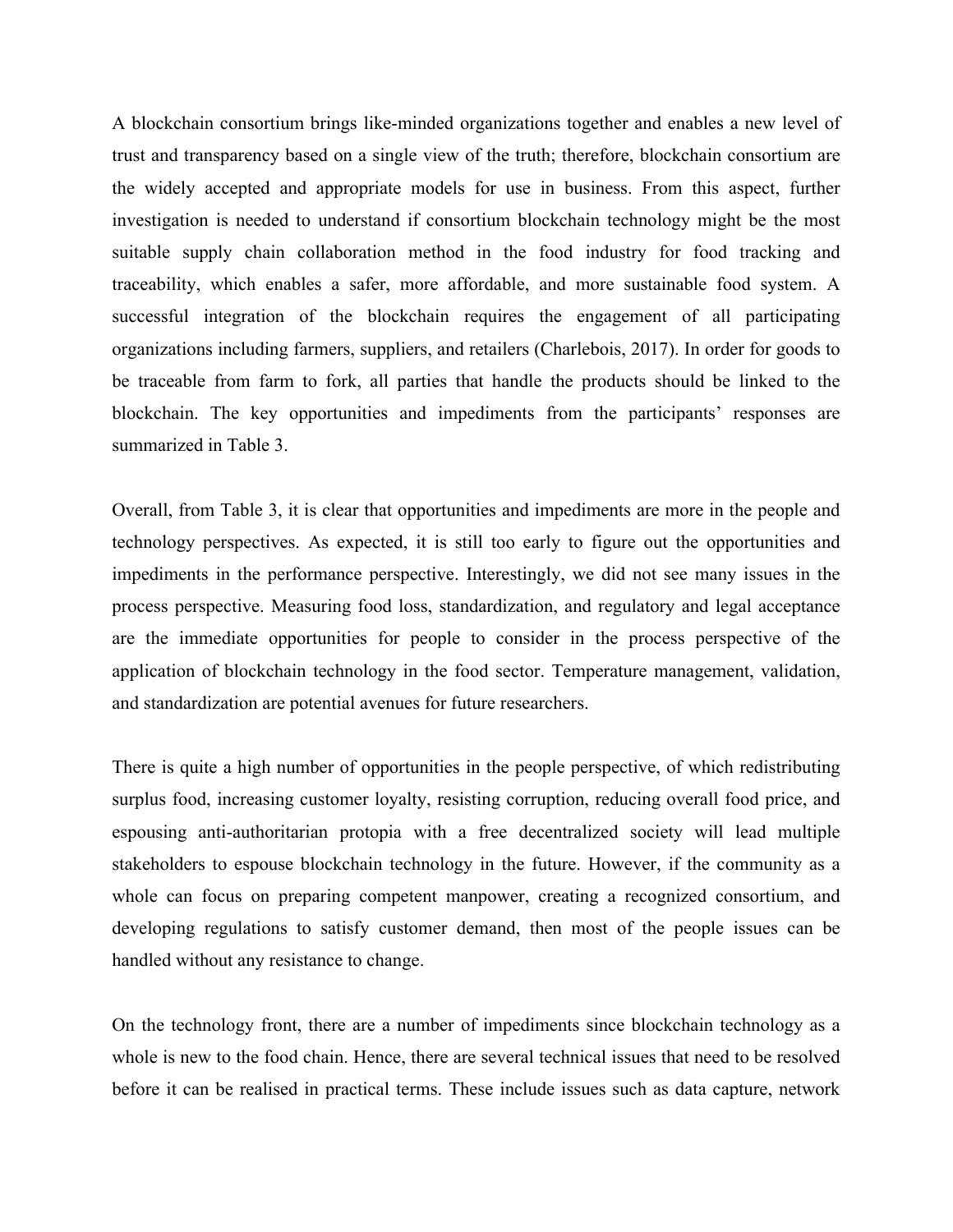maintenance, enterprise architecture model, interoperability between cold chain and blockchains, etc. Among all the above, it is interesting to note that the massive requirement of infrastructure and security will boost the usage of blockchains widely in the food sector. From the opportunity point of view, it is clear that there are massive benefits that outweigh the risk in the implementation.

Table 3: Issues in Blockchain enabled food supply chain

| Opportunities                                                                                                                                                                                                                                                                                                                                                                                                                                                                                                                                                                                                                                     | <b>Impediments</b>                                                                                                                                                                                                                                                                                                                                                                         |  |  |  |  |
|---------------------------------------------------------------------------------------------------------------------------------------------------------------------------------------------------------------------------------------------------------------------------------------------------------------------------------------------------------------------------------------------------------------------------------------------------------------------------------------------------------------------------------------------------------------------------------------------------------------------------------------------------|--------------------------------------------------------------------------------------------------------------------------------------------------------------------------------------------------------------------------------------------------------------------------------------------------------------------------------------------------------------------------------------------|--|--|--|--|
| Table 3a: Process issues in Blockchain enabled food supply chain                                                                                                                                                                                                                                                                                                                                                                                                                                                                                                                                                                                  |                                                                                                                                                                                                                                                                                                                                                                                            |  |  |  |  |
| Regulatory and legal acceptance<br>Freezing temperature management in terms of excess<br>$\bullet$<br>$\bullet$<br>standard and market values, spoiled milk and meat,<br>Standardization and customisation (product,<br>$\bullet$<br>salmonella-contaminated cheese, coliform bacteria in<br>service, information technology and packaging)<br>food or beverages<br>Keeping track of food loss. If we have data to<br>$\bullet$<br>Validation and standardization research<br>analyse where food loss happens, we will have<br>the ability to stop or decrease it dramatically<br>Table 3b: People issues in blockchain-enabled food supply chain |                                                                                                                                                                                                                                                                                                                                                                                            |  |  |  |  |
| Redistribution of surplus food<br>$\bullet$<br>No manipulation, cryptology, reduction of<br>$\bullet$<br>transport, storage, handling cost, time and<br>increase in quality<br>Understand food loss and waste<br>$\bullet$<br>Customer loyalty, credibility & reduced costs<br>٠<br>Traceability and transparency<br>$\bullet$<br>Corruption resistance, traceability, authenticity,<br>٠<br>disintermediation, robustness, confidentiality<br>Better bullwhip effect<br>$\bullet$<br>Openness culture anti-authoritarian; espousing<br>$\bullet$<br>protopian dreams of a free and decentralized<br>society                                      | Skilled personnel are required<br>$\bullet$<br>Unique digital identifiers<br>Standards<br>$\bullet$<br>Trustworthy consortium.<br>Additional investment to work with other party<br>$\bullet$<br>Regulations and customer demand<br>$\bullet$<br>Validation, standards and regulation<br>$\bullet$<br>Intellectual rather than technological transformation,<br>$\bullet$<br>so takes time |  |  |  |  |
| Table 3c: Technology issues in Blockchain enabled food supply chain                                                                                                                                                                                                                                                                                                                                                                                                                                                                                                                                                                               |                                                                                                                                                                                                                                                                                                                                                                                            |  |  |  |  |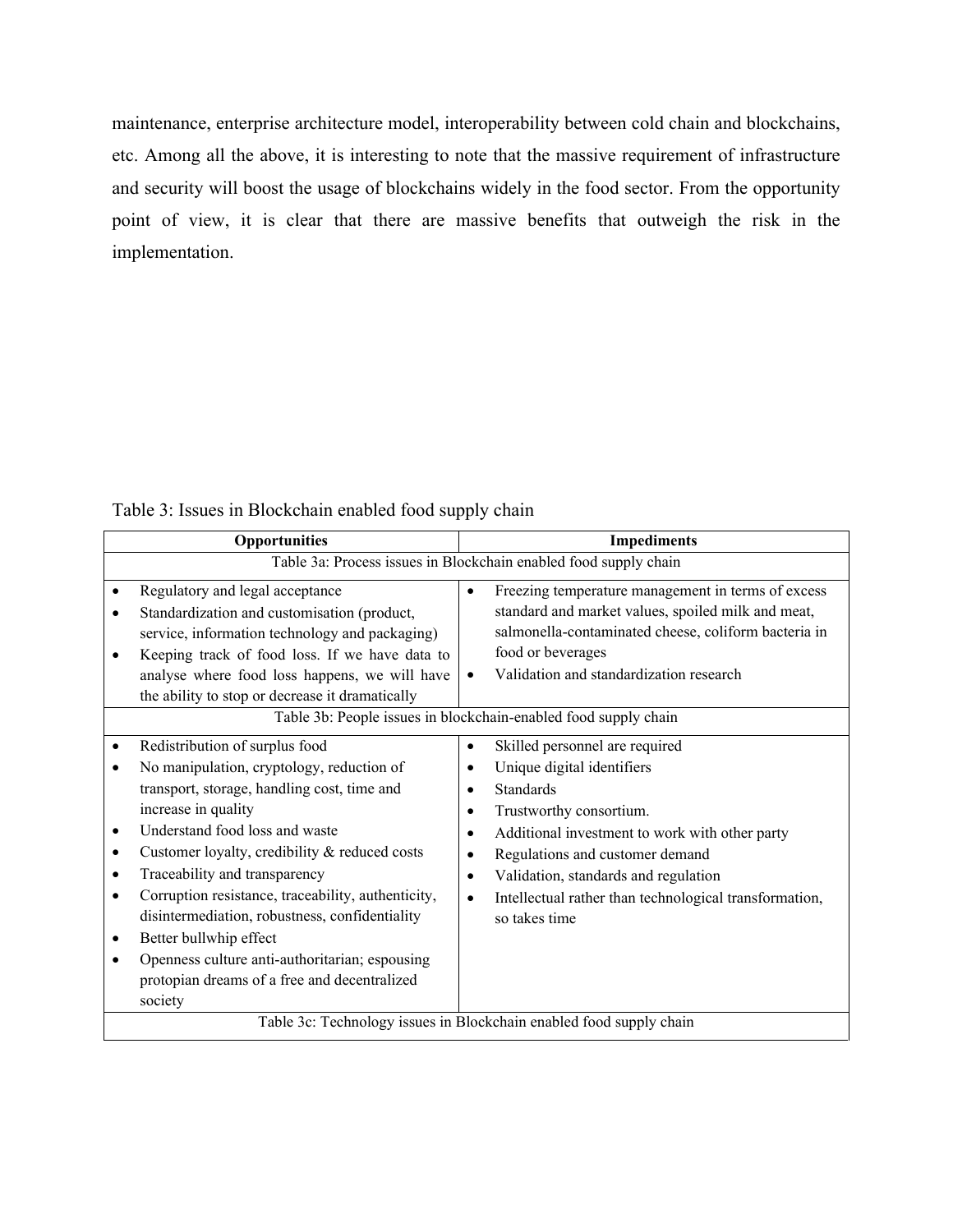| Risk benefit will favour blockchains in terms of<br>$\bullet$ | Legal and security integration is not clear<br>$\bullet$                                                           |
|---------------------------------------------------------------|--------------------------------------------------------------------------------------------------------------------|
| transparency and traceability                                 | Lack of common technology<br>$\bullet$                                                                             |
| Need-based analysis<br>$\bullet$                              | No central administration<br>$\bullet$                                                                             |
| Database is used as a client-server network<br>$\bullet$      | Interoperability<br>$\bullet$                                                                                      |
| architecture                                                  | Reliable data capture system, such as 5G technology<br>$\bullet$                                                   |
| Standalone blockchains for specific purposes<br>٠             | Mining pool, consensus protocols, and hashing<br>$\bullet$                                                         |
| ERP complementarity<br>$\bullet$                              | algorithms for the data access layer need to be                                                                    |
| Enterprise chain infrastructure                               | arranged                                                                                                           |
|                                                               | Technological capabilities (bandwidth etc.) are<br>$\bullet$<br>required for interconnections.                     |
|                                                               | An enterprise data architecture model is required<br>$\bullet$                                                     |
|                                                               | Radio access network, transmission network, and IP<br>$\bullet$                                                    |
|                                                               | backbone network are required                                                                                      |
|                                                               | For the application layer, both web and mobile<br>$\bullet$                                                        |
|                                                               | applications are required                                                                                          |
|                                                               | ICT system needs to establish a link between<br>$\bullet$                                                          |
|                                                               | blockchain and ERP systems to transfer the data to the                                                             |
|                                                               | inbound systems.                                                                                                   |
|                                                               | ICT and cold chain should talk to each other.<br>$\bullet$                                                         |
|                                                               | Customization of ERP in a food chain is difficult;<br>$\bullet$                                                    |
|                                                               | backward and forward lot traceability                                                                              |
|                                                               | Capacity shortages and other difficulties can be tracked<br>$\bullet$                                              |
|                                                               | and managed in a timely fashion.                                                                                   |
|                                                               | Maintaining a blockchain network<br>$\bullet$                                                                      |
|                                                               | Blockchain implementations mostly done in C++<br>$\bullet$                                                         |
|                                                               | which is not a very friendly programming language for                                                              |
|                                                               | developers                                                                                                         |
|                                                               | Current bitcoin mining reward for adding a block to                                                                |
|                                                               | the chain is $12.5 +$ transaction charges (nearly between<br>13 to 14 Bitcoins). So technically, 12.5 bitcoins are |
|                                                               | being created out of thin air every 10 minutes.                                                                    |
|                                                               | Table 3d: Performance issues in blockchain-enabled food supply chain                                               |
| Compliance at micro level delivery time, lot size,            | Performance (latency, speed):<br>$\bullet$                                                                         |
| storage and transport conditions.                             | Fresh preservation compliances<br>$\bullet$                                                                        |

### **5. Discussion and framework**

Interaction of blockchain technology with people, process, and performance has several challenges. Typically, blockchain technology implementation has to learn from ERP implementation, which is an expensive solution, and it should be customized according to the needs of an enterprise. Customization of ERP implementation is a major challenge in the food chain, as there are different types of products, and even the quality requirements for the same product (i.e., tomatoes) may differ. There are specific order processing modules for every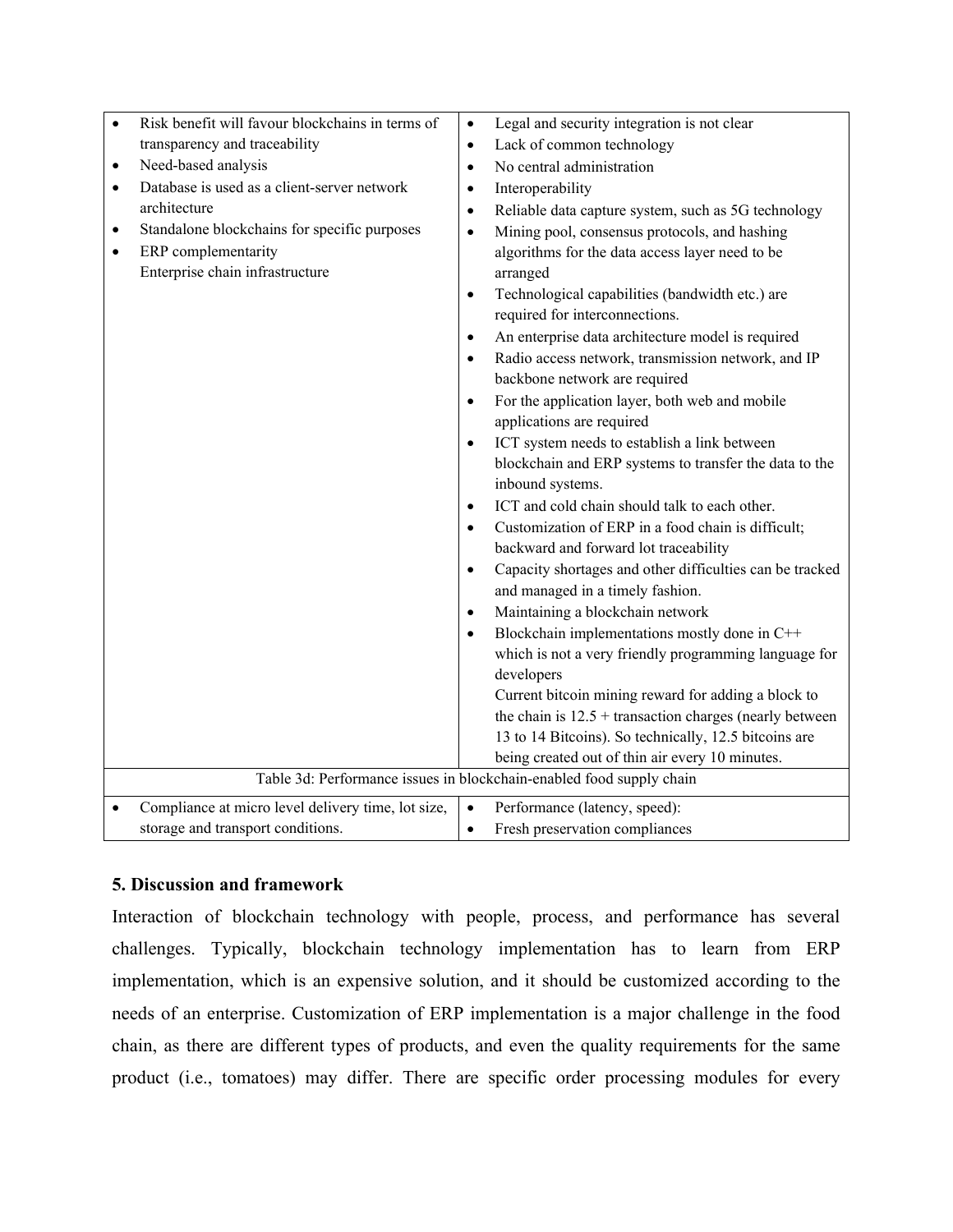product, which depend on the product requirements. Backward and forward lot traceability is another challenge.

An ICT system needs to establish a link between the blockchain technology and ERP systems to transfer the data to the inbound systems. For the application layer, both web and mobile applications are required. A mining pool, consensus protocols, and hashing algorithms for the data access layer need to be arranged along with the smart contracts and cryptographic signatures. Smart contracts can automate quality control criteria.

The value achieved through integrating the blockchain technology with ERP systems comes not by creating and importing new information into the distributed ledger but by drawing existing data from the enterprise systems and being able to tightly control with whom it is shared. Certainly, blockchain technology will be a complementary product for the ERP system.

The four perspectives from our analysis clearly indicate numerous impediment issues with respect to the people and technology perspectives. In general, the PPT model has been strategically used in different fields to enhance the quality of performance; in particular, there is evidence to suggest that data quality improves if there is proper blending between the three (Monterio, 2016). Our findings based on the SLR and interviews illustrate the requirement of interaction of blockchain technology to enhance the relationship between the people and the process as well as between the process and the food supply chain performance. Overall, there is stronger evidence to suggest that balancing the relationship between the people and technology elements would significantly improve the performance. Similarly, blending the process and technology elements would minimise the errors and improve the performance of the food supply chain. The intervention of technology will have a stronger influence in the relationship between people's involvement and the process requirements as well as the relationship between the process requirements and the expected performance. Hence our research propositions for the study are as follows:

P1: Interaction of blockchain technology with the people and process relationship will improve the food supply chain performance.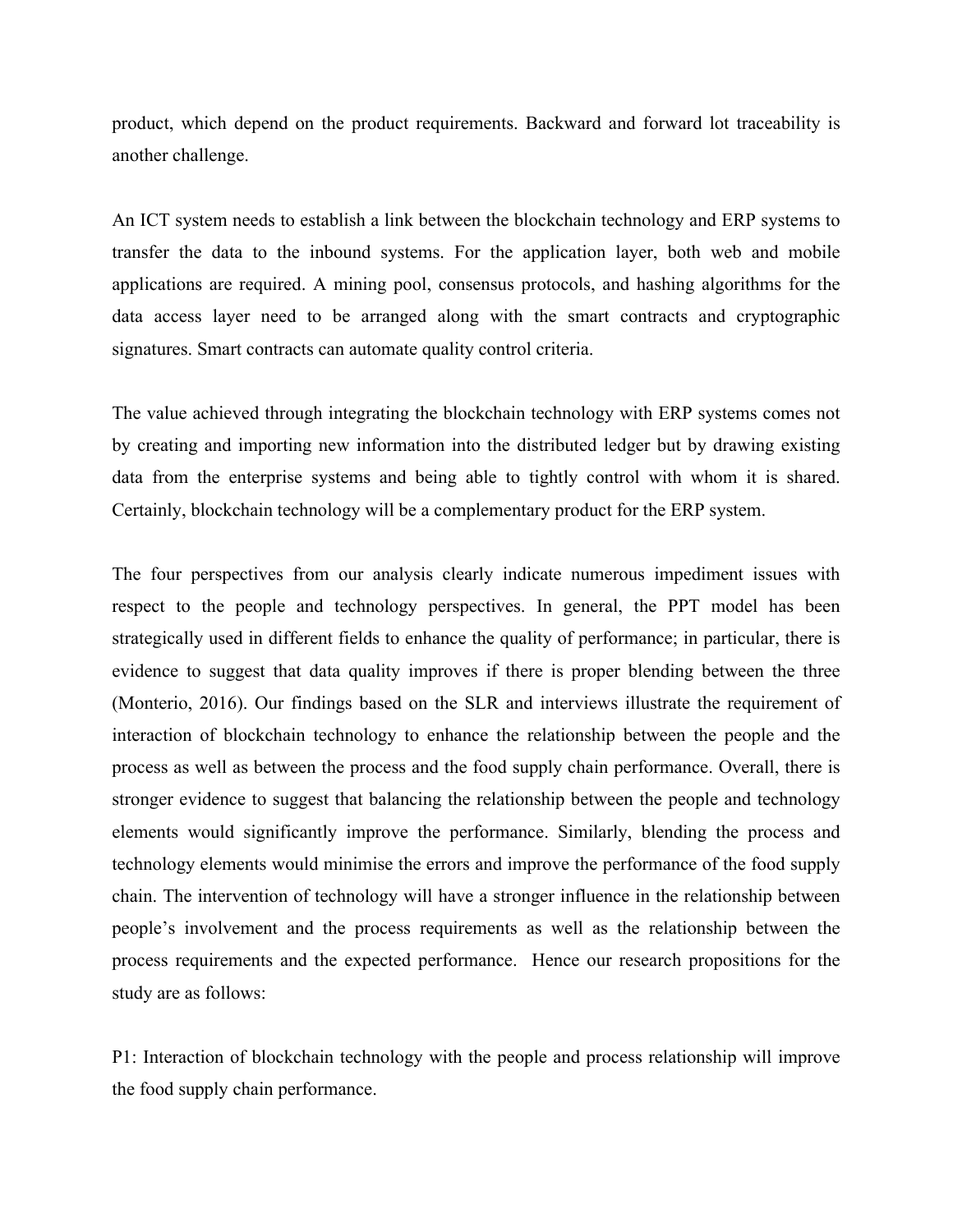P2: Interaction of blockchain technology with the process and performance relationship will improve the food supply chain performance.



Figure 7: Blockchain-based PPT model for better food supply chain performance

The blockchain-based PPT model for food supply chain performance is shown in Figure 3. Further, this model is derived from data derived from several interviews conducted in emerging economies, such as Turkey and India, and needs to be tested using large-scale empirical data. Moreover, blockchain technology in the food industry has considerable potential to enhance traceability, transparency, and confidence, but substantial academic work is required, as there are many technical problems and obstacles. The technology transfers more business relationships into code (law). Industry public leaders and should embrace the blockchain technology as an opportunity, and it should be added to the digitalization strategy currently affecting the entire food industry. Stringent regulations at both the national and the international level need to be implemented. The transparency, productivity, competitiveness, and sustainability of the food industry need to be enhanced. The technology will play a major role in the food supply system,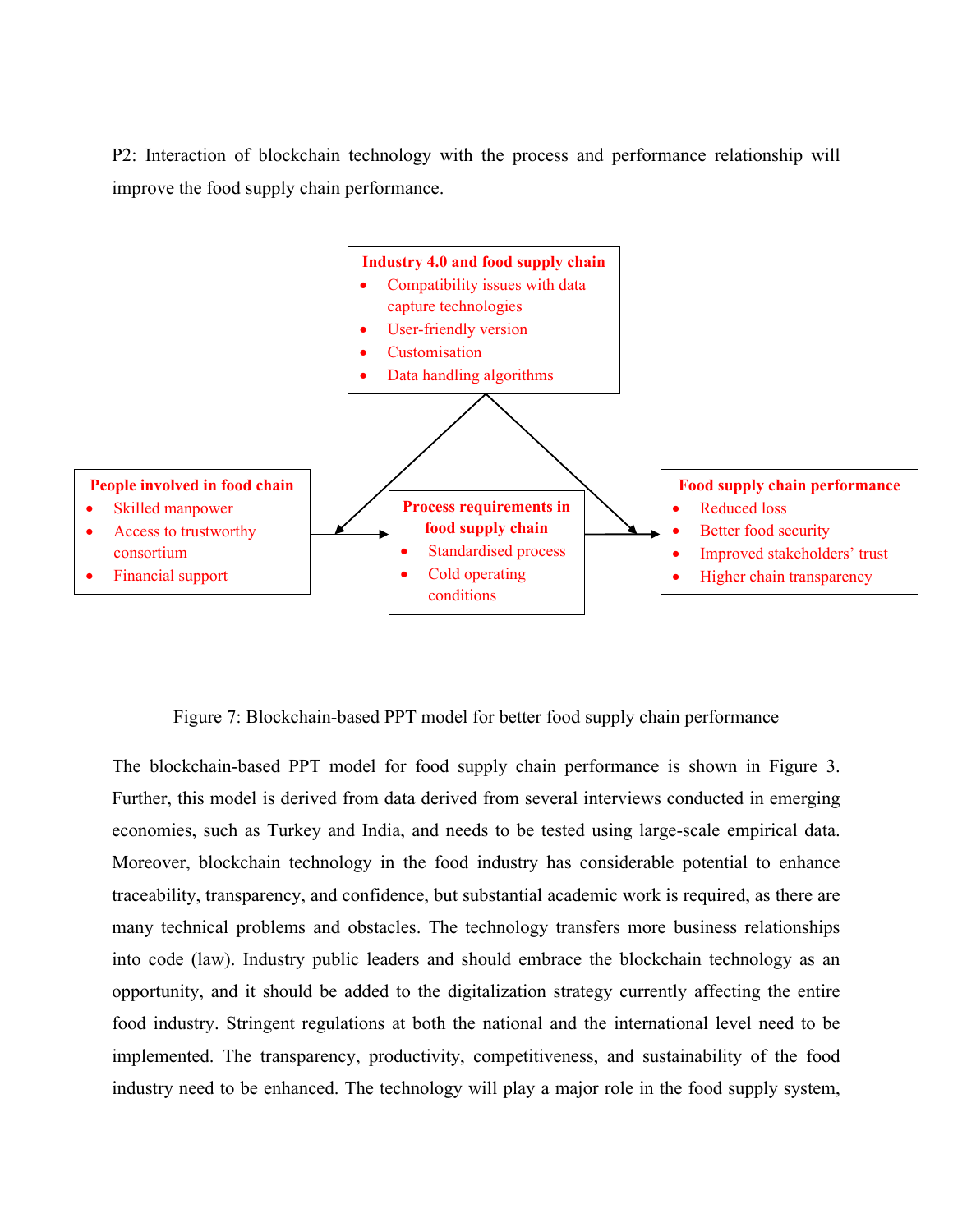but right use cases (meat, dairy, fish, fruit, and vegetable products) need to be established. Nonetheless, the research should investigate how to generate evidence-based blockchain solutions for the entire food system.

#### **6. Conclusion**

A supply chain starts with a raw material and ends up with a product to be served to the customer. In between, there are many intermediaries. We usually trust the product and the company that produces the product or services. In the era of Industry 4.0, blockchain can eliminate the trust factor without anyone actually knowing the real situation. Blockchain technology enables trusted data storage with built-in privacy and management. The main purpose of using blockchain technology is security. Blockchain technology also improves supply chain transparency and chain of custody.

Our study answered the major research questions such as opportunities and impediments to implement blockchain technology in the food supply chain and the specific implementation issues at the micro level, such as people, process, technology, and performance. Typically, blockchain technology will ensure the non-manipulation of data, transparency, security, and collaboration among the stakeholders. The study contextualizes PPT theory in an emerging economy to show the interaction effect of technology to strengthen the relationship between people, process, and performance. Specifically, the constructs include opportunities, impediments, and specific implementation issues of blockchain technology in the food supply chain from the actual experience of professionals in Turkey and India. The study can help managers in the food supply chain to leverage opportunities with the learning from emerging economy perspectives.

All the parties in a blockchain have a responsibility to distribute the right information. The retailer can monitor the current capacity of producers and be connected directly to make the new orders using the whole traceable system that makes it possible to collect the relevant information, like delivery time, lot size, and storage and transport conditions. Also, IoT devices need to be implemented throughout the food supply chain in order to capture comprehensive and consistent data across multiple parties and transmit the data to the blockchain. IoT devices can capture data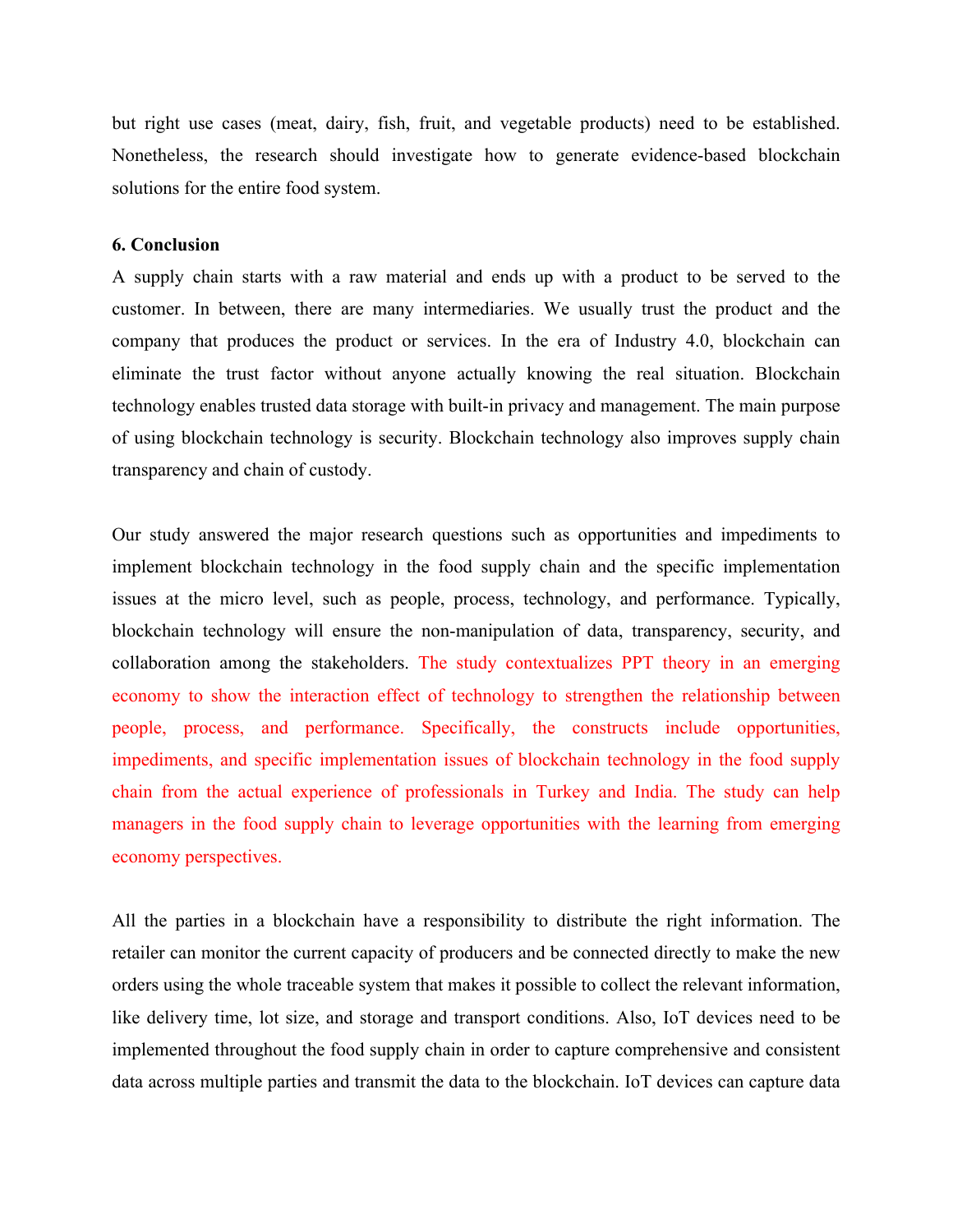for every parcel (pallet) of product, not just for a sample, while IoT answers questions of where, when, and what happened in the supply chain. The right application of IoT and blockchain technology can transform the supply chain, giving manufacturers and retailers the opportunity to succeed at both.

This study has several limitations, which can be addressed by future researchers. In this study, we have focused on the food supply chain as a whole. However, the opportunities and impediments may change according to the type of food supply chain. This work is based upon the inputs from a few professionals in the food supply chain. The model proposed in the study needs to be validated using large-scale empirical evidence from both developed and developing countries. Future studies can also analyse the innovation diffusion of blockchain technology in contextualised supply chains and advance the knowledge of innovation and technological advancement.

**Acknowledgement:** Our sincere thanks to the special issue editors and the anonymous reviewers for their constructive comments, which helped us to improve the readability and clarity of our manuscript. We are very thankful to Royal Academy of Engineering for supporting the authors to visit Turkey through DVFM project (DVFM 1718 1 54) titled "Perishable food cold chain logistics in Turkey".

### **References**

- Shahid, A., Almogren, A., Javaid, N., Al-Zahrani, F. A., Zuair, M. & Alam, M. (2020). Blockchain-Based Agri-Food Supply Chain: A Complete Solution. *IEEE Access*, *8*, 69230- 69243.
- Aarnisalo, K., Heiskanen, S., Jaakkola, K., Landor, E., & Raaska, L. (2007). Traceability of foods and foodborne hazards. VTT Technical Research Centre of Finland, Research Notes 2396
- Ahlmann, J. (2018). Farm-to-Fork Transparency: Food Supply Chain Traceability. *Cutter Business Technology Journal*, 31(4), Available: [https://www.cutter.com/article/farm-fork](https://www.cutter.com/article/farm-fork-transparency-food-supply-chain-traceability-499536)[transparency-food-supply-chain-traceability-499536](https://www.cutter.com/article/farm-fork-transparency-food-supply-chain-traceability-499536)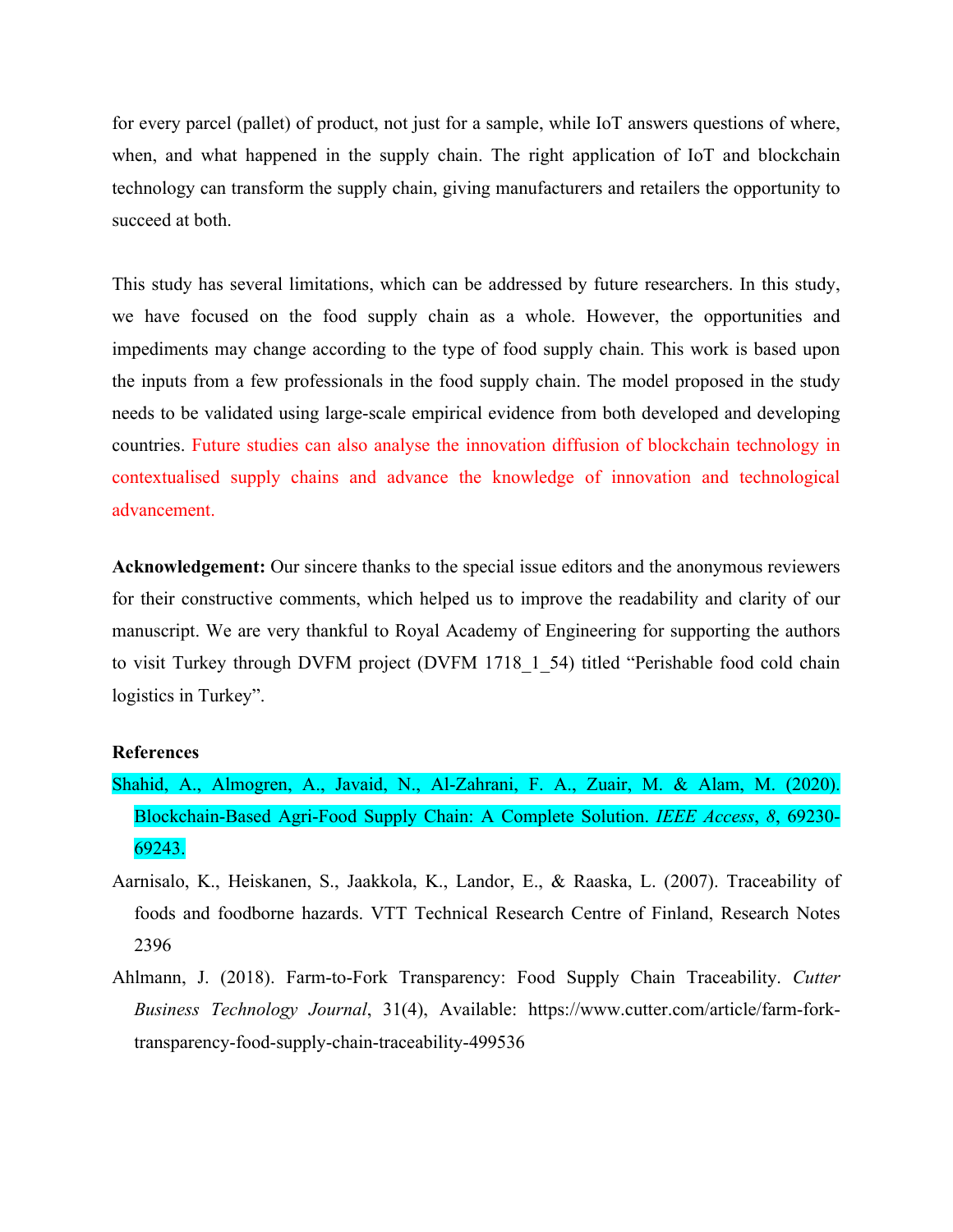- Allison, I. (2017). Maersk and IBM want 10 million shipping containers on the global supply blockchain by year-end. *URL: http://www. ibtimes. co. uk/maersk-ibm-aim-get-10-millionshipping-containers-onto-global-supply-blockchain-by-year-end-1609778*.
- Antonucci, F., Figorilli, S., Costa, C., Pallottino, F., Raso, L., & Menesatti, P. (2019). A Review on blockchain applications in the agri‐food sector. *Journal of the Science of Food and Agriculture*, *99*(14), 6129-6138. https://doi.org/10.1002/jsfa.9912
- Apaiah, R. K., Hendrix, E. M., Meerdink, G., & Linnemann, A.R. (2005). Qualitative methodology for efficient food chain design. *Trends in Food Science & Technology, 16*(5), 204-214.
- Astill, J., Dara, R. A., Campbell, M., Farber, J.M., Fraser, E.D.G., Sharif, S., & Yada, R.Y. (2019). Transparency in food supply chains: A review of enabling technology solutions. *Trends in Food Science & Technology, 91*, 240-247.
- Aung, M.M., & Chang, Y.S. (2014). Traceability in a food supply chain: Safety and quality perspectives. *Food control*, *39*, 172-184.
- Azzi, R., Chamoun, R. K., & Sokhn, M. (2019). The power of blockchain-based supply chain. *Computers & Industrial Engineering*, *135*, 582-592.
- Baralla, G., Ibba, S., Marchesi, M., Tonelli, R., & Missineo, S. (2019a). A blockchain based system to ensure transparency and reliability in food supply chain. In G. Mencagli et al. (Eds.) Euro-Par 2018: Parallel Processing Workshops. Euro-Par 2018 Workshops, LNCS, 11339, 379–391.
- Baralla, G., Pinna, A., & Corrias, G. (2019b). Ensure traceability in European food supply chain by using a blockchain system. In IEEE/ACM 2nd International Workshop on Emerging Trends in Software Engineering for Blockchain (WETSEB), IEEE, 40-47. [https://doi.org/10.1109/WETSEB.2019.00012.](https://doi.org/10.1109/WETSEB.2019.00012)
- Barnard, J. (2017). The Missing Link in the Food Chain: Blockchain, White Paper, Decisionnext.
- Basnayake, B. M. A. L., & Rajapakse, C. (2019). A Blockchain-based decentralized system to ensure the transparency of organic food supply chain. 2019 International Research Conference on Smart Computing and Systems Engineering (SCSE), Colombo, Sri Lanka, 103-107.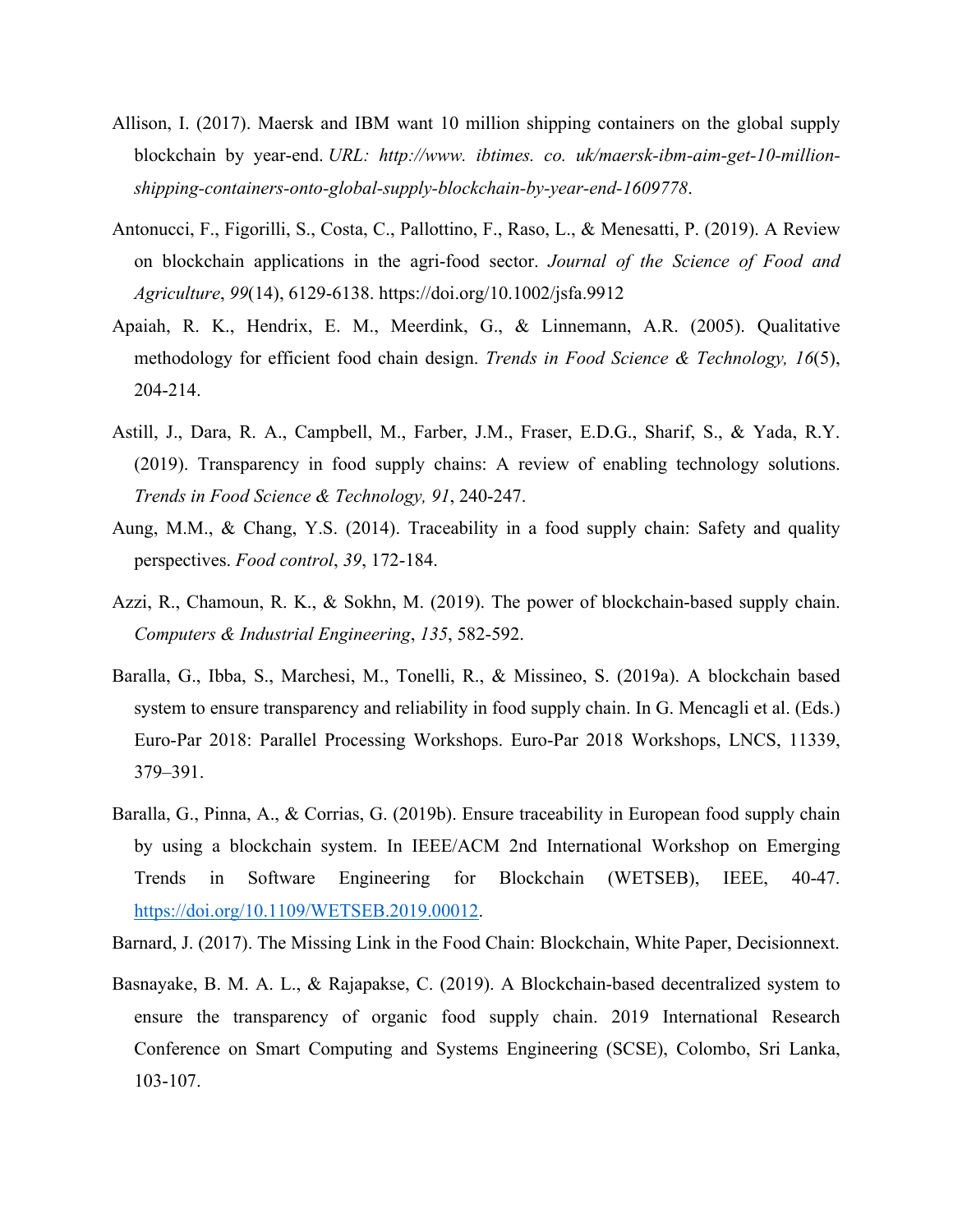- Batista, L., Dora, M., Toth, J., Molnár, A., Malekpoor, H., & Kumari, S. (2019). Knowledge management for food supply chain synergies–a maturity level analysis of SME companies. *Production Planning & Control*, *30*(10-12), 995-1004.
- Bechtsis, D., Tsolakis, N., Bizakis, A., & Vlachos, D. (2019). A Blockchain Framework for Containerized Food Supply Chains. In Proceedings of the 29th European Symposium on Computer Aided Process Engineering, 1369-1374.
- Beck, R., Czepluch, J.S., Lollike, N. & Malone, S. (2016). Blockchain the gateway to trust-free cryptographic transactions, In Proceedings of ECIS, Istanbul, Turkey, Springer, pp. 1-14.
- Behnke, K. & Janssen (Marijn), M. F. W. H. A. (2020). Boundary conditions for traceability in food supply chains using blockchain technology. *International Journal of Information Management*, *52*, 101969.
- Ben-Daya, M., Hassini, E., & Bahroun, Z. (2019). Internet of things and supply chain management: a literature review. *International Journal of Production Research*, *57*(15-16), 4719-4742.
- Bermeo-Almeida, O., Cardenas-Rodriguez, M., Samaniego-Cobo, T., Ferruzola-Gómez, E., Cabezas-Cabezas, R. & Bazán-Vera, W. (2018) Blockchain in Agriculture: A Systematic Literature Review. In: Valencia-García R., Alcaraz-Mármol G., Del Cioppo-Morstadt J., Vera-Lucio N., Bucaram-Leverone M. (Eds) Technologies and Innovation. CITI 2018. Communications in Computer and Information Science, vol 883. Springer, Cham.
- Bibby, L., & Dehe, B. (2018). Defining and assessing industry 4.0 maturity levels–case of the defence sector. *Production Planning & Control*, *29*(12), 1030-1043.
- Bordel, B., Lebigot, P., Alcarria, R., & Robles, T. (2019). Digital food product traceability: using blockchain in the international commerce. In T. Antipova and A. Rocha (Eds.) Digital Science. DSIC 2018, AISC, 850: 224-231.
- Brewster, C. (2017). Uses of Blockchain Technology in the agrifood system, Presentation, Keynote for HAICTA conference, China, TNO.
- Bumblauskas, D., Manna, A., Dugan, B., & Rittmer, J. (2020). A blockchain use case in food distribution: Do you know where your food has been?. *International Journal of Information Management*, *52*, 102008.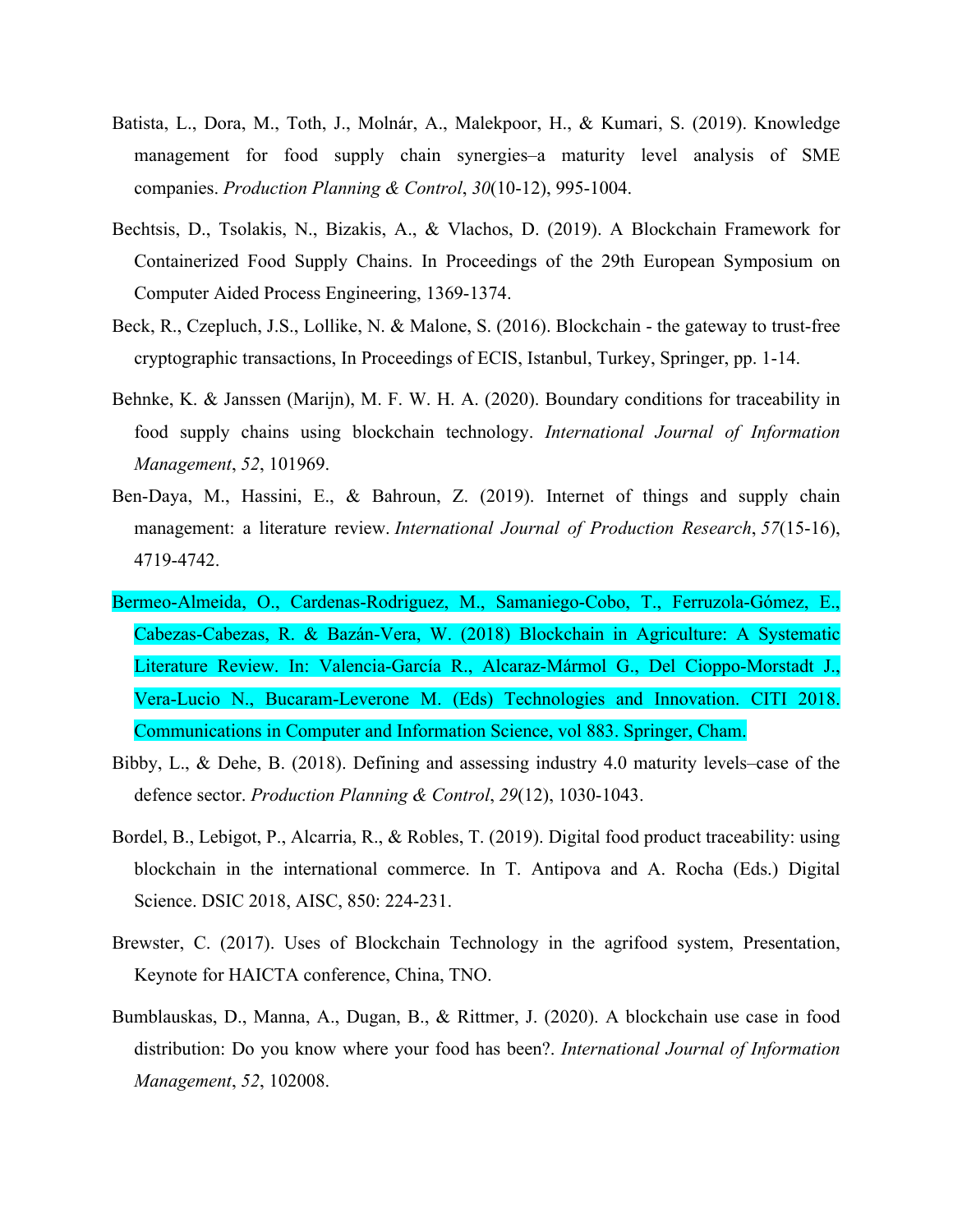Burke, T. (2019). Blockchain in food traceability. In McEntire & Kennedy (Eds) Food Traceability: From Binders to Blockchain, Springer, 133-144. [https://doi.org/10.1007/978-3-](https://doi.org/10.1007/978-3-030-10902-8_10) [030-10902-8\\_10](https://doi.org/10.1007/978-3-030-10902-8_10)

#### Bryman, A., & Bell, E. (2015). Business Research Method, Oxford University Press.

- Calatayud, A., Mangan, J., & Christopher, M. (2019). The self-thinking supply chain. *Supply Chain Management: An International Journal*, *24*(1), 22-38
- Carbone, A., Davcev, D., Mitreski, K., Kocarev, L., & Stankovski, V (2018). Blockchain based distributed cloud fog platform for IoT supply chain management. In Eighth International Conference on Advances in Computing, Electronics and Electrical Technology – CEET 2018, pp. 51–58. Institute of Research Engineers and Doctors.
- Caro, M. P., Ali, M. S., Vecchio, M., & Giaffreda, R. (2018). Blockchain-based traceability in Agri-Food supply chain management: A practical implementation. 2018 IoT Vertical and Topical Summit on Agriculture - Tuscany (IOT Tuscany), Tuscany, Italy, 1-4.
- Carrefour (2018), Europe's first food blockchain: https://actforfood.carrefour.com/Why-takeaction/the-food-blockchain
- Casey, M. J. & Wong, P. (2017). Global Supply Chains are About to Get Better, Thanks to Blockchain, *Harvard Business Review.*
- Casino, F., Kanakaris, V., Dasaklis, T. K., Moschuris, S., & Rachaniotis, N. P. (2019). Modeling food supply chain traceability based on blockchain technology. *IFAC PapersOnLine*, *52* (13), 2728-2733.
- ChainLink (2018). Blockchain's Role in the Produce Supply Chain. White Paper, ChainLink Research. Available at: https://www.zestlabs.com/wp-content/uploads/2018/01/Blockchains-Role-in-the-Produce-Supply-Chain.pdf
- ChainTrade, (2017). The first blockchain-based platform to trade food and raw materials, chain trade, White paper, ChainTrade.
- Chang, Y., Iakovou, E., & Shi, W. (2019). Blockchain in Global Supply Chains and Cross Border Trade: A Critical Synthesis of the State-of-the-Art, Challenges and Opportunities. *International Journal of Production Research*, https://doi.org/10.1080/00207543.2019.1651946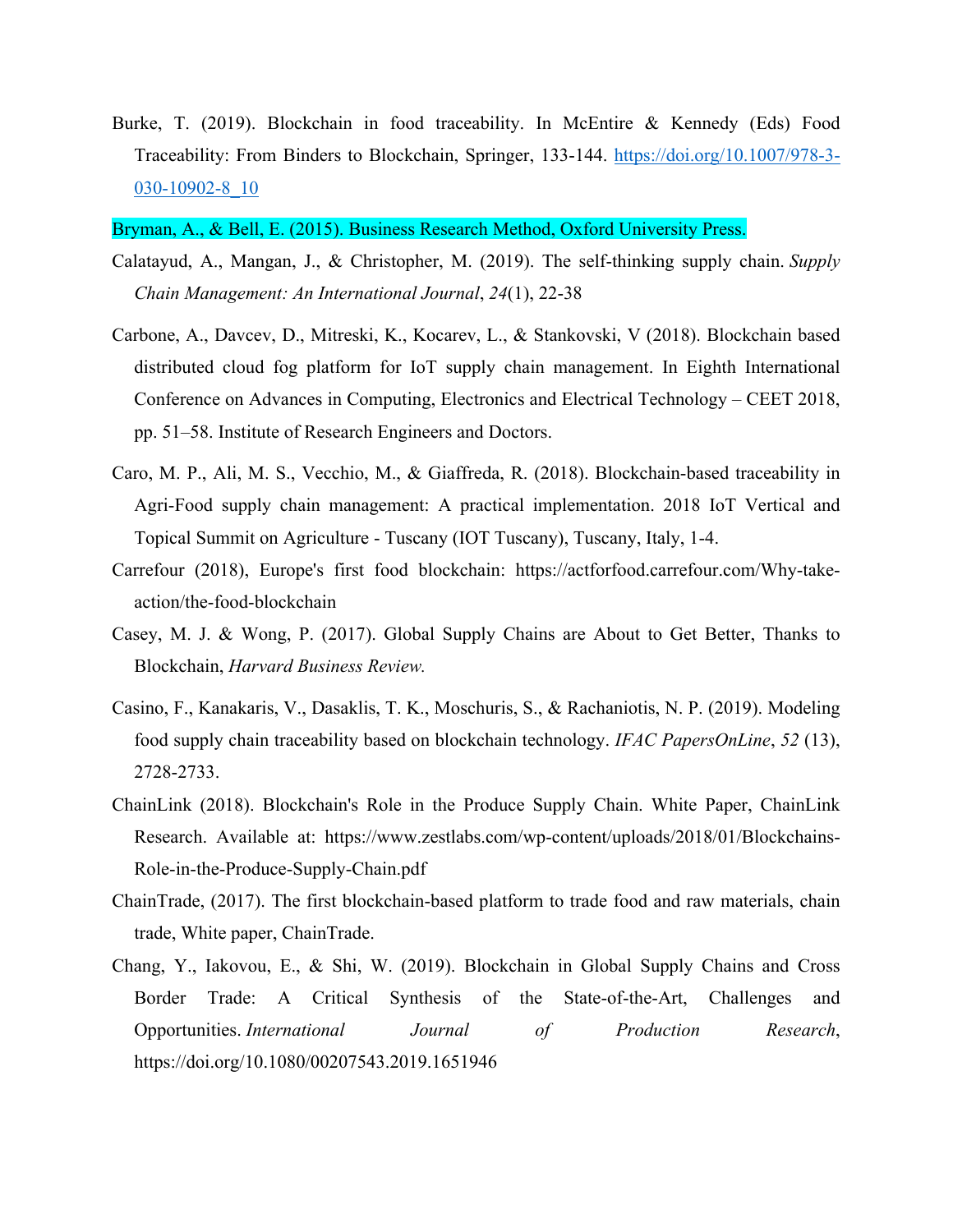- Charlebois, S. (2017). How blockchain technology could transform the food industry: [http://theconversation.com/how-blockchain-technology-could-transform-the-food-industry-](http://theconversation.com/how-blockchain-technology-could-transform-the-food-industry-89348)[89348](http://theconversation.com/how-blockchain-technology-could-transform-the-food-industry-89348)
- Chen, S., Liu, X., Yan, J., Hu, G., & Shi, Y. (2020). Processes, benefits, and challenges for adoption of blockchain technologies in food supply chains: a thematic analysis. *Information Systems and e-Business Management*, https://doi.org/10.1007/s10257-020-00467-3.Gurtu, A., & Johny, J. (2019). Potential of blockchain technology in supply chain management: a literature review. *International Journal of Physical Distribution & Logistics Management*, *49* (9), 881-900.
- Chen, S., Shi, R., Ren, Z., Yan, J., Shi Y., & Zhang, J. (2017). A Blockchain-Based Supply Chain Quality Management Framework. 2017 IEEE 14th International Conference on e-Business Engineering (ICEBE), Shanghai, 172-176.
- Cole, R., Stevenson, M., & Aitken, J. (2019). Blockchain technology: implications for operations and supply chain management. *Supply Chain Management: An International Journal*, *24* (4), 469-483.
- Cottrill, K. (2018). The Benefits of Blockchain: Fact or Wishful Thinking?, *Supply Chain Management Review, 22*(1), 20-25.
- Crew, S. (2020). The potential of blockchain. *Food Science & Technology*, *32*(1) 54-56.
- Creydt, M., & Fischer, M. (2019). Blockchain and more Algorithm driven food traceability. *Food Control, 105*, 45-51.
- Crosby, M., Pattanayak, P., Verma, S. & Kalyanaraman, V. (2016). Blockchain technology: beyond bitcoin. *Applied Innovation Review, 2,* 6-10.
- Crossey, S. (2017). How the blockchain can save our food: https://www.newfoodmagazine.com/article/ 36978 /blockchain-food/
- de Lange, W., & Nahman, A. (2015). Costs of food waste in South Africa: Incorporating inedible food waste. *Waste management*, *40*, 167-172.
- Deloitte (2016). Blockchain in the food chain is blockchain a game changer in Agrifood?, Presentation, Deloitte.

[https://www2.deloitte.com/content/dam/Deloitte/nl/Documents/consumer-business/deloitte](https://www2.deloitte.com/content/dam/Deloitte/nl/Documents/consumer-business/deloitte-nl-cb-blockchain-in-the-food-chain.pdf)[nl-cb-blockchain-in-the-food-chain.pdf](https://www2.deloitte.com/content/dam/Deloitte/nl/Documents/consumer-business/deloitte-nl-cb-blockchain-in-the-food-chain.pdf)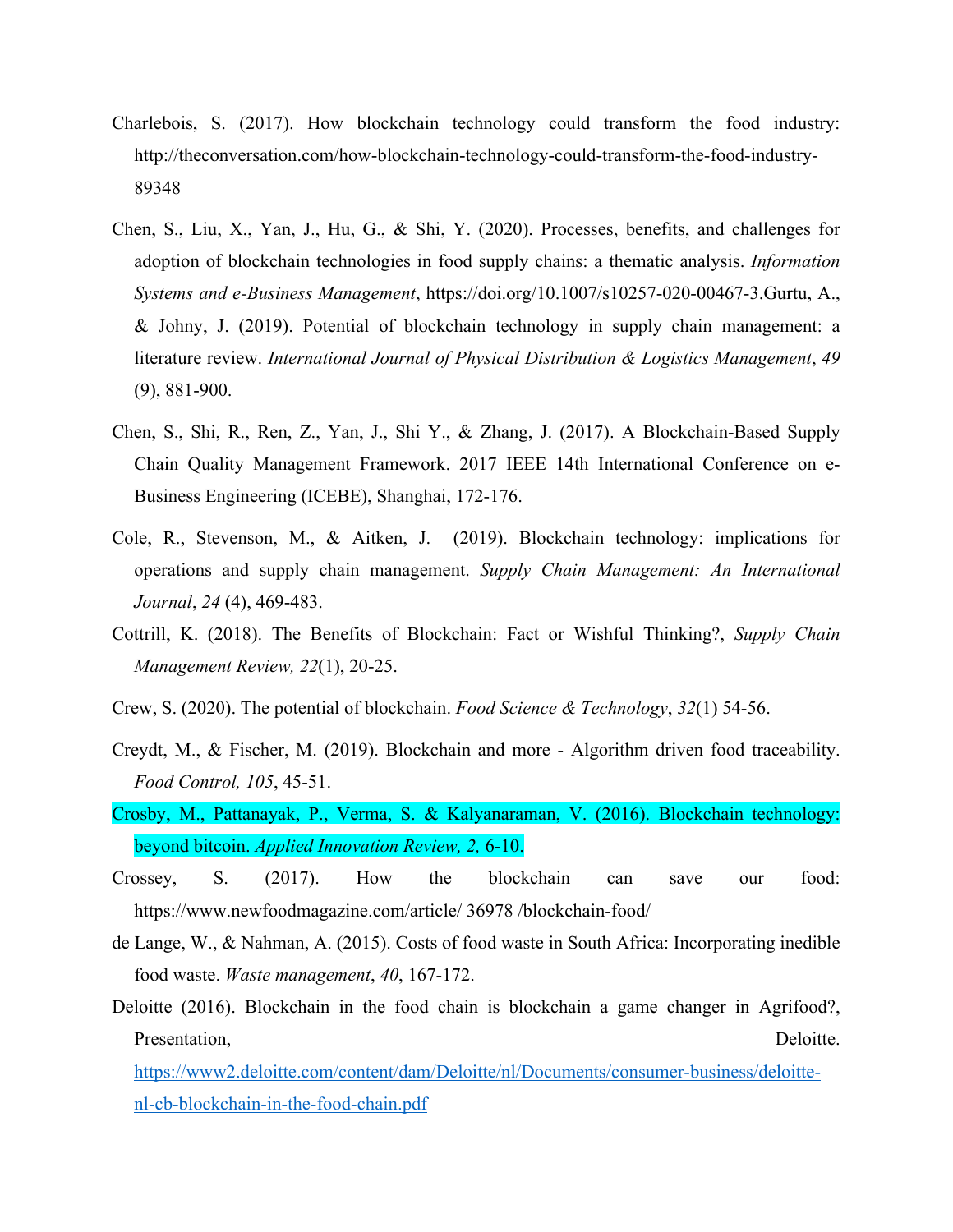- Deloitte (2017a). Global Dairy Sector: Trends and opportunities, White Paper, Deloitte: https://www2.deloitte.com/content/dam/Deloitte/ie/Documents/ConsumerBusiness/ie\_Dairy\_I ndustry\_Trends\_and\_Opportunities.pdf
- Deloitte (2017b). When two chains combine | supply chain meets blockchain, White Paper, Deloitte:

https://www2.deloitte.com/content/dam/Deloitte/pt/Documents/blockchainsupplychain/IE\_C\_ TL Supplychain meets blockchain .pdf

- Deloitte (2019). The emerging blockchain economy for food | Blockchain and radical transparency for growth in the food industry. White Paper.
- Detwiler, D. (2020). Building the Future of Food Safety Technology: Blockchain and Beyond. Book. Academic Press.
- DHL (2018). Blockchain in logistics: Perspectives on the upcoming impact of blockchain technology and use cases for the logistics industry, White Paper, DHL
- Dobrovnik, M., Herold, D., Fürst, E., & Kummer, S. (2018). Blockchain for and in Logistics: What to Adopt and Where to Start. Logistics, 2(3), 18.
- Dolgui, A., Ivanov, D., Potryasaev, S., Sokolov, B., Ivanova, M., & Werner, F. (2019). Blockchain-oriented dynamic modelling of smart contract design and execution in the supply chain. *International Journal of Production Research*, https://doi.org/10.1080/00207543.2019.1627439
- Duan, J., Zhang, C., Gong, Y., Brown, S., & Li, Z. (2020). A content‐analysis based literature review in blockchain adoption within food supply chain. *International Journal of Environmental Research and Public Health*, *17*, 1784.
- Dujak, D. & Sajter, D. (2019). Blockchain applications in supply chain. In Kawa, A., & Maryniak, A. (Eds) SMART Supply Network, EcoProduction (Environmental Issues in Logistics and Manufacturing). Springer, Cham. 21-46.

Edmund, M. (2018). On the Fast Track?, *Quality Progress, 51*(2), 10-12.

Ejaz, W., & Anpalagan, A. (2019). Blockchain technology for security and privacy in internet of things. In Internet of Things for Smart Cities: Technologies, Big Data and Security, Springer Briefs in Electrical and Computer Engineering. Springer, 47-55.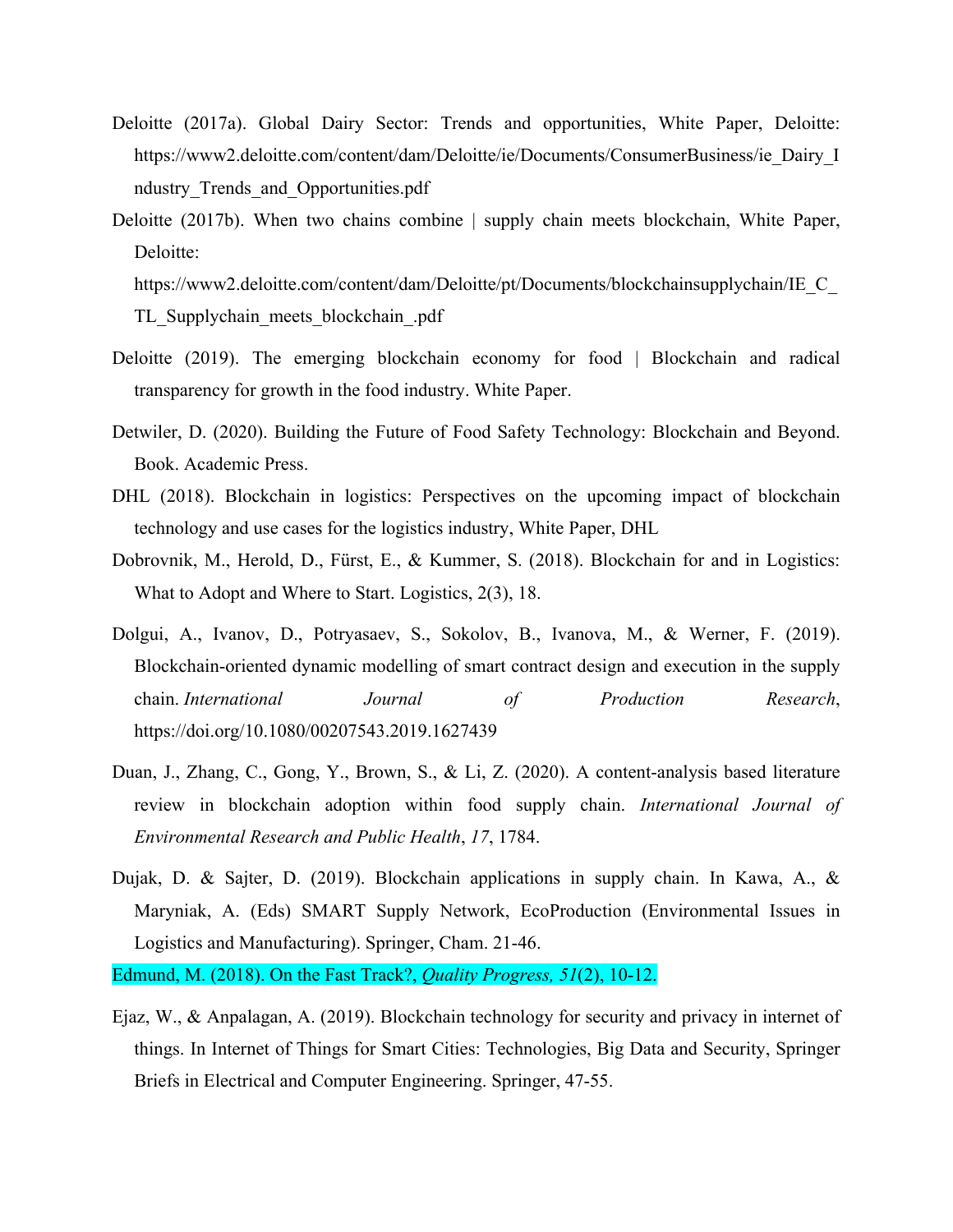- FAO (2019). E-agriculture in action: Blockchain for agriculture: Opportunities and challenges, Food and Agriculture Organization of the United Nations, International Telecommunication Union, Book, Food & Agriculture Org.
- Fatorachian, H., & Kazemi, H. (2018). A critical investigation of Industry 4.0 in manufacturing: theoretical operationalisation framework. *Production Planning & Control*, *29*(8), 633-644.
- Feng, H., Wang, X., Duan, Y., Zhang, J., & Zhang, X. (2020). Applying blockchain technology to improve agri-food traceability: A review of development methods, benefits and challenges. *Journal of Cleaner Production*, *260*, 121031.
- Fox, M., Mitchell, M., Dean, M., Elliott, C., Campbell, K. (2018). The seafood supply chain from a fraudulent perspective, *Food Security, 10*(4), 939–963
- Galvez, J. F., Mejuto, J. C., & Simal-Gandara, J. (2018). Future challenges on the use of blockchain for food traceability analysis. *TrAC Trends in Analytical Chemistry, 107*, 222-232.
- Galvin, D. (2017). IBM and Walmart: Blockchain for Food Safety, Presentation, IBM. Available at: [https://www-](https://www-01.ibm.com/events/wwe/grp/grp308.nsf/vLookupPDFs/6%20Using%20Blockchain%20for%20Food%20Safe%202/$file/6%20Using%20Blockchain%20for%20Food%20Safe%202.pdf)[01.ibm.com/events/wwe/grp/grp308.nsf/vLookupPDFs/6%20Using%20Blockchain%20for%2](https://www-01.ibm.com/events/wwe/grp/grp308.nsf/vLookupPDFs/6%20Using%20Blockchain%20for%20Food%20Safe%202/$file/6%20Using%20Blockchain%20for%20Food%20Safe%202.pdf)

[0Food%20Safe%202/\\$file/6%20Using%20Blockchain%20for%20Food%20Safe%202.pdf](https://www-01.ibm.com/events/wwe/grp/grp308.nsf/vLookupPDFs/6%20Using%20Blockchain%20for%20Food%20Safe%202/$file/6%20Using%20Blockchain%20for%20Food%20Safe%202.pdf)

- Ge, L., Brewster, C., Spek, J., Smeenk, A., & Top, J. (2017). Blockchain for Agriculture and Food; Findings from the pilot study. Wageningen, Wageningen Economic Research, Report 2017-112. Available at:<https://library.wur.nl/WebQuery/wurpubs/fulltext/426747>
- George, R. V., Harsh, H. O., Ray, P., & Babu, A. K. (2019). Food quality traceability prototype for restaurants using blockchain and food quality data index. *Journal of Cleaner Production*, *240*, 118021.
- Godsiff, P. (2016). Blockchains could help restore trust in the food we choose to eat. The Conversation: https://theconversation.com/blockchains-could-help-restoretrust-in-the-foodwe-choose-to-eat-62276
- Gopi, K., Mazumder, D., Sammut, J., & Saintilan, (2019). Determining the provenance and authenticity of seafood: A review of current methodologies. *Trends in Food Science & Technology, 91*, 294-304.
- GSMA (2017). Blockchain for Development: Emerging Opportunities for Mobile, Identity and Aid. GSM Association. Report, Department for International Development (DFID), UK.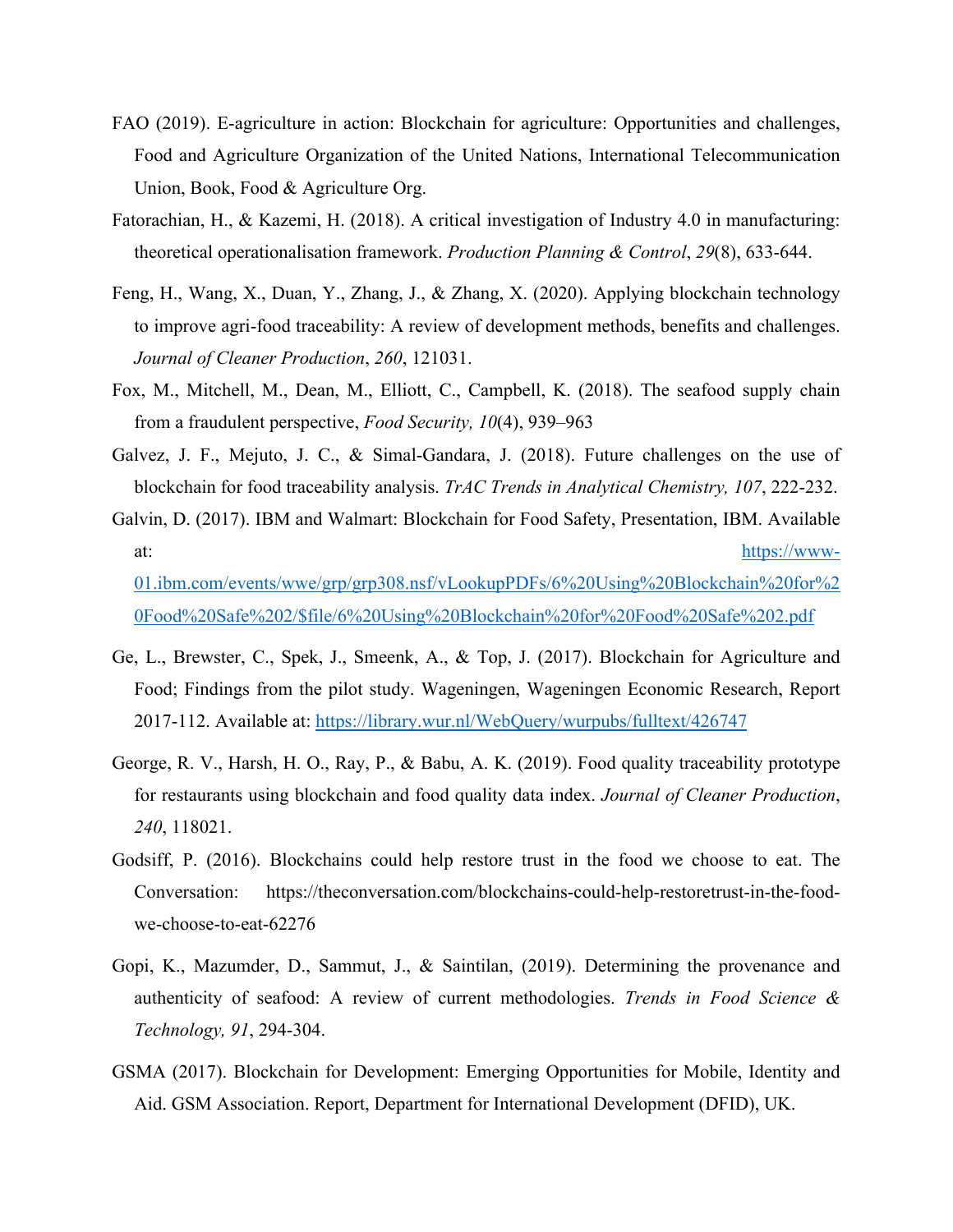- Hackius, N. & Petersen, M. (2017). Blockchain in logistics and supply chain: Trick or treat?, In Proceedings of Hamburg international conference of logistics, 3-18.
- Hammi, M.T., Hammi, B., Bellot, P. & Serhrouchni, A. (2018). Bubbles of trust: a decentralized blockchain-based authentication system for IoT. *Computers & Security*, *78*,126–142.
- Hatch, J. A. (2002). Doing Qualitative Research in Educational Settings. New York, NY: State University of New York Press
- Hollands, T., Martindale, W., Swainson, M., & Keogh, J. G. (2018). Blockchain or bust for the food industry? *Food Science & Technology, 32* (4), 40-45.
- Huillet, M. (2018). Dutch Supermarket Giant Adopts Blockchain to Make Orange Juice Production Transparent: https://cointelegraph.com/news/dutch-supermarket-giant-adoptsblockchain-to-make-orange-juice-production-transparent/amp
- Ivanov D., Tsipoulanidis A., & Schönberger J. (2019). Digital Supply Chain, Smart Operations and Industry 4.0. In: Global Supply Chain and Operations Management. Springer Texts in Business and Economics. Springer, Cham, 481-526.
- Jasimuddin, S. M., & Naqshbandi, M. M. (2019). Knowledge infrastructure capability, absorptive capacity and inbound open innovation: evidence from SMEs in France. *Production Planning & Control*, *30*(10-12), 893-906.
- Kairos Future (2017). Blockchain use cases for food traceability and control, white paper, Kairos Future.
- Kamath, R. (2018). Food traceability on blockchain: Walmart's pork and mango pilots with IBM. *The Journal of the British Blockchain Association*, 1 (1), 47-53.
- Kamble, S. S., Gunasekaran, A., & Gawankar, S. A. (2020). Achieving sustainable performance in a data-driven agriculture supply chain: A review for research and applications. *International Journal of Production Economics*, *219*, 179-194.
- Kamble, S., Gunasekaran, A., & Arha, H. (2019). Understanding the Blockchain technology adoption in supply chains-Indian context. *International Journal of Production Research*, *57*(7), 2009-2033.
- Kamilaris, A., Font, A., & Prenafeta-Boldύ, F. X. (2019). The rise of blockchain technology in agriculture and food supply chains. *Trends in Food Science & Technology*, *91*, 640-652.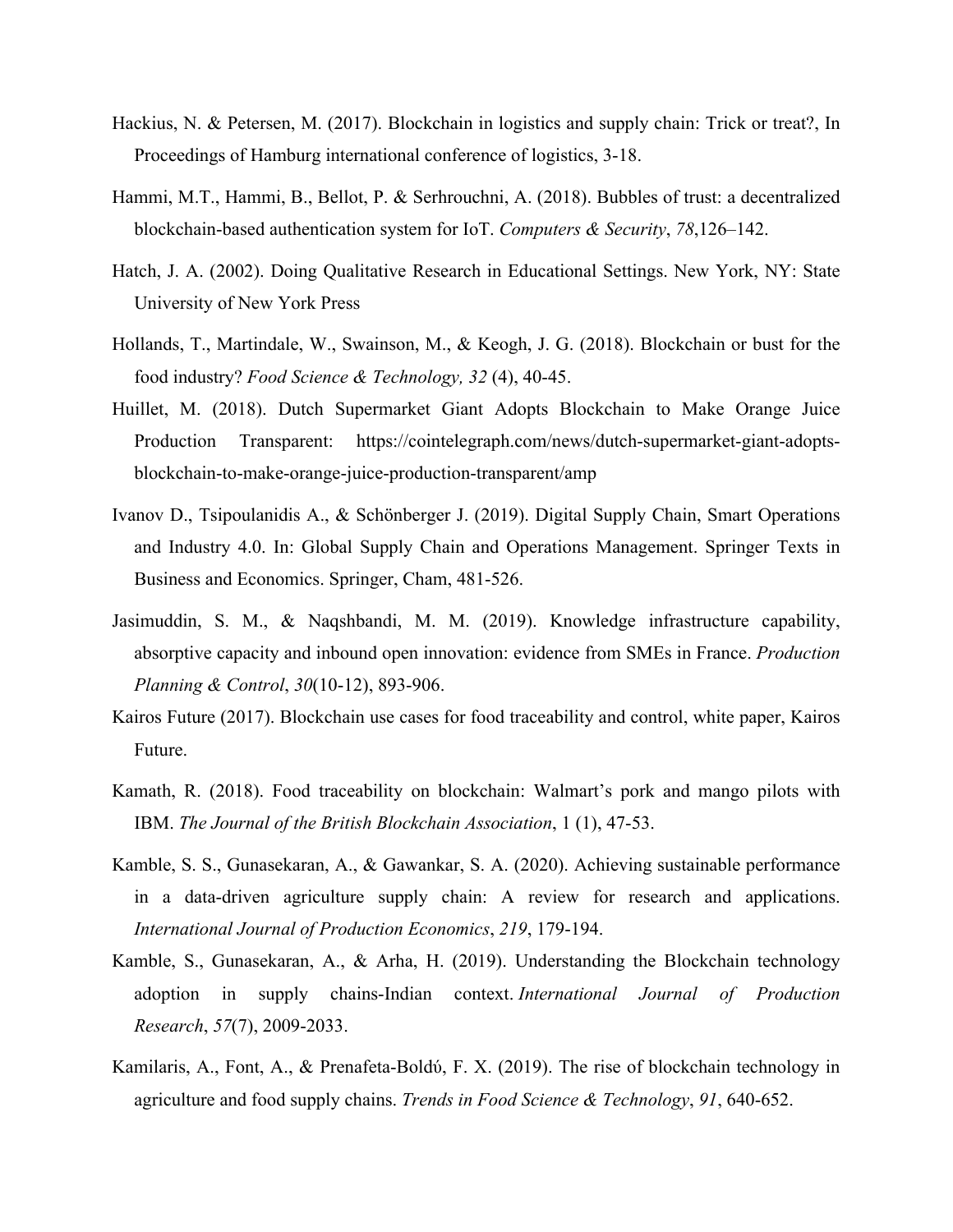- Karippacheril, T.G., Rios, L.D., & Srivastava, L. (2017). Global Markets, Global Challenges: Improving Food Safety and Traceability While Empowering Smallholders Through ICT. In ICT in Agriculture (Updated Edition): Connecting Smallholders to Knowledge, Networks, and Institutions. World Bank, 283-308.
- Kaur, H. (2019). Modelling internet of things driven sustainable food security system. *Benchmarking: An International Journal*.<https://doi.org/10.1108/BIJ-12-2018-0431>
- Kelepouris, T., Pramatari, K., & Doukidis, G. (2007). RFID-enabled traceability in the food supply chain. *Industrial Management & Data Systems*, *107*(2), 183-200.
- Khan, A.A., Keung J., Niazi M., Hussain S., Zhang H. (2017). Systematic literature reviews of software process improvement: a tertiary study. In J. Stolfa et al. (Eds.) Systems, Software and Services Process Improvement. EuroSPI 2017, CCIS, 748: 177-190.
- Kim, H., & Laskowski, M. (2018a). Agriculture on the Blockchain: Sustainable Solutions for Food, Farmers, and Financing. In: D. Tapscott (Ed.), Supply Chain Revolution, Barrow Books. https://doi.org/10.2139/ssrn.3028164
- Kim, H. & Laskowski, M. (2018b). Toward an ontology‐driven blockchain design for supply‐chain provenance. *Intelligent Systems in Accounting, Finance and Management, 25*, 18–27.
- King, T., Cole, M, Farber, J.M., Eisenbrand, G., Zabaras, D., Fox, E.M. & Hill, J.P. (2017). Food safety for food security: Relationship between global megatrends and developments in food safety. *Trends in Food Science & Technology, 68*, 160-175.
- Kittipanya-ngam, P., & Tan, K. H. (2020). A framework for food supply chain digitalization: lessons from Thailand, *Production Planning & Control*, *31(*2-3), 158-172. <https://doi.org/10.1080/09537287.2019.1631462>
- Krueger, D. C., Mellat Parast, M., & Adams, S. (2014). Six Sigma implementation: a qualitative case study using grounded theory. *Production Planning & Control*, *25*(10), 873-889.
- Kshetri, N. & Voas, J. (2018). Blockchain in Developing Countries. *IT Professional*, *20*(2), 11- 14.
- Kshetri, N. (2017). Will blockchain emerge as a tool to break the poverty chain in the Global South?. *Third World Quarterly, 38*(8), 1710-1732.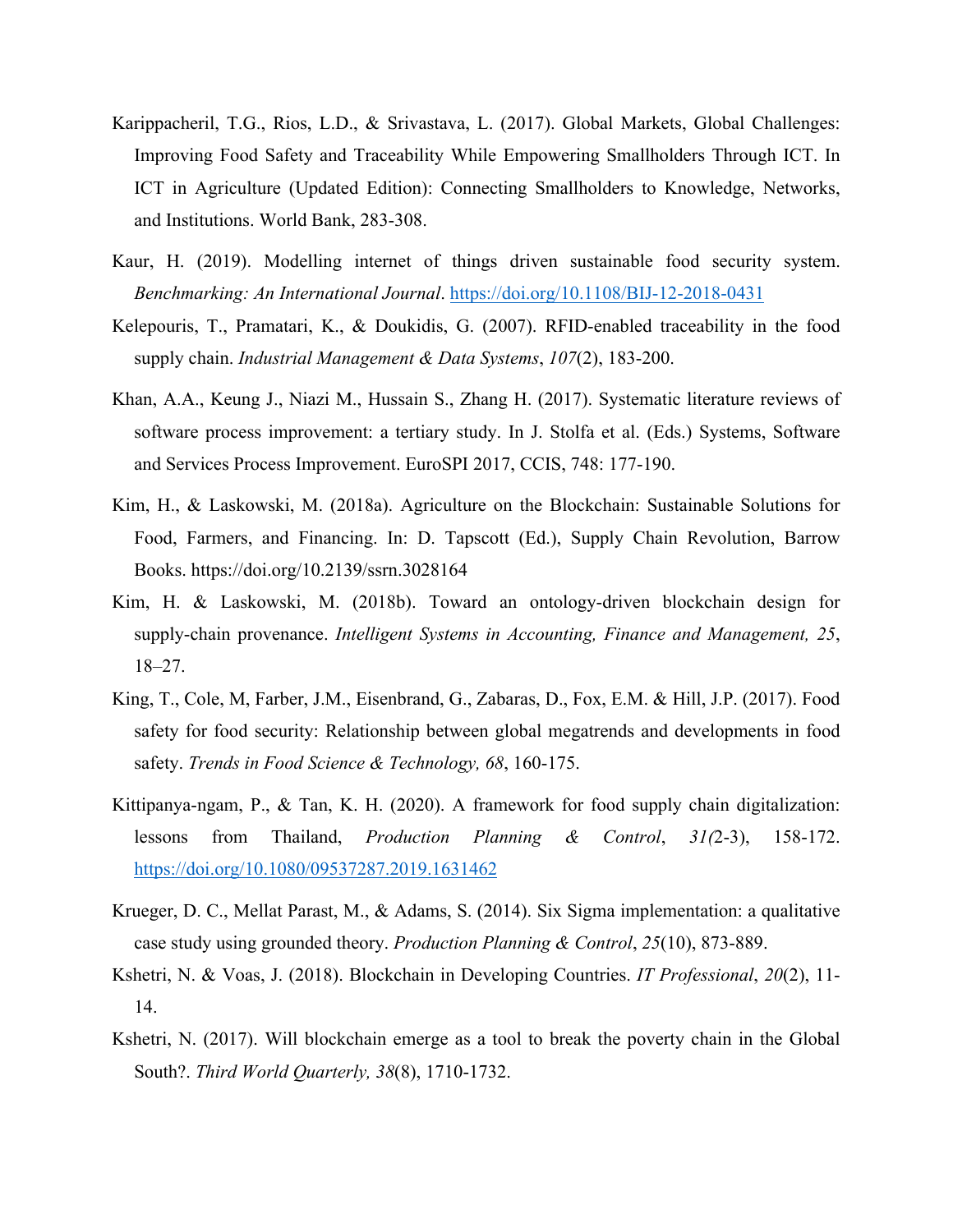- Kshetri, N. (2018). 1 Blockchain's roles in meeting key supply chain management objectives. *International Journal of Information Management, 39*, 80-89.
- Kumar, V.M., & Iyengar, N.C.S.N. (2017). A framework for Blockchain technology in rice supply chain management. *Advanced Science and Technology Letters, 146*, 125–130.
- Kummu, M., de Moel, H., Porkka, M., Siebert, S., Varis, O., & Ward, P. J. (2012). Lost food, wasted resources: Global food supply chain losses and their impacts on freshwater, cropland, and fertiliser use. *Science of the Total Environment*, *438*, 477-489.
- Kurpjuweit, S., Reinerth, D., Schmidt, C. G., & Wagner, S. M. (2019). Implementing visual management for continuous improvement: barriers, success factors and best practices. *International Journal of Production Research*, *57*(17), 5574-5588.
- LDC (2018). Blockchain Buzzword or the future of commodities transactions? <https://www.ldc.com/blog/in-field/blockchain-buzzword-or-future-commodities-transactions/>
- Leng, K., Bi, Y., Jing, L., Fu, H.-C., & Van Nieuwenhuyse, I. (2018). Research on agricultural supply chain system with double chain architecture based on Blockchain technology. *Future Generation Computer Systems*, *86*, 641-649.
- Lezoche, M., Hernandez, J. E., Díaz, M. D. M. E. A., Panetto, H., & Kacprzyk, J. (2020). Agrifood 4.0: A survey of the supply chains and technologies for the future agriculture. Computers in Industry, 117, 103187.
- Lin I.-C., Shih, H., Liu, J.C. & Jie, Y.-X. (2017b), Food traceability system using blockchain. In Proceedings of 79th IASTEM International Conference, Tokyo, Japan, 6th-7th October, 59- 64.
- Lin, I. C., & Liao, T. C. (2017). A Survey of Blockchain Security Issues and Challenges. *International Journal of Network Security*, *19*(5), 653-659.
- Lin, J., Shen, Z., Zhang, A., & Chai, Y. (2018). Blockchain and IoT based food traceability for smart agriculture. Proceedings of the 3rd International Conference on Crowd Science and Engineering - ICCSE'18, Singapore, 3: 1-6. https://doi.org/10.1145/3265689.3265692
- Lin, Q., Wang, H., Pei, X., & Wang, J. (2019). Food Safety Traceability System based on Blockchain and EPCIS. *IEEE Access*, *7*, 20698-20707.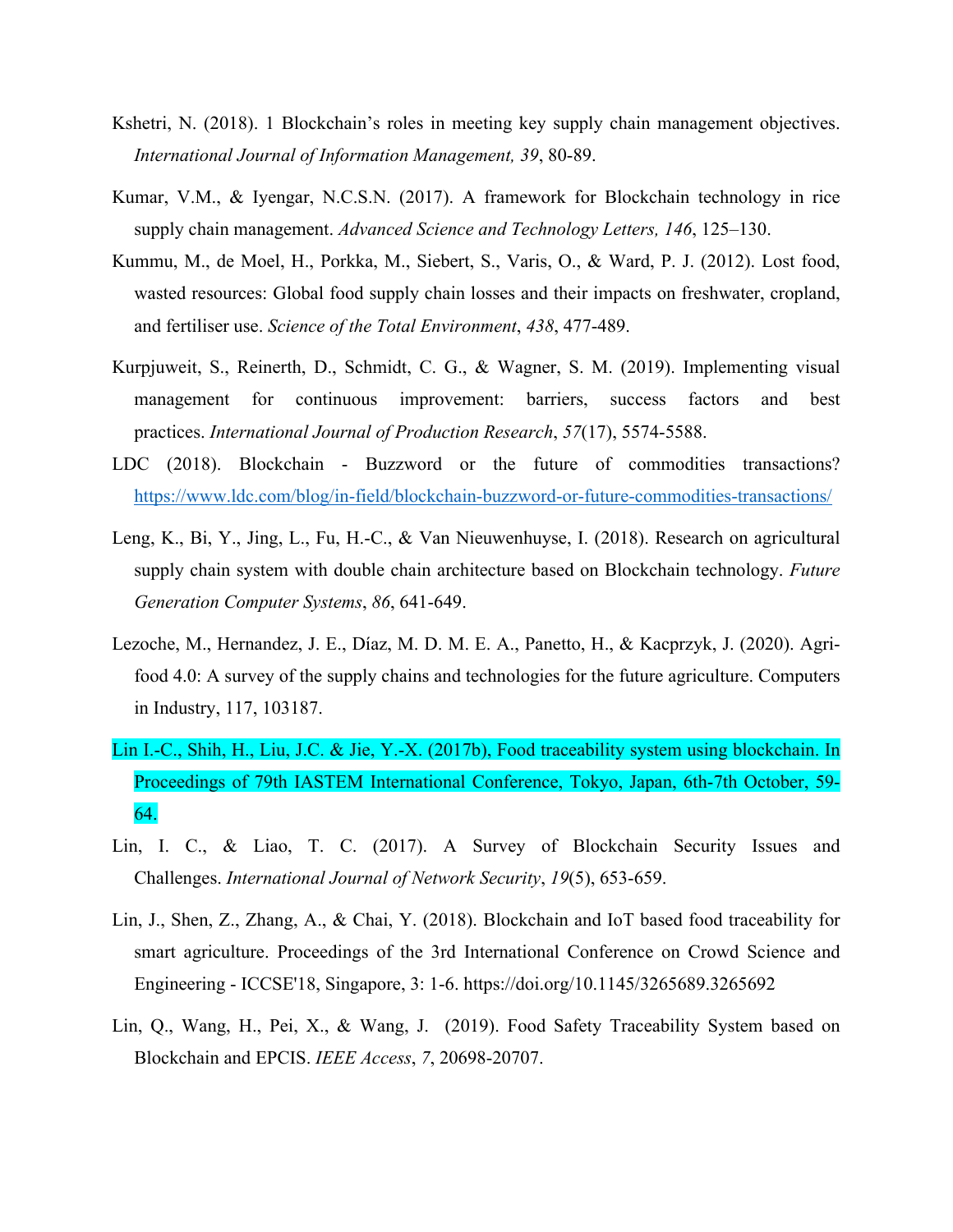- Lin, Y.-P., Petway, J. R., Anthony, J., Mukhtar, H., Liao, S.-W., Chou, C.-F., & Ho, Y.-F. (2017a). Blockchain: the evolutionary next step for ICT E-agriculture. *Environments*, *4*(50).
- Liu, X., Yan, J., & Song, J. (2020). Blockchain-based food traceability: a dataflow perspective. In K.-M. Chao et al. (Eds.) Advances in E-Business Engineering for Ubiquitous Computing. ICEBE 2019, LNDECT, 41, 421-431.
- Longo, F., Nicoletti, L., & Padovano, A. (2019). Estimating the impact of blockchain adoption in the food processing industry and supply chain. *International Journal of Food Engineering*, https://doi.org/10.1515/ijfe-2019-0109.
- Lucena, P., Binotto, A.P.D., Momo, F.S., & Kim, H. (2018). A case study for grain quality assurance tracking based on a Blockchain business network. In Symposium on Foundations and Applications of Blockchain (FAB 2018), pp. 1–6.
- Madumidha, S., Ranjani, P. S., Varsinee S.S., & Sundari, P. S. (2019). Transparency and traceability: in food supply chain system using blockchain technology with internet of things. In Proceedings of the Third International Conference on Trends in Electronics and Informatics (ICOEI 2019), IEEE Xplore, https://doi.org/10.1109/ICOEI.2019.8862726
- Maghfirah, A. (2019). Blockchain in food and agriculture supply chain: use-case of blockchain in Indonesia. International *Journal of Food and Beverage Manufacturing and Business Models*, *4*(29), 53-66.
- Mao, D., Hao, Z., Wang, F., & Li, H. (2018a). Innovative blockchain-based approach for sustainable and credible environment in food trade: a case study in Shandong province, China. *Sustainability, 10*, 3149.
- Mao, D., Wang, F., Hao, Z., & Li, H. (2018b). Credit Evaluation System Based on Blockchain for Multiple Stakeholders in the Food Supply Chain. *International Journal of Environmental Research and Public Health, 15*(8), 1627.
- Marques, L., Martins, M., & Araújo, C. (2019). The healthcare supply network: current state of the literature and research opportunities. *Production Planning & Control*, https://doi.org/10.1080/09537287.2019.1663451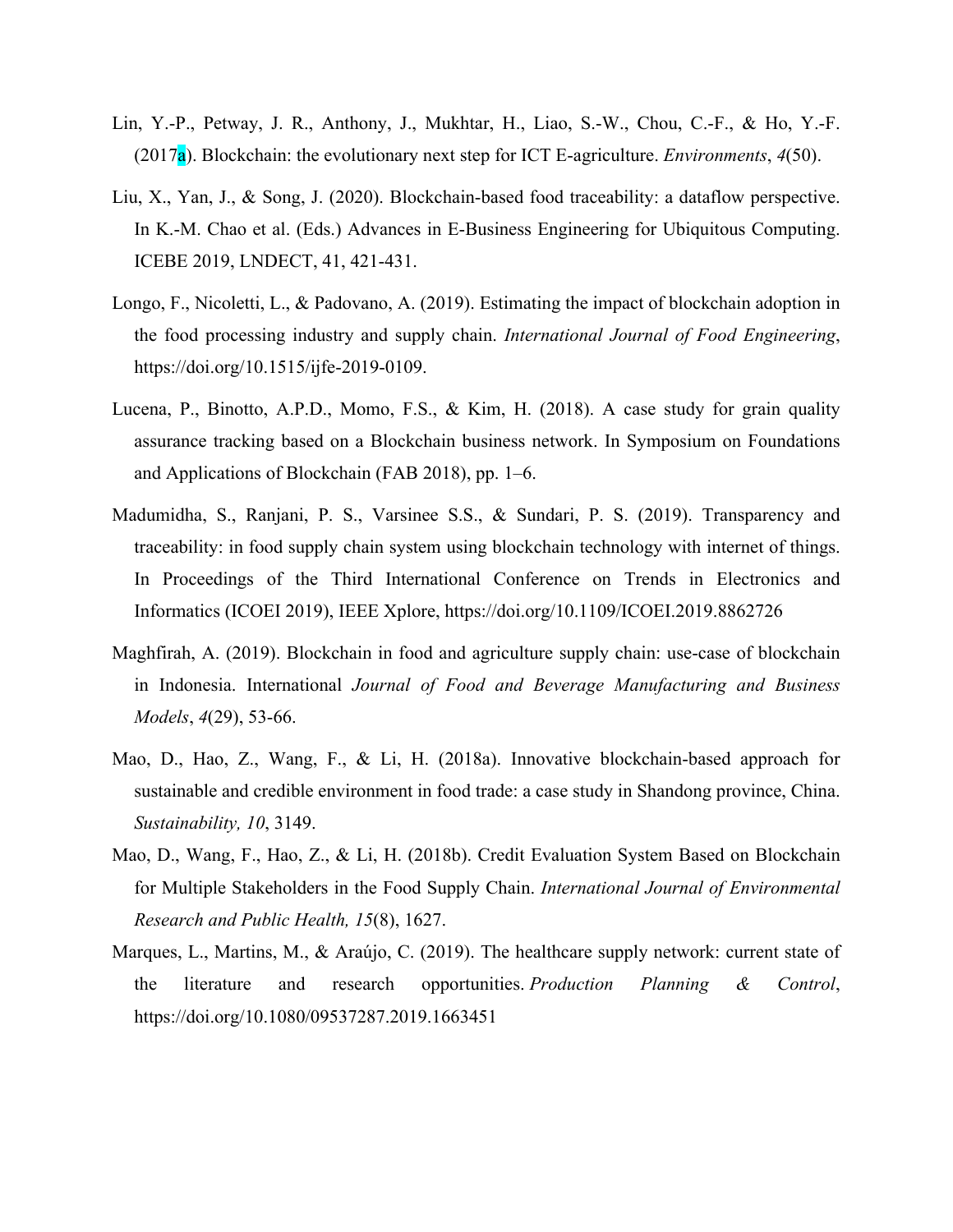- Martinez, V., Zhao, M., Blujdea, C., Han, X., Neely, A., & Albores, P. (2019). Blockchaindriven customer order management. *International Journal of Operations & Production Management*, *39* (6/7/8), 993-1022.
- Mezquita, Y., Gonz´alez-Briones, A., Casado-Vara, R., Chamoso, P., Prieto, J., & Corchado, J.M. (2020). Blockchain-based architecture: A MAS proposal for efficient agri-food supply chains. In P. Novais et al. (Eds.) Ambient Intelligence – Software and Applications –,10th International Symposium on Ambient Intelligence. ISAmI 2019, AISC, 1006: 89-96.
- Mistry, I., Tanwar, S., Tyagi, S., & Kumar, N. (2020). Blockchain for 5G-enabled IoT for industrial automation: A systematic review, solutions, and challenges. *Mechanical Systems and Signal Processing*, *135*, 106382.
- Moe, T. (1998). Perspectives on traceability in food manufacture. *Trends in Food Science & Technology*, *9*(5), 211-214.
- Montecchi, M., Plangger, K., & Etter, M. (2019). It's real, trust me! Establishing supply chain provenance using blockchain. *Business Horizons, 62*, 283-293.
- Monterio, J.B (2016). Improving data quality: People, process and technology. *Strategic Finance* 97(10), 62-63.
- Morkunas, V. J., Paschen, J., & Boon, E. (2019). How blockchain technologies impact your business model. *Business Horizons*, *62*, 295-306.
- Motta, G. A., Tekinerdogan, B., & Athanasiadis, I. N. (2020). Blockchain applications in the agri-food domain: the first wave. *Frontiers in Blockchain*, *3*:6. [https://doi.org/10.3389/fbloc.2020.00006.](https://doi.org/10.3389/fbloc.2020.00006)
- Moudoud, H., Cherkaoui, S., & Khoukhi, L. (2019). An IoT blockchain architecture using oracles and smart contracts: the use-case of a food supply chain. 2019 IEEE 30th Annual International Symposium on Personal, Indoor and Mobile Radio Communications (PIMRC), Istanbul, Turkey, 1-6.
- Nakamoto, S. (2008). Bitcoin: a peer-to-peer electronic cash system, https://bitcoin.org/bitcoin.pdf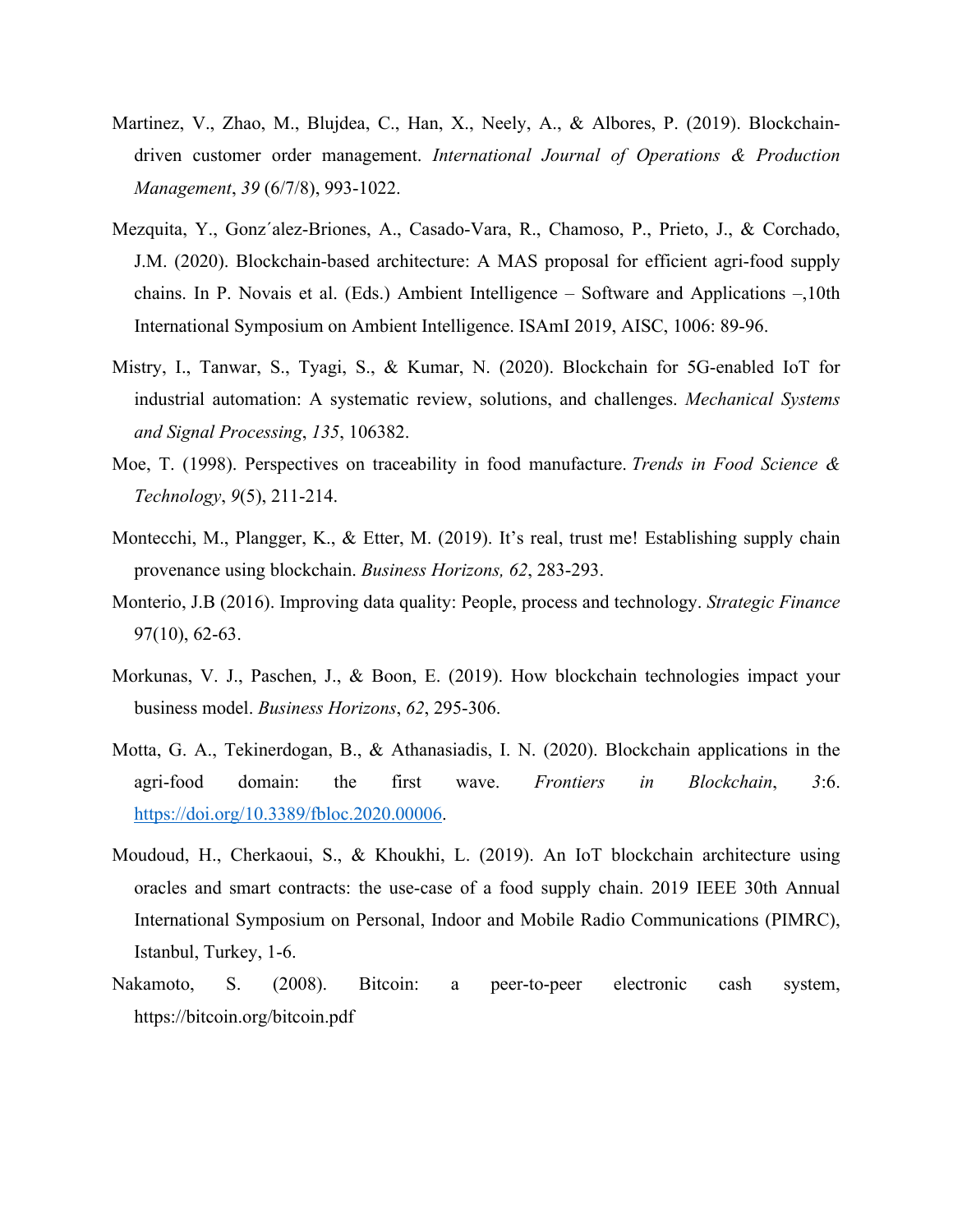- Ndraha, N., Hsiao, H.I., Vlajic, J., Yang, M.F., & Lin, H.T.V. (2018). Time-temperature abuse in the food cold chain: Review of issues, challenges, and recommendations. *Food Control*, *89*, 12-21.
- Niranjanamurthy, M., Nithya, B. N., & Jagannatha, S. (2018). Analysis of Blockchain technology: pros, cons and SWOT. *Cluster Computing*, [https://doi.org/10.1007/s10586-018-](https://doi.org/10.1007/s10586-018-2387-5) [2387-5](https://doi.org/10.1007/s10586-018-2387-5)
- Olsen, P., Borit, M., & Shaheen, S. (2019). Applications, limitations, costs, and benefits related to the use of blockchain technology in the food industry. Nofima, Report No: 4.
- Opara, L.U. (2003). Traceability in agriculture and food supply chain: a review of basic concepts, technological implications, and future prospects. *Journal of Food Agriculture and Environment*, *1*, 101-106.
- Papa, S.F. (2017). Use of Blockchain technology in agribusiness: transparency and monitoring in agricultural trade. In Proceedings of the 2017 International Conference on Management Science and Management Innovation (MSMI 2017). Atlantis Press, Paris
- Patil A. S., Tama B.A., Park Y., & Rhee K.H. (2018). A Framework for Blockchain Based Secure Smart Green House Farming. In: Park et al. (Eds) Advances in Computer Science and Ubiquitous Computing. CUTE 2017, CSA 2017. Lecture Notes in Electrical Engineering, vol 474. Springer, Singapore.
- Pearson, S., May, D., Leontidis, G., Swainson, M., Brewer, S., Bidaut, L., Frey, J.G., Parr, G., Maull, R., & Zisman, A. (2019). Are Distributed Ledger Technologies the panacea for food traceability? *Global Food Security*, *20*, 145,149.
- Perboli, G., Musso, S., & Rosano, M. (2018). Blockchain in logistics and supply chain: A lean approach for designing real-world use cases. *IEEE Access*, *6*, 62018-62028.
- Perera, S., Nanayakkara, S., Rodrigo, M.N.N., Senaratne, S., Weinand, R. (2020). Blockchain technology: Is it hype or real in the construction industry?. *Journal of Industrial Information Integration*, *17*, 100125.
- Petersen, A. (2004). Status of food traceability in the European Union (EU) and United States of America (US), with special emphasis on seafood and fishery products. Masters' Assignment. Denmark: Danish Technical University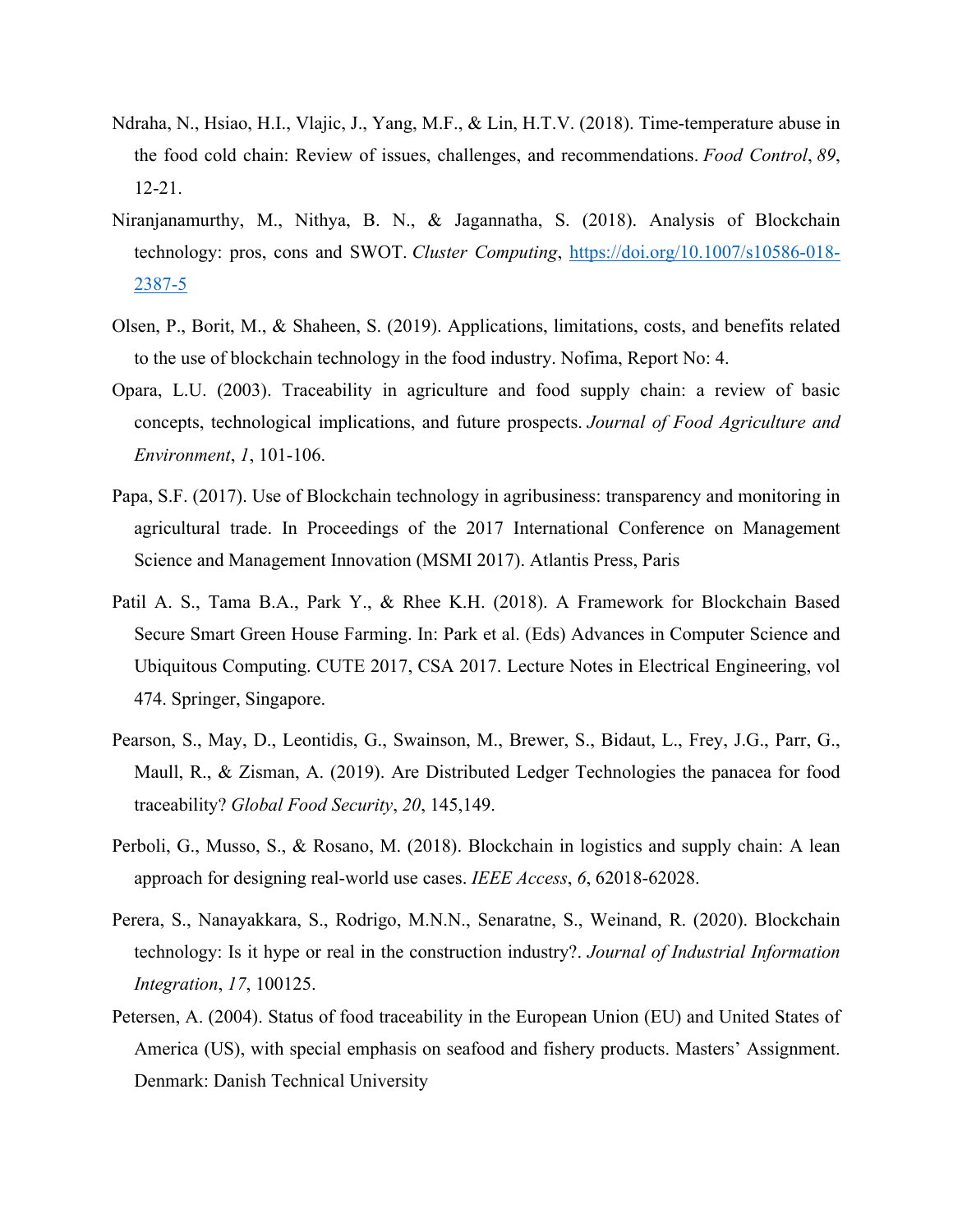- Petersen, M., Hackius, N., & von See, B. (2018). Mapping the sea of opportunities: Blockchain in supply chain and logistics. It-Information Technology, 60(5-6). http://dx.doi.org/10.1515/itit-2017-0031
- Pilkington, M. (2016). 11 Blockchain technology: principles and applications, *Research handbook on digital transformations*, 225.
- Pournader, M., Shi, Y., Seuring, S., & Koh, S. L. (2019). Blockchain applications in supply chains, transport and logistics: a systematic review of the literature. *International Journal of Production Research*, https://doi.org/10.1080/00207543.2019.1650976
- Prodan, M., Prodan, A., & Purcarea, A. A. (2015). Three new dimensions to people, process, technology improvement model. In *New contributions in information systems and technologies* (pp. 481-490). Springer, Cham.
- Qian, J., Ruiz-Garcia, L., Fan, B., Villalba, J.I.R., McCarthy, U., Zhang, B., Yu, Q., & Wu, W. (2020). Food traceability system from governmental, corporate, and consumer perspectives in the European Union and China: A comparative review. *Trends in Food Science & Technology*, *99*, 402-412.
- Queiroz, M.M., Telles, R., & Bonilla, S.H. (2019). Blockchain and supply chain management integration: a systematic review of the literature. *Supply Chain Management: An International Journal*, *25*(2), 241-254.<https://doi.org/10.1108/SCM-03-2018-0143>
- Ramachandran, R. (2017). The blockchain of food: https://www.forbes.com/sites/themixingbowl /2017/10/ 23/the-blockchain-of-food/#5d1e3676775f
- Ramanathan, R., Philpott, E., Duan, Y., & Cao, G. (2017). Adoption of business analytics and impact on performance: a qualitative study in retail. *Production Planning & Control*, *28*(11- 12), 985-998.
- Regattieri, A., Gamberi, M., & Manzini, R. (2007). Traceability of food products: General framework and experimental evidence. *Journal of Food Engineering*, *81*(2), 347-356.
- Ruiz-Garcia, L., Steinberger, G., & Rothmund, M. (2010). A model and prototype implementation for tracking and tracing agricultural batch products along the food chain. *Food control*, *21*(2), 112-121.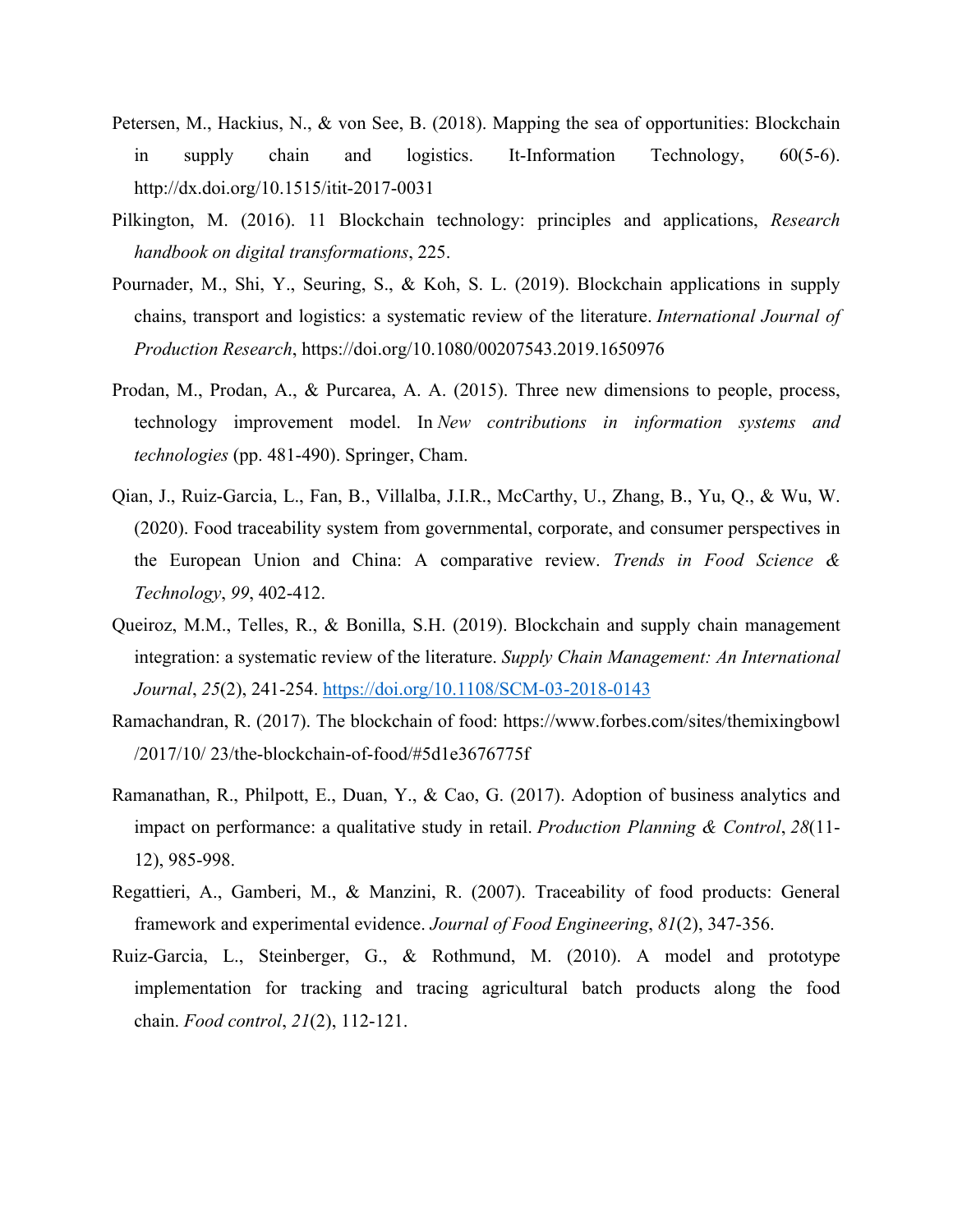- Saberi, S., Kouhizadeh, M., Sarkis, J., & Shen, L. (2019). Blockchain technology and its relationships to sustainable supply chain management. *International Journal of Production Research*, 57(7), 2117-2135
- Sander, F., Semeijn, J., & Mahr, D. (2018). The acceptance of blockchain technology in meat traceability and transparency. *British Food Journal*, *120* (9), 2066-2079. https://doi.org/10.1108/BFJ-07-2017-0365
- Scuderi, A., Foti, V. & Timpanaro, G. (2019). The supply chain value of pod and pgi food products through the application of blockchain. *Quality - Access to Success*, 2(20), 580-587.
- Sengupta, U., Singh, S. & Kim, H. M. (2019). Meeting Changing Customer Requirements in Food and Agriculture Through Application of Blockchain Technology. Report. Available at SSRN: https://ssrn.com/abstract=3429200 or<http://dx.doi.org/10.2139/ssrn.3429200>
- Shanahan, C., Kernan, B., Ayalew, G., McDonnell, K., Butler, F., & Ward, S. (2009). A framework for beef traceability from farm to slaughter using global standards: an Irish perspective. *Computers and Electronics in Agriculture*, *66*(1), 62-69.
- Subramanian, N., Chaudhuri, A, Kayikci, Y (2020). *Blockchain and supply chain logistics: Evolutionary case studies*. Palgrave, London, ISBN 978-3-030-47530-7.
- Swan, M. (2015). Blockchain blueprint for a new economy, Book. O'Reilly Media, USA. available at: http://book.itep.ru/depository/blockchain/blockchain-by-melanie-swan.pdf
- Tan, B., Yan, J., Chen, S., & Liu, X. (2018). The impact of blockchain on food supply chain: the case of Walmart. In M. Qiu (Ed.) Smart Blockchain. SmartBlock 2018, LNCS, 11373: 167- 177.
- Te-food, (2017). Making business profit by solving social problems, white paper, Te-food, available at: https://ico.tefoodint.com/te-food-white-paper.pdf
- Thakur, M., & Donnelly, K. A. M. (2010). Modeling traceability information in soybean value chains. *Journal of Food Engineering*, *99*(1), 98-105.
- Tian, F. (2016). An agri-food supply chain traceability system for china based on RFID  $\&$ Blockchain, 13th International Conference on Service Systems and Service Management, New York.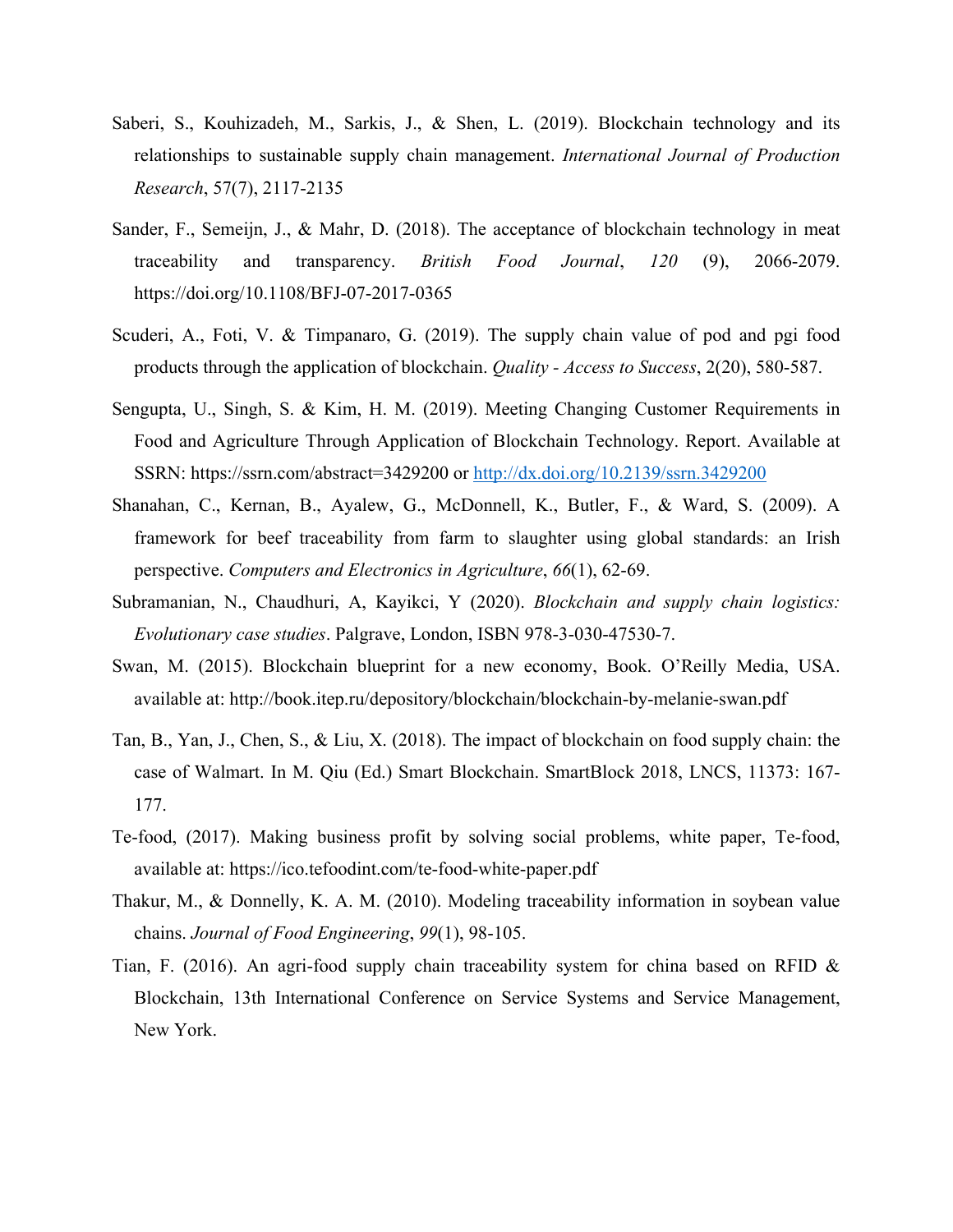- Tian, F. (2017). A Supply Chain Traceability System for Food Safety Based on HACCP, Blockchain & Internet of Things. Service Systems and Service Management (ICSSSM), 2017 International Conference on (pp. 1–6). IEEE.
- Tiscini, R., Testarmata, S., Ciaburri, M., & Ferrari, E. (2020). The blockchain as a sustainable business model innovation. Management Decision.<https://doi.org/10.1108/MD-09-2019-1281>
- Tönnissen, S., & Teuteberg, F. (2020). Analysing the impact of blockchain-technology for operations and supply chain management: An explanatory model drawn from multiple case studies. *International Journal of Information Management, 52*, 101953
- Tranfield, D., Denyer, D. & Smart, P. (2003). Towards a Methodology for Developing Evidence-Informed Management Knowledge by Means of Systematic Review\*. *British Journal of Management*, *14*, 207–222
- Treiblmaier, H. (2018). The impact of the blockchain on the supply chain: a theory-based research framework and a call for action. *Supply Chain Management: An International Journal*, *23*(6), 545-559.
- Tripoli, M., & Schmidhuber, J. (2018). Emerging Opportunities for the Application of Blockchain in the Agri-food Industry. *FAO and ICTSD: Rome and Geneva. Licence: CC BY-NC-SA*, *3*.
- Tsang, Y. P., Choy, K. L., Wu, C. H., Ho, G. T. S., & Lam, H. Y. Blockchain-driven IoT for food traceability with an integrated consensus mechanism, *IEEE Access*, *7*, 129000-129017.
- Tse, D., Zhang, B., Yang, Y., Cheng, C., & Mu, H. (2017). Blockchain application in food supply information security. In *2017 IEEE International Conference on Industrial Engineering and Engineering Management (IEEM)* (pp. 1357-1361). IEEE.
- van Hoek, R. (2020). Unblocking the chain findings from an executive workshop on blockchain in the supply chain. *Supply Chain Management: An International Journal*, *25*(2), 255–261.
- Viswanadham, N. (2018). Performance analysis and design of competitive business models. *International Journal of Production Research*, *56*(1-2), 983-999.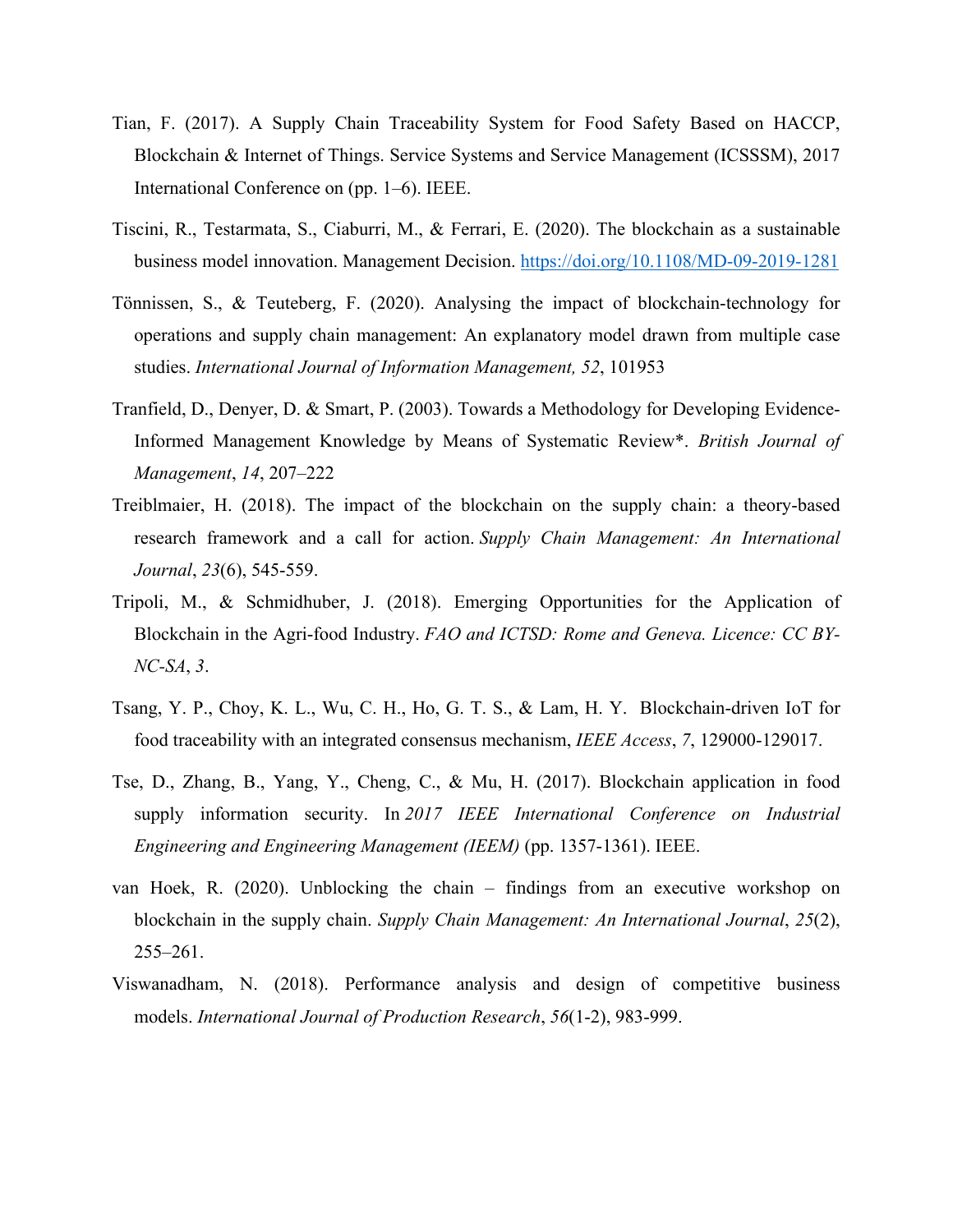- Wamba, S.F., Kamdjoug, J.R.K., Bawack, R. E. & Keogh, J. G. (2020). Bitcoin, Blockchain and Fintech: a systematic review and case studies in the supply chain. *Production Planning & Control*, *31*(2-3), 115-142, https://doi.org/10.1080/09537287.2019.1631460.
- Wang, Y., Han, J. H., & Beynon-Davies, P. (2019). Understanding blockchain technology for future supply chains: a systematic literature review and research agenda. *Supply Chain Management: An International Journal*, *24*(1), 62-84
- Warker V. (2018). Real-time visibility key to reducing food waste in the supply chain: http://www.sustainablebrands.com/news\_and\_views/waste\_not/vicki\_warker/realtime visibility key reducing food waste supply chain
- WEF (2019a). Innovation with a Purpose: Improving Traceability in Food Value Chains through Technology Innovations. World Economic Forum, Report, Available at: http://www3.weforum.org/docs/WEF Traceability in food value chains Digital.pdf
- WEF (2019b). Inclusive Deployment of Blockchain for Supply Chains: Part 1 Introduction. World Economic Forum, White Paper, Available at: [http://www3.weforum.org/docs/WEF\\_Introduction\\_to\\_Blockchain\\_for\\_Supply\\_Chains.pdf](http://www3.weforum.org/docs/WEF_Introduction_to_Blockchain_for_Supply_Chains.pdf)
- Wognum, P. N., Bremmers, H., Trienekens, J. H., van der Vorst, J. G., & Bloemhof, J. M. (2011). Systems for sustainability and transparency of food supply chains–Current status and challenges. *Advanced Engineering Informatics*, *25*(1), 65-76.
- Xie, C., Sun, Y., & Luo, H. (2017). Secured data storage scheme based on block chain for agricultural products tracking. In 2017 3rd International Conference on Big Data Computing and Communications (BIGCOM), pp. 45–50. IEEE (2017)
- Xiong, H., Dalhaus, T., Wang, P., & Huang, J. (2020). Blockchain technology for agriculture: applications and rationale. *Frontiers in Blockchain*, *3*:7. <https://doi.org/10.3389/fbloc.2020.00007>
- Xu, B., Agbele, T., & Jiang, R. (2019). Biometric Blockchain: A Better Solution for the Security and Trust of Food Logistics. In IOP Conference Series: Materials Science and Engineering, 646, 012009.
- Xu, L. D., Xu, E. L., & Li, L. (2018). Industry 4.0: state of the art and future trends. *International Journal of Production Research*, *56*(8), 2941-2962.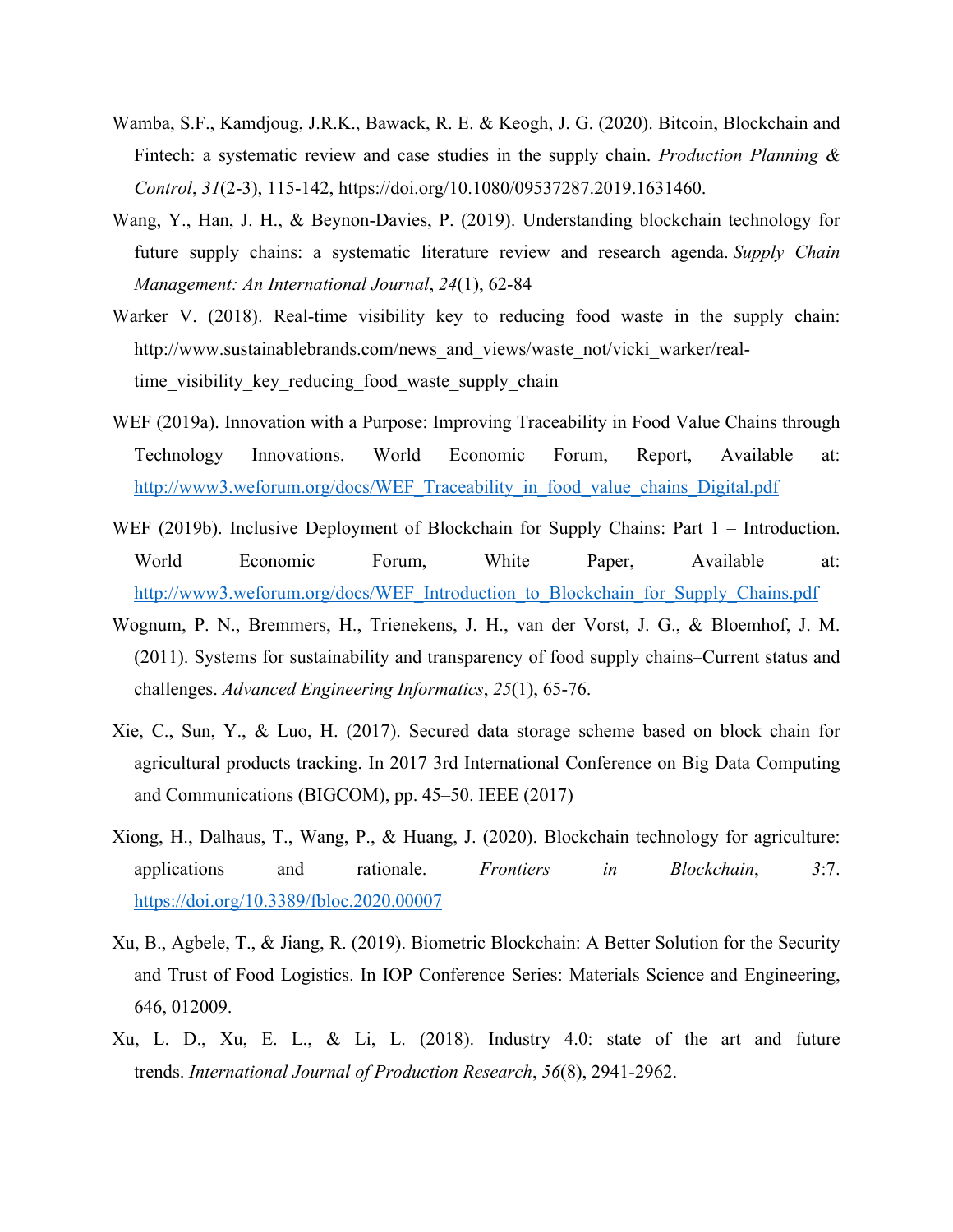- Yadav, V. S. & Singh, A. R. (2019). A Systematic Literature Review of Blockchain Technology in Agriculture. In Proceedings of the International Conference on Industrial Engineering and Operations Management Pilsen, Czech Republic, July 23-26, 2019. 973-981.
- Yiannas, F. (2018). A New Era of Food Transparency Powered by Blockchain. I*nnovations: Technology, Governance, Globalization*, *12*(1/2), 46-56. https://doi.org/10.1162/inov\_a\_00266.
- Zambrano, R. (2017). Blockchain: Unpacking the disruptive potential of blockchain technology for human development. White Paper, International Development Research Centre, Ottawa, Canada
- Zhao, G., Liu, S., Lopez, C., Lu, H., Elgueta, S., Chen, H., & Boshkoska, B.M. (2019). Blockchain technology in agri-food value chain management: A synthesis of applications, challenges and future research directions. *Computers in Industry*, *109*, 83-99.

Blockhain publications

Primary studies for SLR

### **Appendix I – Issues identified related to blockchain in FSC from SLR**

| People                                                                                                    |  |  |  |  |  |
|-----------------------------------------------------------------------------------------------------------|--|--|--|--|--|
| Lack of skills:                                                                                           |  |  |  |  |  |
| lack of knowledge and engagement to blockchain technology and how to benefit from blockchain technology   |  |  |  |  |  |
| lead slower adoption (Ge et al., 2017; Ahlmann, 2018).                                                    |  |  |  |  |  |
| Lack of awareness (Ramachandran, 2017; Hackius & Petersen, 2017; Edmund, 2018; WEF, 2019b)                |  |  |  |  |  |
| Lack of impartial education (Kshetri & Voas, 2018; WEF, 2019b)                                            |  |  |  |  |  |
| Lack of motivation:                                                                                       |  |  |  |  |  |
| lack of facilitation and encouragement of value chain partners (notably smallholder farming) does not     |  |  |  |  |  |
| provide genuine and precise information to blockchain ledger. Blockchain adoption of one farmer can exert |  |  |  |  |  |
| normative pressure on the other members of FSC (Kshetri, 2017).                                           |  |  |  |  |  |
| Enabling transparency in FSC through implementation of blockchain and other technologies requires         |  |  |  |  |  |
| considerable effort from all participants involved (Ahlmann, 2018; Ramachandran, 2017).                   |  |  |  |  |  |
| Lack of governance                                                                                        |  |  |  |  |  |
| Lack of noneffective governance may lead the biggest obstacles for nonprivate, non-hierarchical ledgers   |  |  |  |  |  |
| (Ahlmann, 2018). All blockchain powered FSC participants need to mutually agree on governance and         |  |  |  |  |  |
|                                                                                                           |  |  |  |  |  |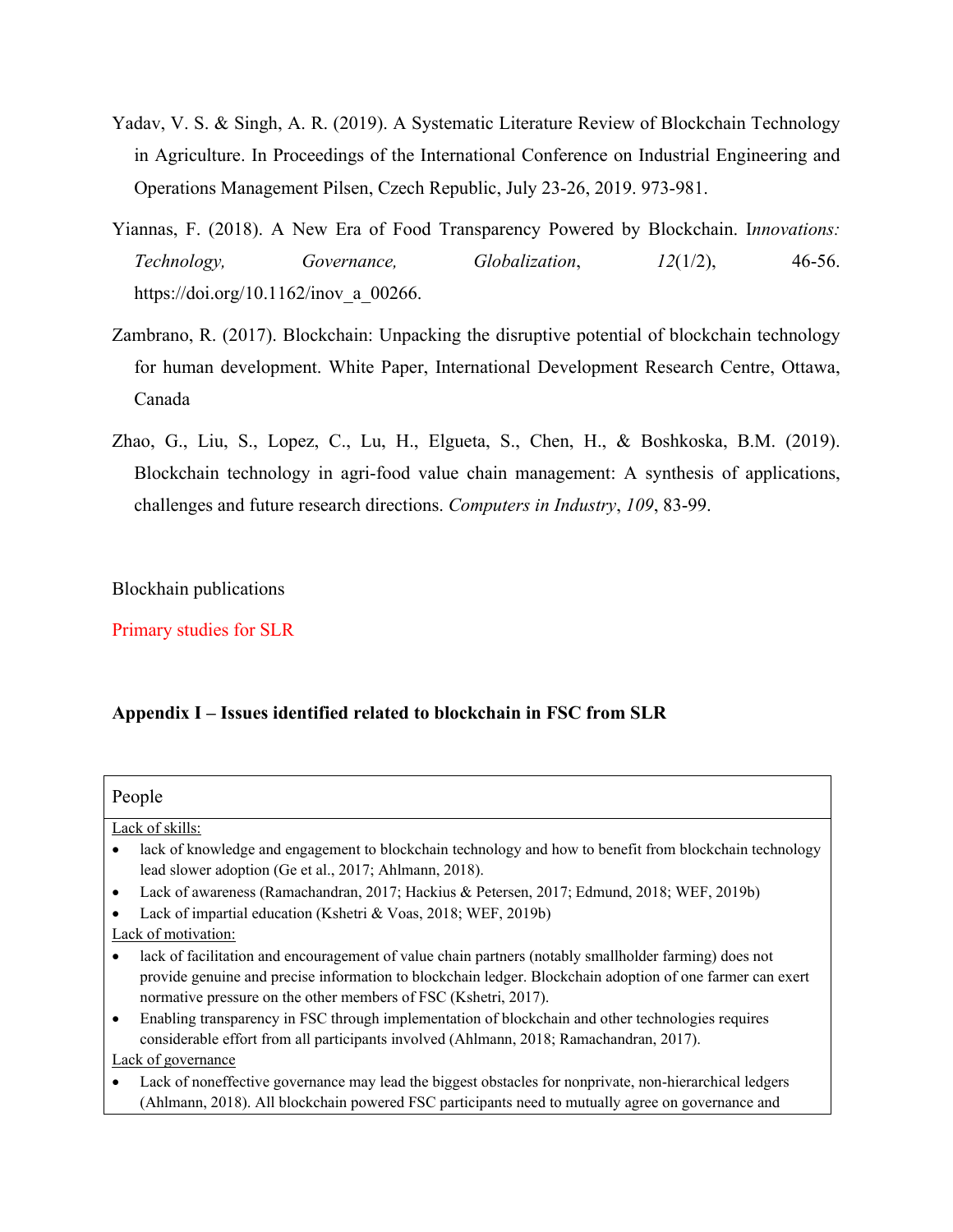consensus rules.

Lack of collaboration

• Participants needs to willingly share data and be open to collaborate (Crew, 2020). Blockchain leads strategic coopetition in each level of FSC (Ahlmann, 2018).

Anti-corruption and anti-food fraud:

• Blockchain provides opportunities such as transparency and fraud reduction, public safety, controlling financial waste or corruption and legal property improvement (Kshetri & Voas, 2018; Tripoli & Schmidhuber, 2018; Tiscini et al., 2020), internal external auditing, administrative and operations cost reduction, payment verifications and contract validity (Deloitte, 2016; Kshetri, 2017) by allowing all members of an FSC community to monitor the activity of each other's credentialed staff (Casey & Wong, 2017).

Benefit to agriculture finance:

- Blockchain solutions support farmers for transaction and payment side, crop insurance, microfinancing, improving farm production yields, delivering vaccines, or increasing access to education (Kim & Laskowski, 2018a; Tripoli & Schmidhuber, 2018; Maghfirah, 2019)
- Creating economic identities for smallholder farmers (GSMA, 2017)
- Faster and fairer payment to all members of FSC from farm to fork (Charlebois, 2017; FAO, 2019; Maghfirah, 2019; WEF, 2019b; Crew, 2020)
- Disadvantaged groups (refugees, displaced persons) for payment and food supply (Godsiff, 2016; Kshetri & Voas, 2018)
- Farmland registry on blockchain and crowdfunding livestock (Deloitte, 2016)

### Process

Lack of operational controls in FSC

- Lack of controlling time, temperature and tolerance effects in ensuring the food safety and food quality along the FSC processes (Tian, 2016).
- Lack of operational capabilities (Deloitte, 2019; Kamble et al., 2020)
- Lack of food integrity, security and transparency (Brewster, 2017; van Hoek, 2020)

Lack of standards in FSC

- Missing standards for the level of detail of traceability (Deloitte, 2017a; Behnke & Janssen, 2020)
- Lack of standardization of internal processes in terms of critical traceability points and traceability data (Behnke & Janssen, 2020)
- Compliance with special quality requirements for food products (Behnke & Janssen, 2020)
- Standardization of quality requirements among all participants in FSC (Galvez et al., 2018; Behnke & Janssen, 2020)
- Low ICT penetration (Brewster, 2017; Dujak & Sajter, 2019; Duan et al., 2020)

### Lack of best practices

- lack of studies explaining or evaluating blockchain (Dobrovnik et al. 2018; Cottrill, 2018; Cole et al., 2019; Queiroz et al., 2019)
- lack of empirical evidence (Cottrill, 2018; Galvez et al., 2018; Cole et al., 2019; Creydt & Fischer, 2019; Queiroz et al., 2019; Tönnissen & Teuteberg, 2020)
- lack of comparison with successful or unsuccessful technologies (Cole et al., 2019)
- stakeholder cooperation (Kamath 2018; Dobrovnik et al. 2018; Creydt & Fischer, 2019; Duan et al., 2020)
- blockchain's entry point to FSC is difficult to identify (Dobrovnik et al. 2018; Wang et al., 2019; Perera et al., 2020)
- impact on current business models is unknown (Tönnissen & Teuteberg, 2020)

Benefit to tracking and traceability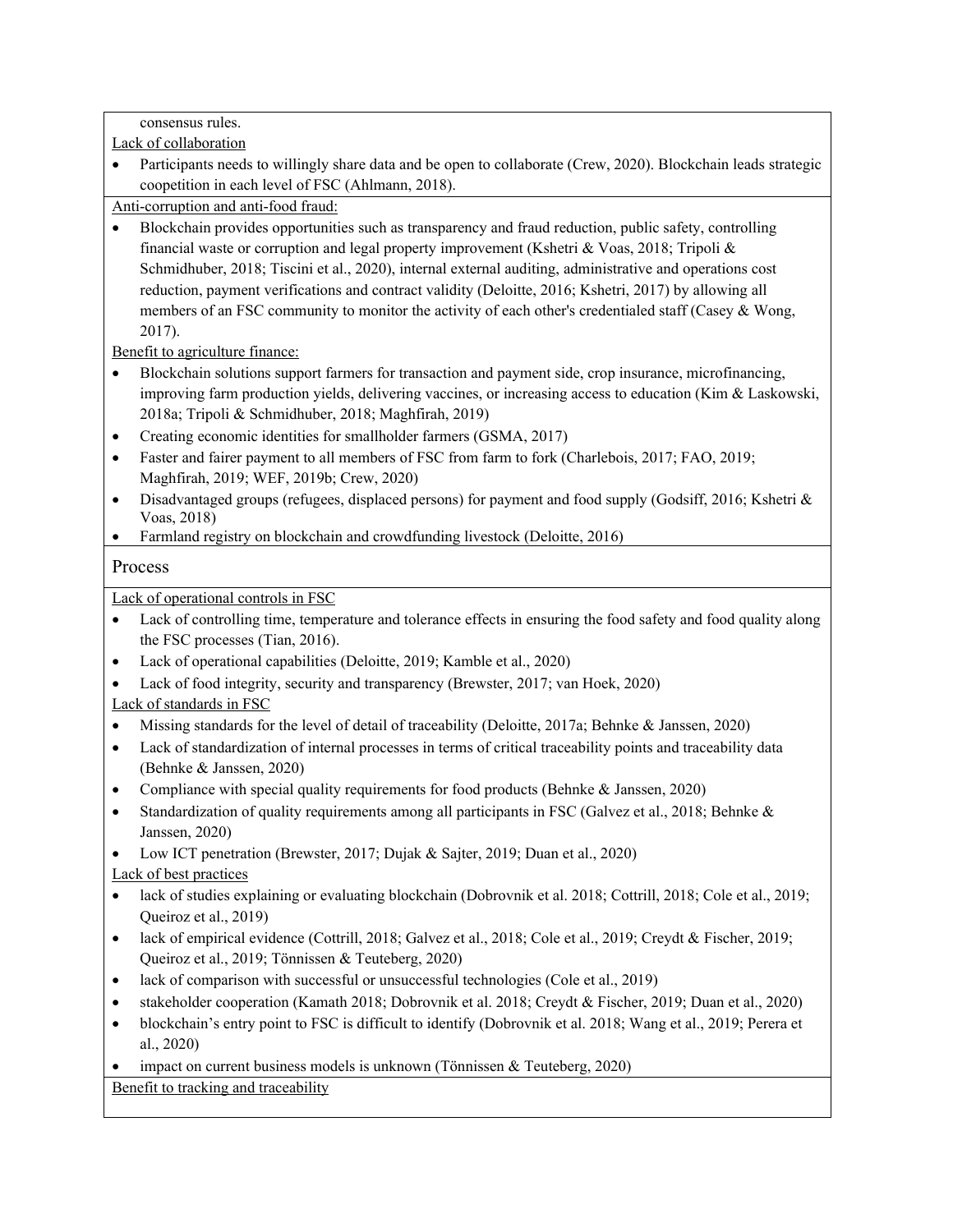- Ensuring full transparency of FSC processes builds consumer trust for food products (i.e. organic food and fair-trade labelled products) as well as for food safety (i.e. protecting consumers from food borne diseases or health hazards) and increase ultimately confidence for the agri-food markets (Tian, 2016; Tan et al. 2018, Azzi et al., 2019; Basnayake & Rajapakse, 2019; Creydt & Fischer, 2019; Kaur, 2019; Morkunas et al., 2019; Montecchi et al., 2019)
- In-time detection of mistakes or errors coming from any part of FSC in case of occurring unsafety operating incidents (Kumar & Iyengar, 2017; Sengupta et al., 2019; Tse et al., 2019)
- Benefit to certification
- quality or origin and food farmers certifications through blockchain (Papa, 2017; Basnayake & Rajapakse, 2019; Petersen et al., 2018).
- Cascading of certification and revocations (Brewster, 2017; Sander et al., 2018)
- Quick response code embedded smart contracts identifies food product and farmers practically and cost effectively farm-to-fork assessment (Sander et al., 2018; Basnayake & Rajapakse, 2019) Benefits to swift operations
- blockchain technology in FSC for the products (i.e. canned tuna, poultry meat) validate supplies and upstream operations swiftly and efficiently (Bermeo-Almeida et al., 2018; Longo et al., 2019; Kittipanyangam & Tan, 2020; Perera et al., 2020)
- proving authenticity against dishonest transaction (Tse et al. 2017; Creydt & Fischer, 2019)
- effect food supply chain performance metrics (Kshetri, 2018; Casino et al., 2019; Cole et al., 2019; Gurtu & Johny, 2019; Kamble et al., 2020)
- Automating commercial processes (i.e. recall) and trade promotions (Galvin, 2017; DHL, 2018; Longo et al., 2019, Wamba et al., 2020; Perera et al., 2020)

### Technology

High cost and time concerns:

- There are high costs (i.e. investment) and data processing time for the integration of blockchain into the existing FSC traceability system. (Tian, 2017; Lin & Liao, 2017; Lin et al. 2017a; Pearson et al., 2019; Chen et al., 2020)
- The on-farm data (i.e. DNA of livestock animals) uploaded to blockchain-powered FSC can be expensive. (Gopi et al., 2019; Xiong et al., 2020)
- Transparent food production systems require rapid data exchange between stakeholders which leads to expedition of processes and transactions times (Astill et al., 2019).

Lack of standards

- lacking uniformed technology standard makes adoption difficult (Zhao et al., 2019; Chen et al., 2020; Feng et al., 2020).
- the ownership of the maintenance responsibility and task (Antonucci et al., 2019; Deloitte, 2017b)
- need for the alignment on standards and technology infrastructure (WEF, 2019a; Scuderi et al., 2019)
- required tamper-proof metadata infrastructure in order to adapt changing environments and regulations (Tian, 2017)

### Immaturity of technology:

- the speed of blockchain based transaction for storage and synchronization, scalability in terms of throughput, latency, and capacity (Tian, 2017), interoperability (Feng et al., 2020), architecture for security features, limited transactions (Burke, 2019; Pearson et al., 2019) are major concerns to integrate blockchain with current FSC network (Yadav & Singh, 2019, Zhao et al., 2019)
- using blockchain and mobile apps runs on smartphones. The lack of access to mobile networks is the main constraint from farmer side to interrupt farm-to-fork data flow and food safety. Zambrano (2017)
- blockchain adoption requires seamlessly integration with the existing database and legacy systems such as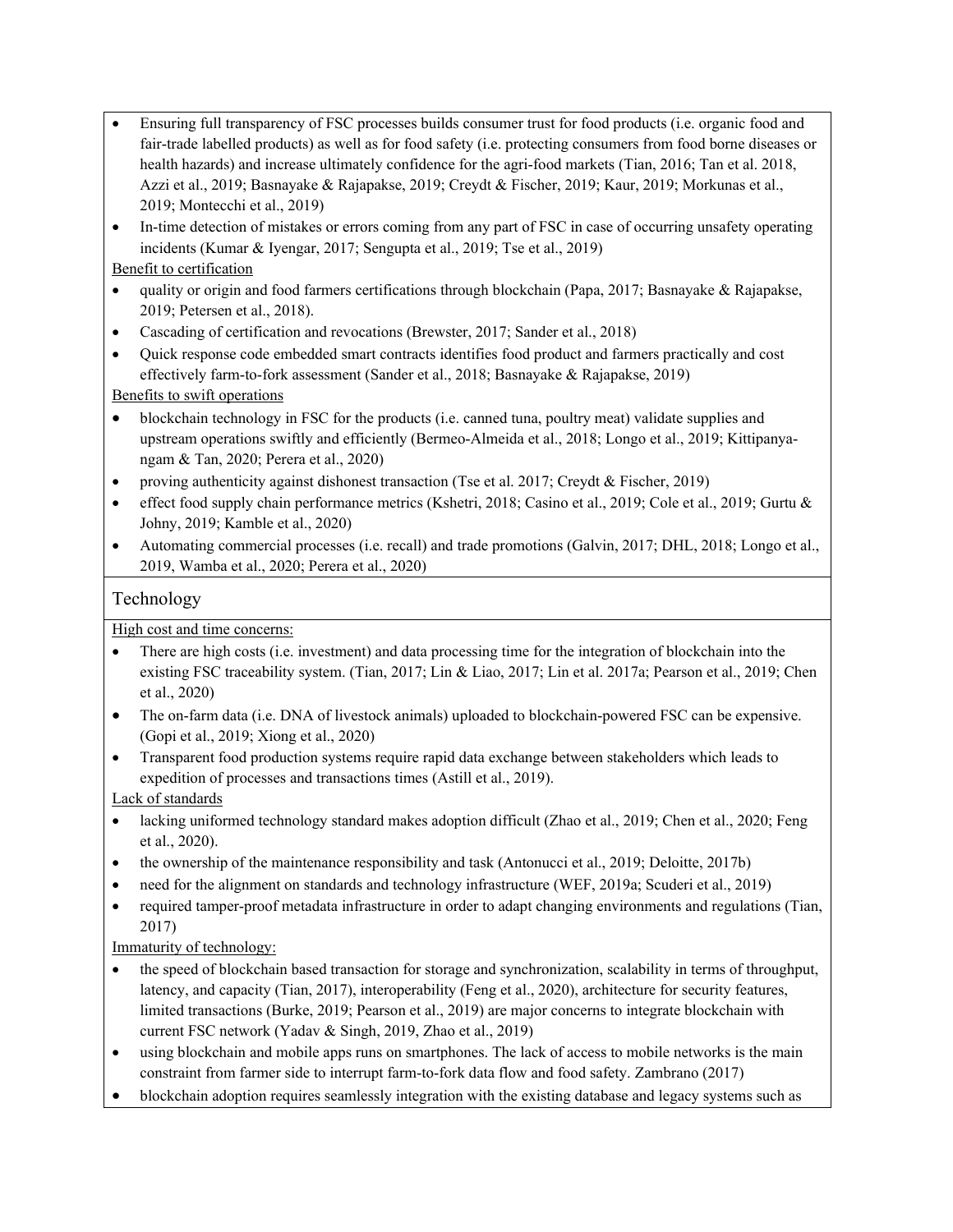ERP, WMS, MES (Hollands et al., 2018; Perboli et al., 2018; Baralla et al., 2019a; Pearson et al., 2019; Martinez et al., 2019; Xiong et al., 2020)

- blockchain requires more effective consensus mechanism to handle large number of nodes and resources stored in blockchain platform (Tsang et al., 2019; Zhao et al., 2019; Feng et al., 2020)
- the primary realization of the infrastructure with different smart contracts and responsible (governmental or certified third party, etc.) (Antonucci et al., 2019; Baralla et al., 2019a)
- scalability obstacles in blockchain protocols (Lin et al. 2017a; Chen et al., 2020)
- product complexity makes tracking difficult on blockchain platform (WEF, 2019a)
- associated technologies (i.e. sensing) for automated data transaction to blockchain need to be developed further (WEF, 2019a; Pournader et al., 2019)

#### Security risk

- cyber threats, cyber security risk, needs to improve base knowledge and technical assistance (Xu et al., 2018; Antonucci et al., 2019; Shahid et al., 2020)
- Smart contracts have still security gaps and they are facing hacking incidents, because they are not mature enough (Shahid et al., 2020).

### Benefit to tracking and traceability

- trusted/authorised users verify the traceability and authenticity of the product at any point of FSC through blockchain adoption. (Tian, 2016, Tian 2017, Yiannas, 2018; Hammi et al., 2018; Ndraha et al., 2018), so that consumers can obtain the full information of the product in the whole FSC (Tian, 2016; Kairos Future, 2017; Carbone et al., 2018; Bordel et al., 2019; Chen et al., 2020; Liu et al., 2020)
- Using smart contracts links up each process among food traceability stage (Lin et al., 2017a; Lin et al., 2017b Baralla et al., 2019a; Pournader et al., 2019; Motta et al., 2020)
- allowing the verification of the integrity of data sworn by each authorized user in FSC (Baralla et al., 2019a).
- blockchain based quality assurance tracking enables same business rules and transaction data while reducing disputes among business partners, information asymmetries and consequently improving governance (Lucena et al., 2018; Perboli et al., 2018, George et al., 2019)

Benefit to integration of new technologies

- blockchain-based traceability system performs better with involving different technologies such as IoT (Christidis & Devetsikiotis, 2016; Caro et al., 2018; Hammi et al., 2018; Lin et al., 2018; Madumidha et al., 2019; Ivanov et al., 2019; Mistry et al., 2020), AI (Qian et al., 2020), unique identifiers such as RFID (Lin et al., 2017b ;Tian, 2017; Ejaz & Anpalagan, 2019; Gopi et al., 2019; Tsang et al., 2019) and QR code, NFC (Tsang et al., 2019), WSN, GPS (Chen et al., 2017), CPS and industrial information integration (Xu et al., 2019), fog/edge/cloud computing (Carbone et al., 2018), big data (Ndraha et al., 2018; Astill et al., 2019), 5G (Mistry et al., 2020) and food-sensing technologies (WEF, 2019a) which have a great impact on the reduction of uncertainty, time consuming workflows and significant costs in FSC processes (Hollands et al., 2018; Zhao et al., 2019; Kamilaris et al., 2019; Saberi et al. 2019; Lezoche et al., 2020; Detwiler, 2020).
- Integrating blockchain technology with edge/cloud computing (SaaS) can achieve a higher-level knowledge sharing performance (i.e. automated recall, provenance assurance) through developing a distributed, sharing, standardized, and secured framework (ChainTrade 2017; ChainLink, 2018; Zhao et al., 2019)
- smart contracts automate the storage of product information related to the FSC (Te-food, 2017; Mao et al., 2018a; Mao et al., 2018b; Baralla et al., 2019b; Moudoud et al., 2019).
- use of innovative information technology-based solutions can be the safeguard to protect especially perishable food (Bechtsis et al., 2019; Mistry et al., 2020).
- Benefit to integration of tools and approaches
- using informal or semi-formal ontologies have greater impact for developing and operating blockchain to ensure better data standards, business practices and processes (Kim & Laskowski, 2018b)
- FSC system with double chain architecture based on blockchain guarantees transparency, data safety, privacy of enterprise information as well as improves the credibility of service platform and overall efficiency of the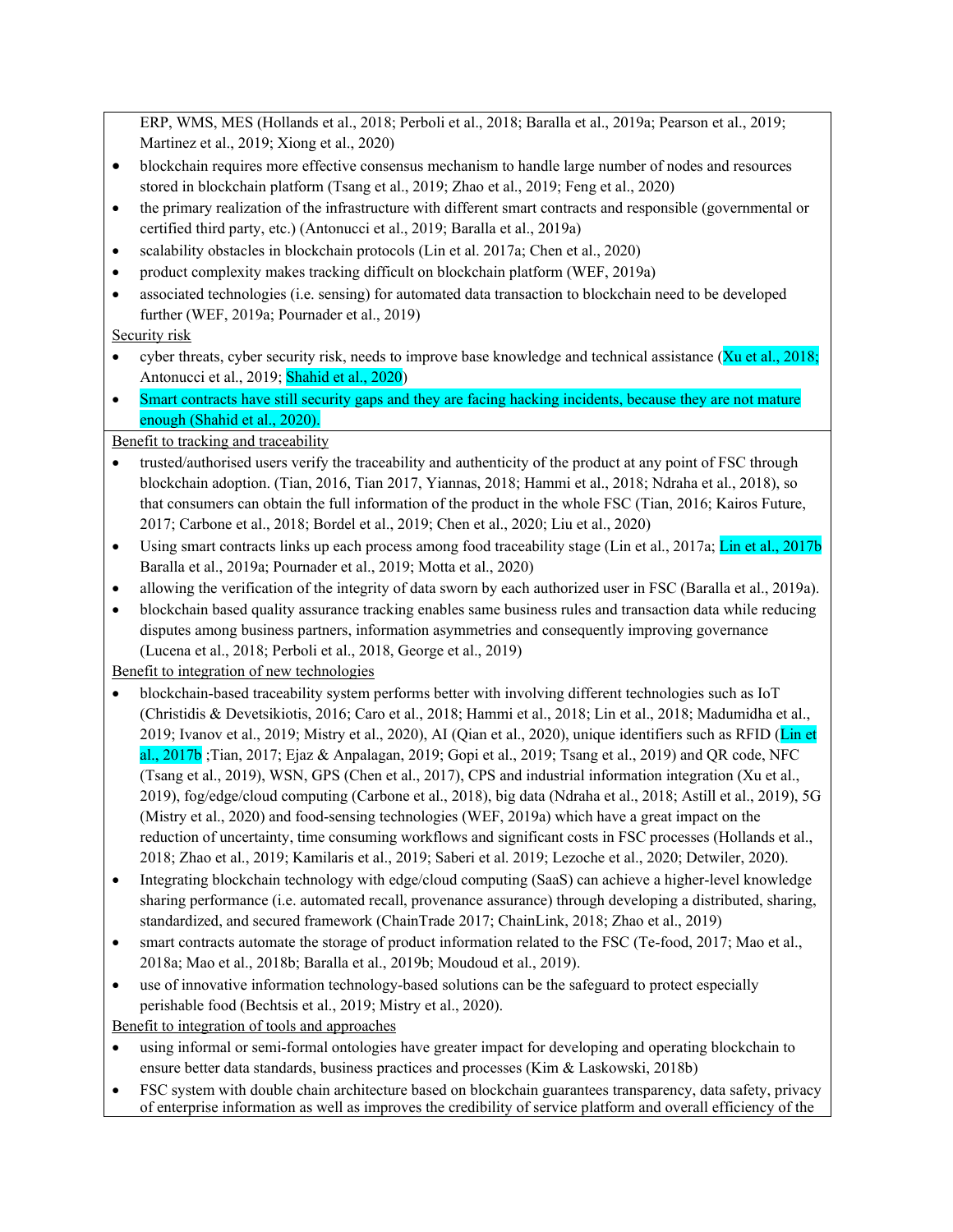system (Xie et al. 2017; Hollands et al., 2018; Leng et al. 2018; Mao et al., 2018a; Mao et al., 2018b; Moudoud et al., 2019; Bumblauskas et al., 2020; Mezquita et al., 2020).

- An ICT e-agriculture system with blockchain infrastructure improves economic efficiencies, food safety with Quality of Experience (QoE) metrics based on food provenance and traceability (Carbone et al., 2018) and reduces uncertainty risk as while achieving sustainable agricultural development (Xie et al. 2017; Lin et al., 2017a; Lin et al., 2019).
- Remote monitoring and automation improve reliability and enable faster and efficient operations and scalability (Patil et al., 2018; Mistry et al., 2020)
- Using API (Pearson et al., 2019; Olsen et al., 2019), REST interfaces, NoSQL databases and Java-Script code (Bordel et al., 2019), encrypted biometrics (Xu et al. 2019) it is implemented a distributed solution to collect, sign and store trustworthy information about the food product flow

### **Appendix II – Questionnaire for case interviews**

**Ouestionnaire** 

Demographic data

- 1. Respondent position:
- 2. Total years of experience: Technology: Food:
- 3. Your exposure towards block chain: High/medium/low
- 4. ICT technology implementation experience in years:
- 5. Educational background

Semi structured interview questions

1. Are you aware of some of the food chain challenges? Say horsemeat scandal, chipotle chain scandal etc.

2. Can you please narrate the Blockchain implementation challenges?

3. You know digital ledger will bring in trust and accountability to what extent these prevent food loss.

4. Based on your view, how do you perceive Blockchain will reduce conflicts and improve collaboration in food chain?

5. Please narrate how Blockchain characteristic will reduce the food loss